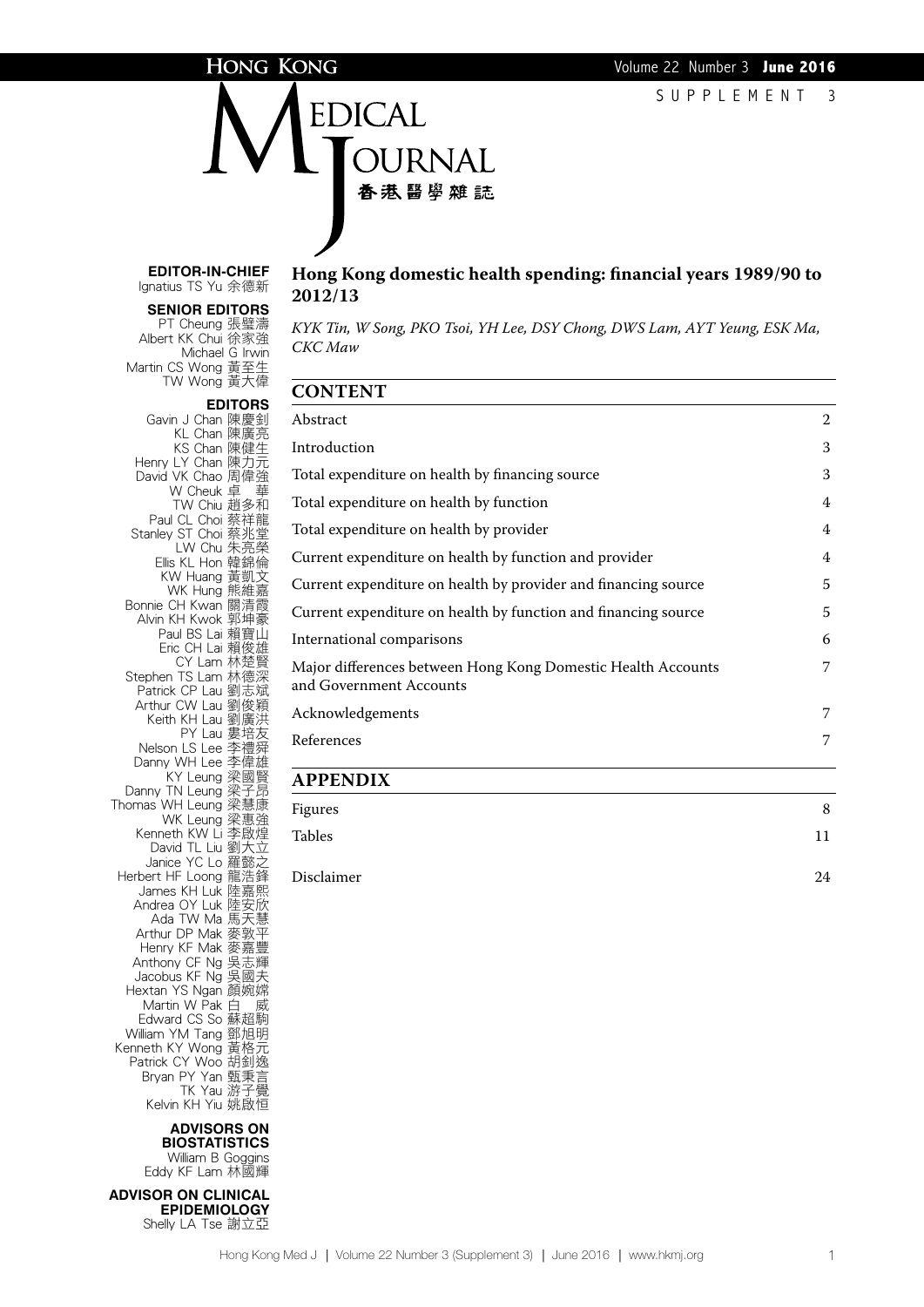# **Hong Kong domestic health spending: financial years 1989/90 to 2012/13**

**1 KYK Tin, 1 W Song \*, 2 PKO Tsoi, 3 YH Lee, 4 DSY Chong, 2 DWS Lam, 2 AYT Yeung, 2 ESK Ma, 2,4 CKC Maw**

<sup>1</sup> School of Public Health, Li Ka Shing Faculty of Medicine, The University of Hong Kong

*2 Research Office, Food and Health Bureau, Government of the Hong Kong Special Administrative Region*

- *3 Department of Health, Government of the Hong Kong Special Administrative Region*
- *4 Hospital Authority, Government of the Hong Kong Special Administrative Region*

\* Corresponding author: asong@hku.hk

Hong Kong Med J 2016;22(Suppl 3):S2-23

# **Abstract**

This report presents the latest estimates of Hong Kong domestic health spending for financial years 1989/90 to 2012/13, cross-stratified and categorised by financing source, provider and function.

Total expenditure on health (TEH) was HK\$112 144 million in the financial year 2012/13, with an increase of HK\$9668 million or 9.4% over the preceding year. TEH grew faster relative to gross domestic product (GDP) leading to a rise in TEH as a percentage of GDP from 5.2% in 2011/12 to 5.4% in 2012/13. During the period 1989/90 to 2012/13, total health spending per capita (at constant 2013 prices) grew at an average annual rate of 4.8%, which was faster than the average annual growth rate of per capita GDP by 1.9 percentage points.

In 2012/13, public and private expenditure on health increased by 8.3% and 10.5% when compared with 2011/12, reaching HK\$53 354 million and HK\$58 790 million respectively. Consequently, public share of total health expenditure dropped slightly from 48.1% to 47.6% over the year. Of private spending, the most important source of health financing was out-of-pocket payments by households (36.1% of TEH). Private insurance (7.3%) has taken over employer-provided group medical benefits (7.2%) as the second largest private payer as a result of the expansion of the insurance market.

Of the HK\$112 144 million total health expenditure in 2012/13, current expenditure comprised HK\$107 195 million (95.6%) and HK\$4949 million (4.4%) was for capital expenses (ie investment in medical facilities). Analysed by health care function, services of curative care accounted for the largest share of total health spending (66.4%) and comprised ambulatory services (34.4%), in-patient curative care (27.2%), day patient hospital services (4.3%) and home care (0.5%). Notwithstanding its small share, the total spending for day patient hospital services shows an increasing trend over the period 1989/90 to 2012/13, likely as a result of policy directives to shift the emphasis from in-patient to day patient care.

Hospitals accounted for an increasing share of total spending, from 28.2% in 1989/90 to 46.8% in 2002/03 and then dropped slightly to 42%-44% during the period 2005/06 to 2012/13, which was primarily driven by reduced expenditure by the Hospital Authority. As a result of the emerging infections that are of public health importance (eg avian flu, SARS, pandemic influenza) and the expansion of the private health insurance market in the last two decades, spending on provision and administration of public health programmes, and general health administration and insurance accounted for increasing, though less significant, shares of total health spending over the period.

Without taking into account capital expenses (ie investment in medical facilities), public current expenditure on health amounted to HK\$49 942 million (46.6% of total current expenditure) in 2012/13 with the remaining HK\$57 253 million made up of private sources of funds. Public current expenditure was mostly incurred by hospitals (73.5%), whereas private current expenditure was mostly incurred by providers of ambulatory health care (51.5%).

Although both public and private spending was mostly on personal health care services and goods (91.2% of total current spending), the distribution pattern among functional categories differed. Public expenditure was targeted at in-patient care (46.4%) and substantially less on out-patient care (27.6%). In comparison, private spending was mostly concentrated on out-patient care (43.2%), followed by in-patient care (25.5%) and medical goods outside the patient care setting (19.1%).

Compared to other economies, Hong Kong has devoted a relatively low percentage of GDP to health care in the last decade. As a share of total spending, public funding (either general government revenue or social security funds) was also lower than that in most economies with comparable economic development and public revenue collection base. Nonetheless, the Hong Kong health care system achieved service quality and health outcome that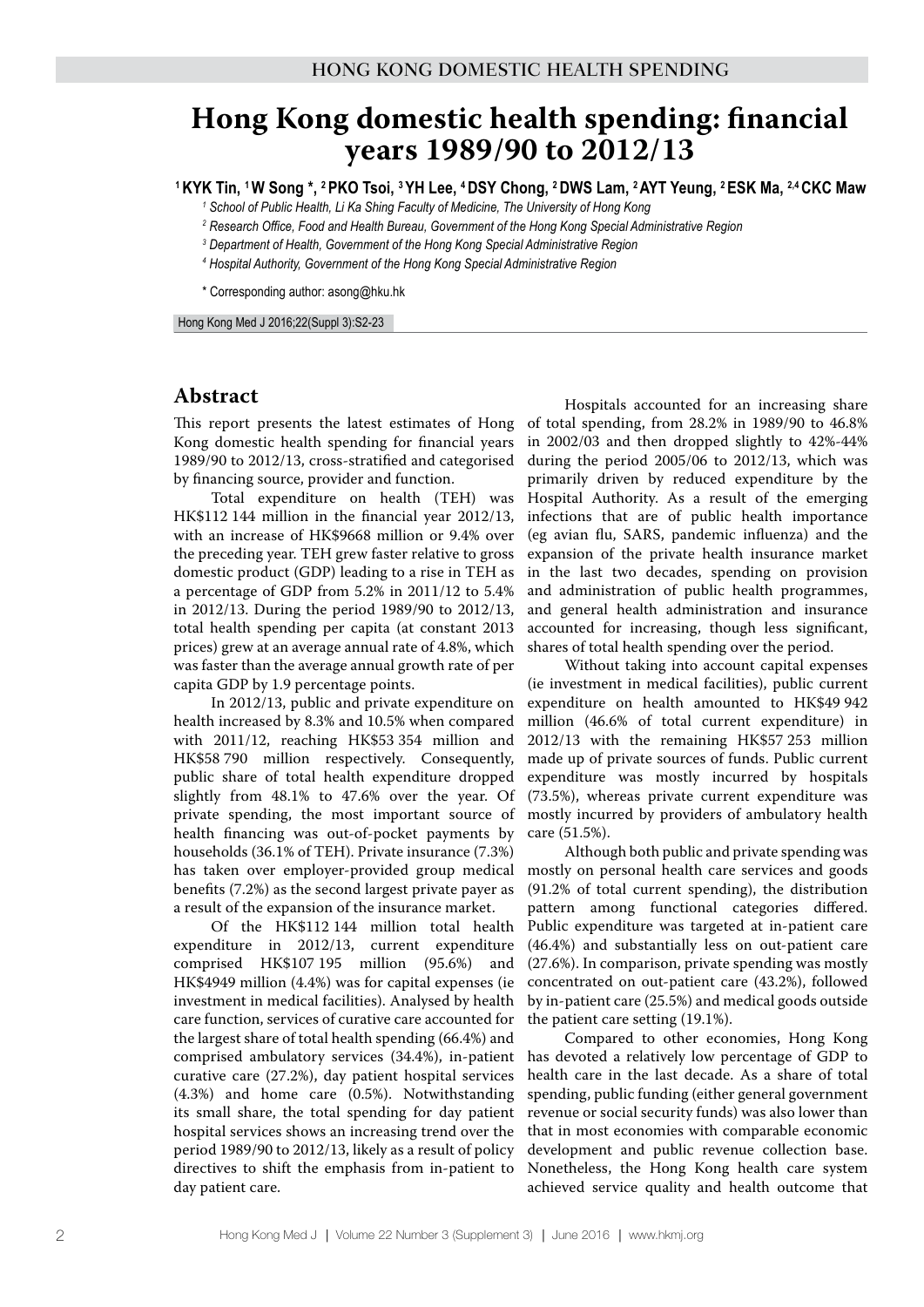efficiency and effectiveness.

### **Introduction**

This article presents the latest estimates of domestic health spending in Hong Kong, following the previous figures published in June 2015.<sup>1</sup> It provides updated estimates of total expenditure on health (TEH) for the financial years 1989/90 to 2012/13 based on the established conceptual framework for Hong Kong Domestic Health Accounts (HKDHA),<sup>2</sup> originally adopted from the System of Health Accounts.3 We also revised the previous estimates for the years 1989/90 to 2011/12 as more accurate data became available, allowing for retrospective comparisons and longer-term secular trend or timeseries analysis.

The HKDHA is a set of statistics on health care expenditures, both public and private, in Hong Kong. It provides a detailed and complete picture of health care expenditures and facilitates comparison with other economies that adopt the same framework in calculating their health expenditures. Under the HKDHA, health expenditures consist of all expenditures or outlays for medical care, disease prevention, health promotion, rehabilitation, longterm care, community health activities, health administration and regulation, and capital formation with the predominant objective of improving health.

The HKDHA is a product of collaborative effort by many government bureaux/departments, public organisations as well as private institutions. It is compiled from a multitude of information sources. Most public expenditure data were derived from financial accounts, whereas private expenditure data came largely from survey estimates, and are subject to more uncertainties and reporting/recording errors.

The information contained in this report represents a basis for assessing and understanding trends and levels of health spending in Hong Kong. It enables the public, policy makers and researchers to assess the performance of the local health system over time, and to evaluate health expenditure-related policies.

# **Total expenditure on health by financing source**

#### **Total expenditure on health**

In the financial year 2012/13, TEH was HK\$112 144 million, representing an increase of HK\$9668 million or 9.4% over the preceding year. In real terms, TEH grew by 6.1% in the same year, somewhat above the average annual rate of 5.9% throughout the period 1989/90 to 2012/13 (Fig 1 & Table 1).

In comparison, GDP in real terms grew at a lower rate of 2.3% in 2012/13 over the preceding

fared well by global standards, indicating cost year, leading to a slight rise in TEH as a percentage of GDP from 5.2% in 2011/12 to 5.4% in 2012/13 (Table 1).

#### **Total expenditure on health per capita**

During the period 1989/90 to 2012/13, per capita TEH grew steadily from HK\$5377 to HK\$15 892 at constant 2013 prices, faster than per capita GDP growth by 1.9 percentage points per annum on average (4.8% vs 2.9%). Disregarding the effects of the establishment of the Hospital Authority and the booming economy in the early-to-mid 1990s, growth of per capita TEH in real terms remained at 4.1% per annum on average since 1997/98, against the economic cycles during the period (Fig 2 & Table 2).

#### **Public and private expenditure on health**

In 2012/13, public and private financing of health expenditure increased by 8.3% and 10.5% when compared with 2011/12, reaching HK\$53 354 million and HK\$58 790 million respectively. Consequently, public share of total health expenditure dropped slightly from 48.1% to 47.6% over the year (Table 3).

During the period 1989/90 to 2003/04, public expenditure at constant 2013 prices grew at an average rate of 9.7% per annum (from HK\$12 059 million to HK\$44 160 million), compared with a corresponding increase of 4.1% per annum (from HK\$18 516 million to HK\$32 346 million) for private expenditure, resulting in a growing share of public spending from 39.4% in 1989/90 to 57.7% in 2003/04 (Fig 3 & Table 3). The relative increase in the public share of TEH from 1989/90 through the early 1990s reflected the initial expansion of services offered by the newly established and consolidated Hospital Authority system. The stepped change in the relative proportions of TEH between 1997/98 and 1998/99 and the continued increase in public share until 2003/04 was likely a result of the Asian financial crisis and subsequent depressed economic cycle, followed by the SARS epidemic in 2003.

The observed decrease in public share following 2003/04 was the result of downward adjustment of Hospital Authority expense (and hence subvention), coupled with the expansion of the private market as evident from the substantial growth of private health spending in real terms at a rate of 7.0% per annum on average since 2003/04.

#### **Expenditure on health by financing source**

As shown in Table 4, government and household out-of-pocket expenditure combined accounted for 83.2% to 88.4% of total spending throughout the period. While public spending overtook household out-of-pocket expenditure as the major source of health financing after 1991/92, the diverging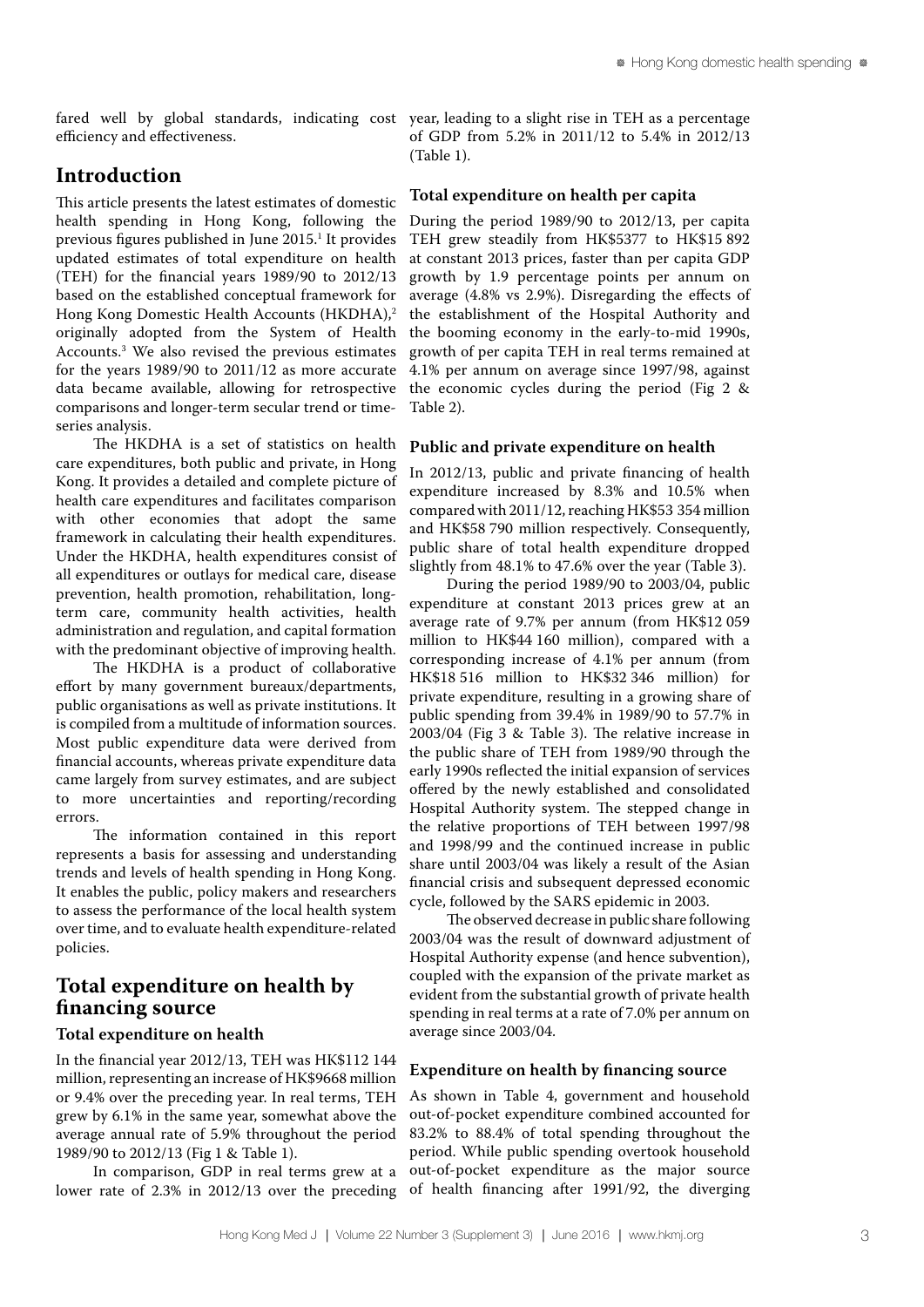trends in relative proportions of public spending and household out-of-pocket expenditure reversed in 2003/04, from the largest difference of 28.2 percentage points in 2003/04 to 11.5 percentage points in 2012/13. The next important sources of health financing were employer-provided group medical benefits (7.2%-10.4%), and private insurance (1.2%-7.5%), which overtook the former by 0.5% in 2012/13 (7.2% vs 7.3%). They were followed by other private sources of funding (0.8%-2.2%). During the period, a growing number of households (mostly in the middle to high income groups) took out prepayment plans to finance health care. As such, private insurance has played an increasingly important role in financing private spending (from 2.2% of private spending in 1989/90 to 13.8% in 2012/13), whereas both household out-of-pocket payments and employers expenditure decreased gradually over the period, from 77.4% to 68.8% for the former and 17.3% to 13.8% the latter (Fig 4).

# **Total expenditure on health by function**

Of the HK\$112 144 million TEH in 2012/13, HK\$107 195 million (95.6%) was current expenditure and HK\$4949 million (4.4%) was capital expenditure (ie investment in medical facilities). Services of curative care accounted for the largest share of TEH (66.4%) and comprised ambulatory services (34.4%), in-patient curative care (27.2%), day patient hospital services (4.3%), and home care (0.5%). The second largest share was for medical goods outside the patient care setting (10.0%). The remaining current expenditure was distributed among health programme administration and health insurance (4.8%), long-term care (4.5%), prevention and public health services (3.6%), rehabilitative and extended care (3.5%), and ancillary services to health care (2.8%) (Fig 5 & Table 5).

As a share of TEH, expenditure on in-patient curative care increased from 1989/90 to 2002/03 (from 21.1% to 28.2%) and remained relatively stable at 27%-29% thereafter. In comparison, the share of expenditure on ambulatory services reduced steadily from 41.9% in 1989/90 to 34.4% in 2012/13. Expenditure on day patient hospital services also showed an increasing trend relative to total health spending over the period 1989/90 to 2012/13. It was likely a result of policy directives to shift the emphasis from in-patient to day patient care, in line with the international trend (Table 5).

Other health-related functions that do not fall under the formal definition of TEH accounted for 5.3% to 8.7% of total health and health-related expenditure. Of these, during the period 1989/90 to 2012/13, research and development in health, and environmental health grew 1.1 and 1.0 percentage points respectively, whereas education and training

of health personnel shrank 1.0 percentage point (Table 5).

# **Total expenditure on health by provider**

In 1989/90, the largest share of TEH was spent on providers of ambulatory health care (44.4%), followed by hospitals (28.2%). As a result of a slower growth in spending on ambulatory services and a corresponding increase in the number, service spectrum and quality of hospitals during the period, by 1995/96 the situation had reversed, with the share of hospitals (38.6%) surpassing that of providers of ambulatory health care (38.4%). The upward trend in hospital share peaked at 46.8% in 2002/03 after which reduced expenditure of the Hospital Authority brought this share down to 42%-44% during the period 2005/06 to 2012/13 given the role of the largest provider of hospital care, although there was continued growth in the corresponding private spending after 1997/98 (Fig 6 & Table 6).

Relative to TEH, expenditure on nursing and residential care facilities (which mainly provide long-term nursing care) doubled from 1.8% to 3.7% from 1989/90 to 2012/13. Other industries, which represent providers of investment in capital formation and medical facilities, accounted for a diminishing share of total spending from 8.2% in 1989/90 to 2.2% in 2002/03. However, in response to the increasing demand for health care, both public and private sectors, inter alia, initiated a number of redevelopment or expansion projects that brought this share up to 4.4% by 2012/13. As a result of the emerging infections that are of public health importance (eg avian flu, SARS, pandemic influenza) and the expansion of the private health insurance market in the last two decades, spending on provision and administration of public health programmes, and general health administration and insurance accounted for increasing, though less significant, shares of total spending over the period.

# **Current expenditure on health by function and provider**

Tables 7 and 8 show the current expenditure on health by function and provider in 2012/13, without taking into account capital expenses (ie investment in medical facilities).

#### **Provider structure of spending by function**

Most of the total current expenditure was on outpatient care (HK\$38 539 million or 36.0%) which was provided by providers of ambulatory health care and hospitals in the ratio of 64.3% and 34.5%, with the remaining 1.2% by providers outside Hong Kong. Among providers of ambulatory health care, offices of medical practitioners accounted for the largest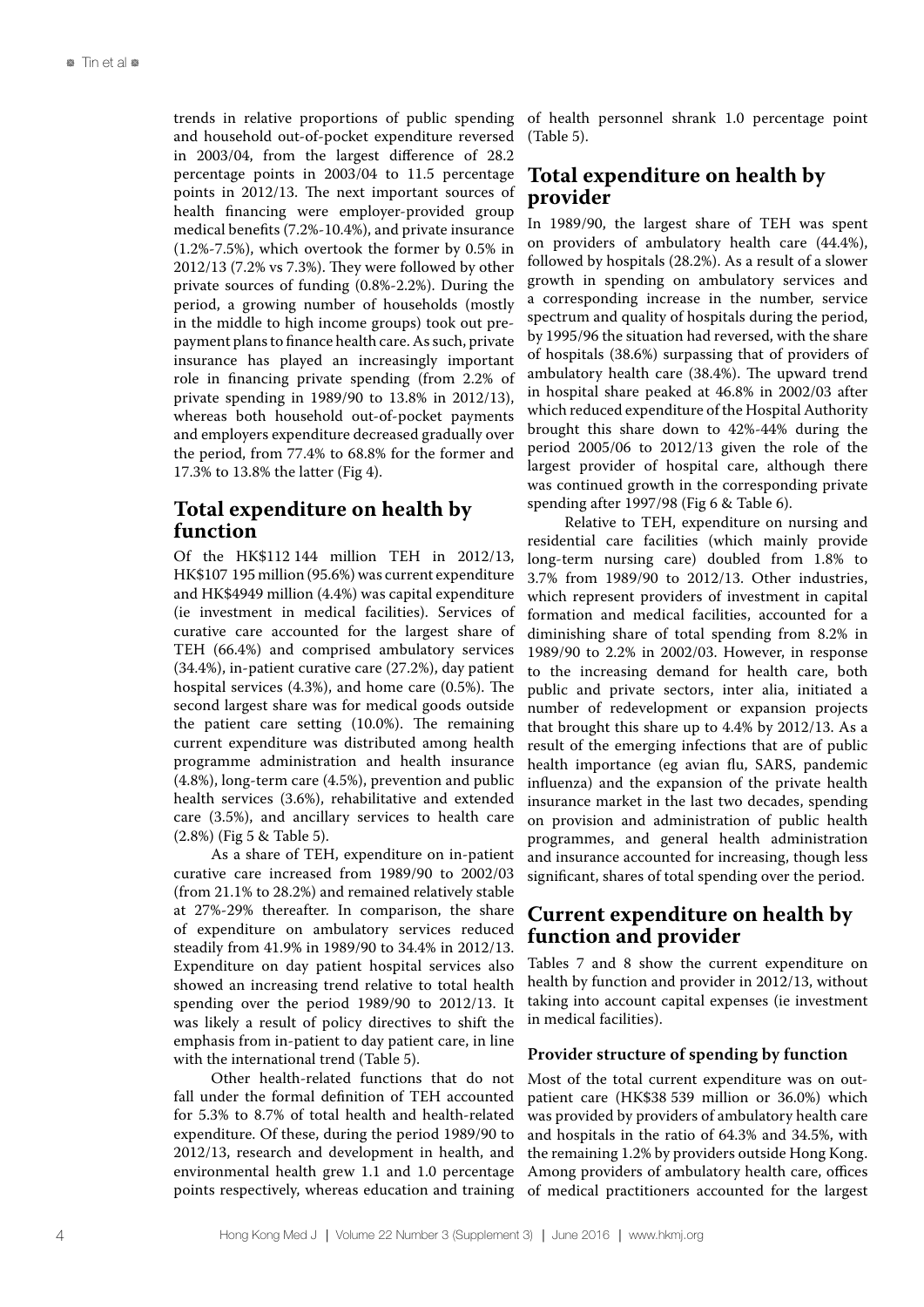share of expenditure (49.7%), followed by offices of dentists (10.6%) and offices of allied and other health professionals and other out-patient facilities (3.9%).

The next largest share of total current expenditure was in-patient care (HK\$37 777 million or 35.2%). Hospitals (76.9%) accounted for most of this expenditure, followed by providers of ambulatory health care (13.1%), nursing and residential care facilities (8.3%), and providers in the rest of the world (1.7%).

Of the HK\$5645 million on services of day care (5.3% of total current expenditure), 82.4% was allocated to hospitals, 14.2% to nursing and residential care facilities and 3.5% to providers of ambulatory health care. Expenditure on ancillary services to health care was HK\$3105 million (2.9% of total current expenditure), of which 42.6% was paid to laboratories and diagnostic imaging facilities and 57.4% to other providers of ambulatory health care.

HK\$1475 million (1.4% of total current expenditure) was spent on home care. Most of this expenditure was incurred by providers of home health care services (85.3%), with the remaining 14.7% at nursing and residential care facilities.

#### **Functional structure of spending by provider**

About 44% of total current expenditure was paid to hospitals (HK\$46 979 million). The hospital expenditure by health care function was distributed to in-patient care (61.8%), out-patient care (28.3%), and services of day care (9.9%).

The next largest share (32.7%) of current expenditure was on providers of ambulatory health care (HK\$35 042 million), of which 70.7% was for out-patient care, 14.1% for in-patient care, 8.9% for ancillary services to health care and the remaining 6.3% for home care, services of day care, medical goods outside the patient care setting, and prevention and public health services. Among providers of ambulatory health care, offices of medical practitioners (both western and Chinese medicine) generated 77.7% of their revenue from out-patient care, 20.1% from in-patient care and substantially less from services of day care, medical goods outside the patient care setting, and prevention and public health services (2.2%).

### **Current expenditure on health by provider and financing source**

Tables 9 and 10 show the current expenditure on health by provider and financing source in 2012/13.

#### **Spending structure of the financing sources**

Public current expenditure on health amounted to HK\$49 942 million (46.6% of total current expenditure) and was mostly incurred by hospitals (73.5%), whereas private current expenditure

(HK\$57 253 million or 53.4% of total current expenditure) was mostly incurred by providers of ambulatory health care (51.5%). This reflects the mixed health care economy of Hong Kong where public hospitals generally account for about 90% of total bed-days (or 80% of admissions) and private doctors provide about 70% of out-patient care.

Other major providers financed by public current expenditure included providers of ambulatory health care (11.1%), provision and administration of public health programmes (6.7%) and nursing and residential care facilities (6.6%). Apart from paying for providers of ambulatory health care, private spending funded goods and services provided by retail sale and other providers of medical goods (18.8%), hospitals (17.9%) and general health administration and insurance (8.2%).

Employer-provided group medical benefits channelled 56.1% and 25.7% of their funds through providers of ambulatory health care and hospitals respectively, whereas private insurance channelled 41.1% and 20.2% respectively. Private household out-of-pocket payments funded a wide range of providers, the largest share being paid to providers of ambulatory health care (53.1%), the second to retail sale and other providers of medical goods (25.9%), and the third to hospitals (16.1%), mostly for private care but with a small share going to public hospitals as co-payments.

#### **How the different providers are financed**

Of the HK\$46 979 million spent on hospital care, 78.1% came from general government revenue, 13.9% from private household out-of-pocket payments, 4.4% from employer-provided group medical benefits, and 3.5% from private insurance.

The next largest share of current expenditure was used to finance providers of ambulatory health care (HK\$35 042 million or 32.7%), followed by retail sale and other providers of medical goods (HK\$11 105 million or 10.4%). The former had a mix of financing sources that included private household out-of-pocket payments (61.2%), general government revenue (15.8%), employer-provided group medical benefits (13.0%), private insurance (9.5%), and other private sources (0.5%). By contrast the latter was predominately paid by households (94.4%) and substantially less by the government (2.9%) and non-profit organisations (2.6%).

Similarly, for nursing and residential care facilities and provision and administration of public health programmes, most expenditure was publicly financed (79.8% and 98.2%).

# **Current expenditure on health by function and financing source**

Tables 11 to 13 show the current expenditure on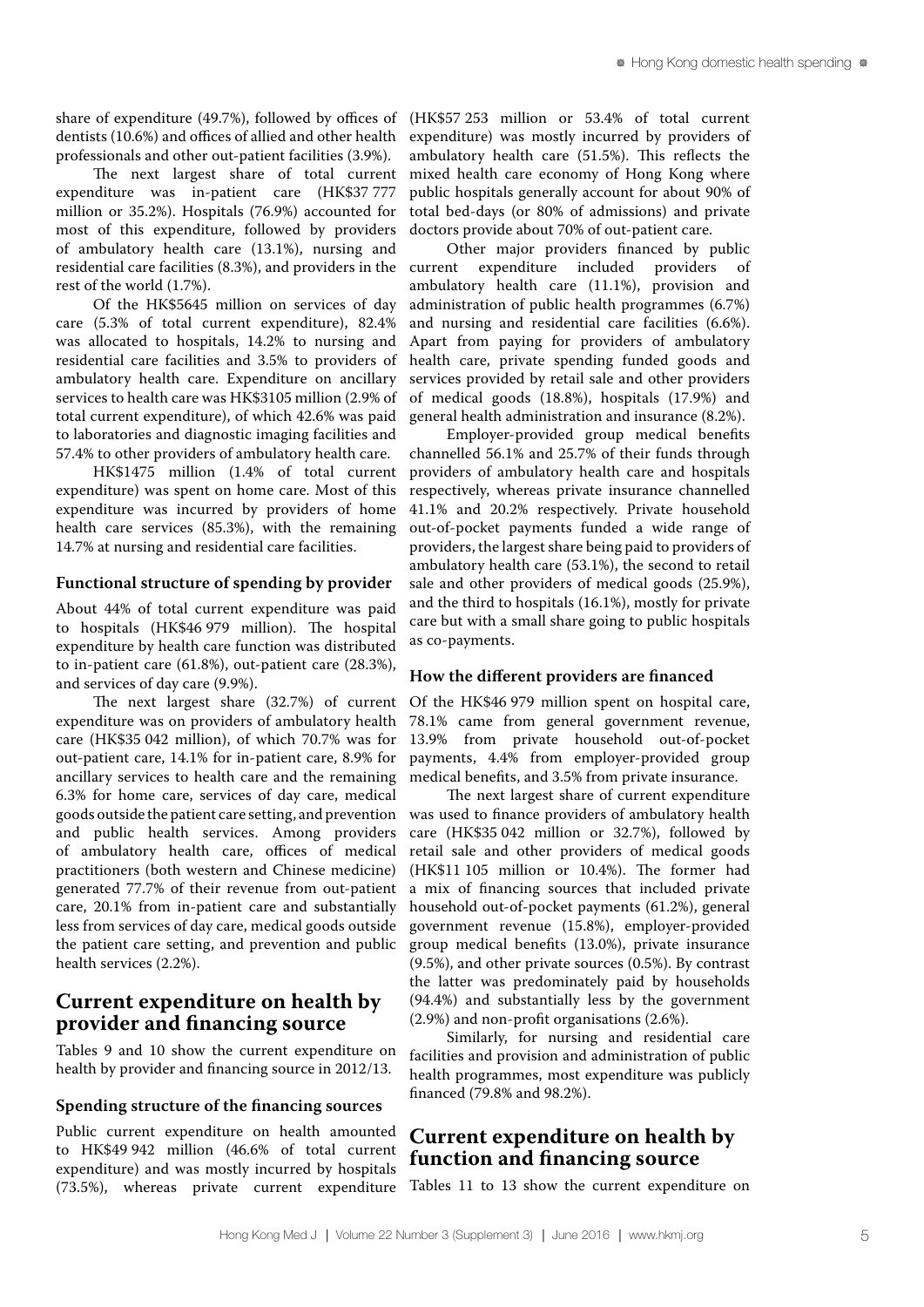health by function and financing source in 2012/13.

### **Functional structure of spending by financing source**

Although both public and private spending were mostly on personal health care services and goods (91.2% of total current expenditure), the distribution pattern among functional categories differed. Public expenditure was targeted at in-patient care (46.4%) and out-patient care (27.6%). The rest of public funding was distributed to services of day care (10.0%), prevention and public health services (7.3%), ancillary services to health care (3.7%), home care (2.8%), health programme administration and health insurance (1.4%) and medical goods outside the patient care setting (0.7%).

In comparison, private spending was mostly concentrated on out-patient care (43.2%), in-patient care (25.5%) and medical goods outside the patient care setting (19.1%). Private household out-of-pocket payments were expended on various functions. The largest share was for out-patient care (48.8%), the second for medical goods outside the patient care setting (26.3%), followed by in-patient care (20.5%). Private insurance mostly funded in-patient care (33.4%) and out-patient care (25.0%).

#### **How the different functions are financed**

General government revenue funded 61.4% of expenditure on in-patient care. The remainder was from private household out-of-pocket payments (22.0%), employer-provided group medical benefits (9.2%), private insurance (7.2%), and other private funds (0.3%). Funding for out-patient care was relatively more even: 51.2% from private household out-of-pocket payments, 35.8% from the government, 7.3% from employer-provided group medical benefits, 5.3% from private insurance, and 0.4% from other private sources.

Similarly, for home care and prevention and public health services, over 90% of the funding of each function was from the government and the rest was from private household out-of-pocket payments (4.2% and 8.5% respectively) and other private funds (<1%). Services of day care were also mainly financed by the government (88.1%), and the remainder from private household out-of-pocket payments (11.7%) and other private funds (0.2%). Ancillary services to health care were funded by the government (60.3%), private household out-of-pocket payments (21.5%), employer-provided group medical benefits (10.2%), private insurance (7.7%), and other private funds  $(0.3\%)$ .

Medical goods outside the patient care setting were predominately funded by private household out-of-pocket payments (94.5%); only 2.9% and 2.6% was from general government revenue and nonprofit institutions respectively. As pharmaceuticals

and other medical non-durables made up about 80% of medical goods outside the patient care setting, the distribution of funds was similar (93.9% from private household out-of-pocket payments, 3.2% from the government and 2.9% from non-profit institutions).

When stratified by public versus private providers (Tables 11 to 13), public care was largely funded by government revenue (about and mostly above 90% for individual functions and 94.4% overall). The subsidy levels of in-patient and out-patient care, which consumed about 75% of government funds at public facilities, were 96.1% and 89.1% respectively; the remainder was paid out-of-pocket by households. In contrast, households, employers and insurers were the major payers in the private market, making up 92.6% of total expenditure. As for private inpatient care (including long-term care provided in nursing homes), 85.4% of expenditure was funded through private household out-of-pocket payments (46.3%), employer-provided group medical benefits (21.6%), private insurance (16.9%), and other private sources (0.6%), whereas the government paid for 14.6%. Private out-patient care was funded almost exclusively (98.6%) by private sources, namely households (77.2%), employers (12.1%), insurers (8.7%) and others (0.6%).

### **International comparisons**

Comparisons of TEH were made between Hong Kong and selected economies using the health statistics database compiled and maintained by the World Health Organization and released in 2016.<sup>4</sup> Such comparison cannot show whether a particular level of expenditure is appropriate. Instead, comparisons are useful in pointing out certain general patterns in spending. Hence, we should be mindful that comparisons of health expenditures and source of financing between countries or regions reflect each economy's own specific circumstances, societal values and solutions.

Table 14 provides the TEH as a percentage of GDP for Hong Kong and selected economies in 2002, 2007, and 2012. In the last decade, TEH as a percentage of GDP in Hong Kong was among the lowest. Nonetheless, the Hong Kong health care system achieved service quality and health outcome that fared well by global standards, at relatively low TEH as a percentage of GDP, indicating cost efficiency and effectiveness. Besides, Hong Kong public health expenditure should be considered in conjunction with its low tax regime and stringent control of government expenditure. When scaled by the public revenue base, Hong Kong public spending on health was only slightly lower when compared with other economies (ie just below the regression line in Fig 7).

Private household out-of-pocket expenditure and private insurance (ie sum of employer-provided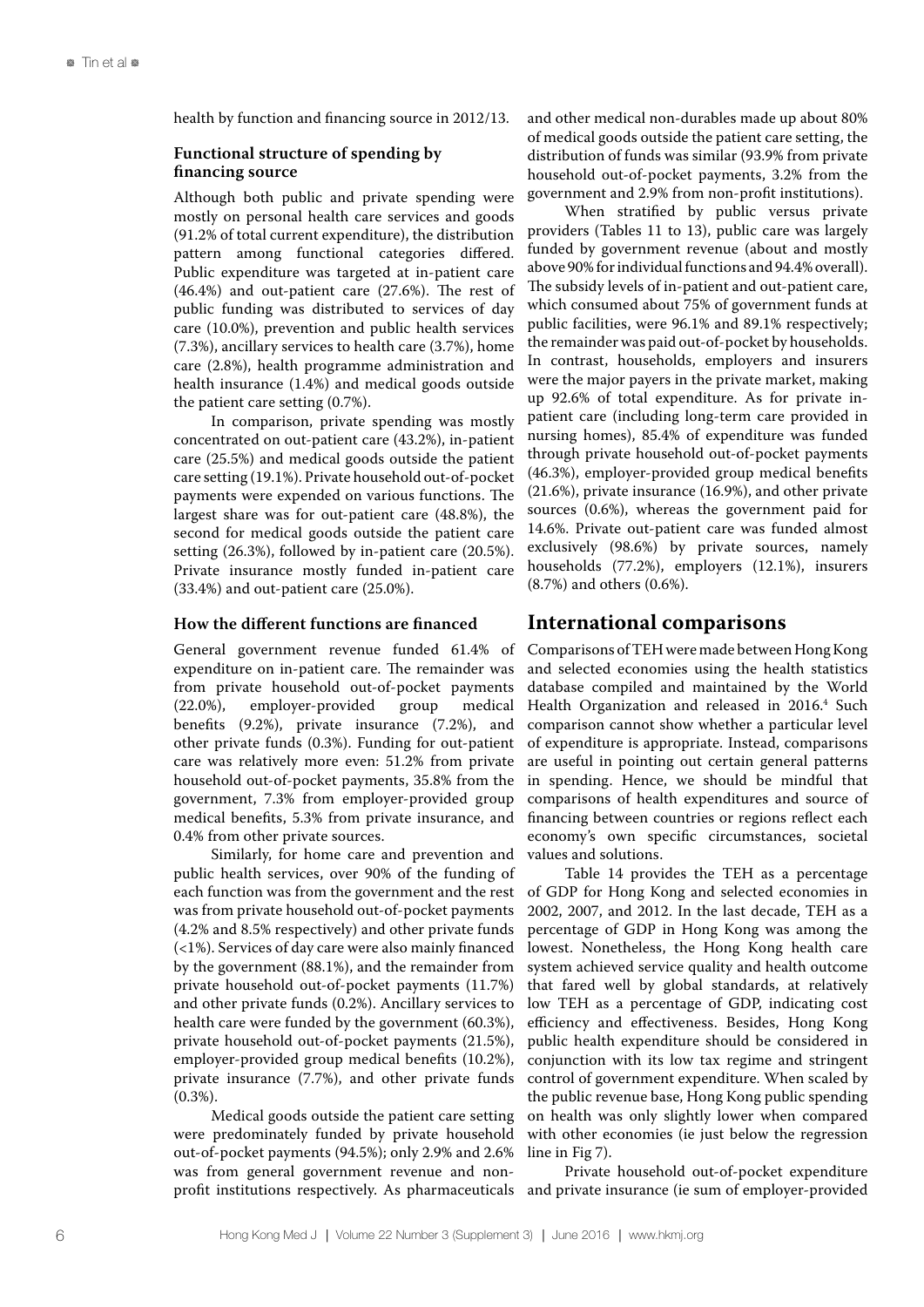group medical benefits and individually purchased private insurance) accounted for a large share of total health spending in comparison with other economies, given that Hong Kong does not have mandatory insurance scheme, ie social health insurance (Table 15).

# **Major differences between HKDHA and the Government Accounts**

Notably, public health expenditure under the HKDHA covers a wider scope than government expenditure under the health policy area group in the Government Accounts (GA), and is therefore often higher than the latter.

Under the GA of the government budget, only direct expenditure by the Food and Health Bureau and the Department of Health (including the Bureau's allocation to the Hospital Authority), and expenditure directly related to health by other departments (such as the Government Laboratory) are counted as government expenditure under the health policy area group.

Under the HKDHA framework, apart from those classified as health expenditure under the GA, public health expenditures also cover other healthrelated functions performed by other government departments. For example, the HKDHA includes health expenditure on nursing homes, rehabilitation and medical social services under the Social Welfare Department, and ambulance service under the Fire Services Department and Auxiliary Medical Service, etc. These are not included in the government expenditure under the health policy area group in the GA.

The HKDHA is more comprehensive than the GA in terms of documentation of public health expenditure. As a result of the above differences, the HKDHA estimates on public health expenditure are essentially higher than the corresponding GA estimates. The difference amounted to 8% to 16% in 2007/08 to 2012/13. Table 16 is a comparison of the

estimated public health expenditures under HKDHA and GA.

# **Acknowledgements**

We thank colleagues on the Domestic Health Accounts Steering Committee, including Wendy Hung and Olivia Or (Census and Statistics Department), PH Chung and EK Yeoh (Chinese University of Hong Kong), Joe Chu (Department of Health), Alvin Chan, Kenny Hui, HW Liu, Karen Liu, and Eva Tsui (Hospital Authority), for participating in the updating exercise and providing important input. In addition, we are grateful to the following organisations for facilitating data collection and compilation: Hong Kong Private Hospitals Association, IMS ChinaMetrik Ltd, the Medical Insurance Association of the Hong Kong Federation of Insurers, and other data providers.

The opinions expressed here are the authors' and do not necessarily reflect those of the Government or any of the participating institutions and organisations.

#### **References**

- 1. Tin KY, Tsoi PK, Lee YH, et al. Hong Kong domestic health spending: financial years 1989/90 to 2011/12. Hong Kong Med J 2015;21(3 Suppl 3):1-24.
- 2. Domestic Health Accounts. Food and Health Bureau<br>website: http://www.fhb.gov.hk/statistics/en/dha/dha http://www.fhb.gov.hk/statistics/en/dha/dha\_ summary report.htm. Accessed on 1 March 2016.
- 3. Organisation for Economic Co-operation and Development (OECD). A System of Health Accounts. Paris: OECD Secretariat; 2000.
- 4. World Health Organization. Global Health Expenditure Database. Geneva, World Health Organization; 2016.
- 5. National Bureau of Statistics of China. China Statistical Yearbook. The Government of People's Republic of China; 2015.
- 6. Ministry of Trade and Industry Singapore. Economic Survey of Singapore. The Government of Singapore; 2015.<br>Organisation for Economic Co-operation and
- 7. Organisation for Economic Co-operation and Development (OECD). OECD Health Data 2015. Paris: OECD Secretariat; 2015.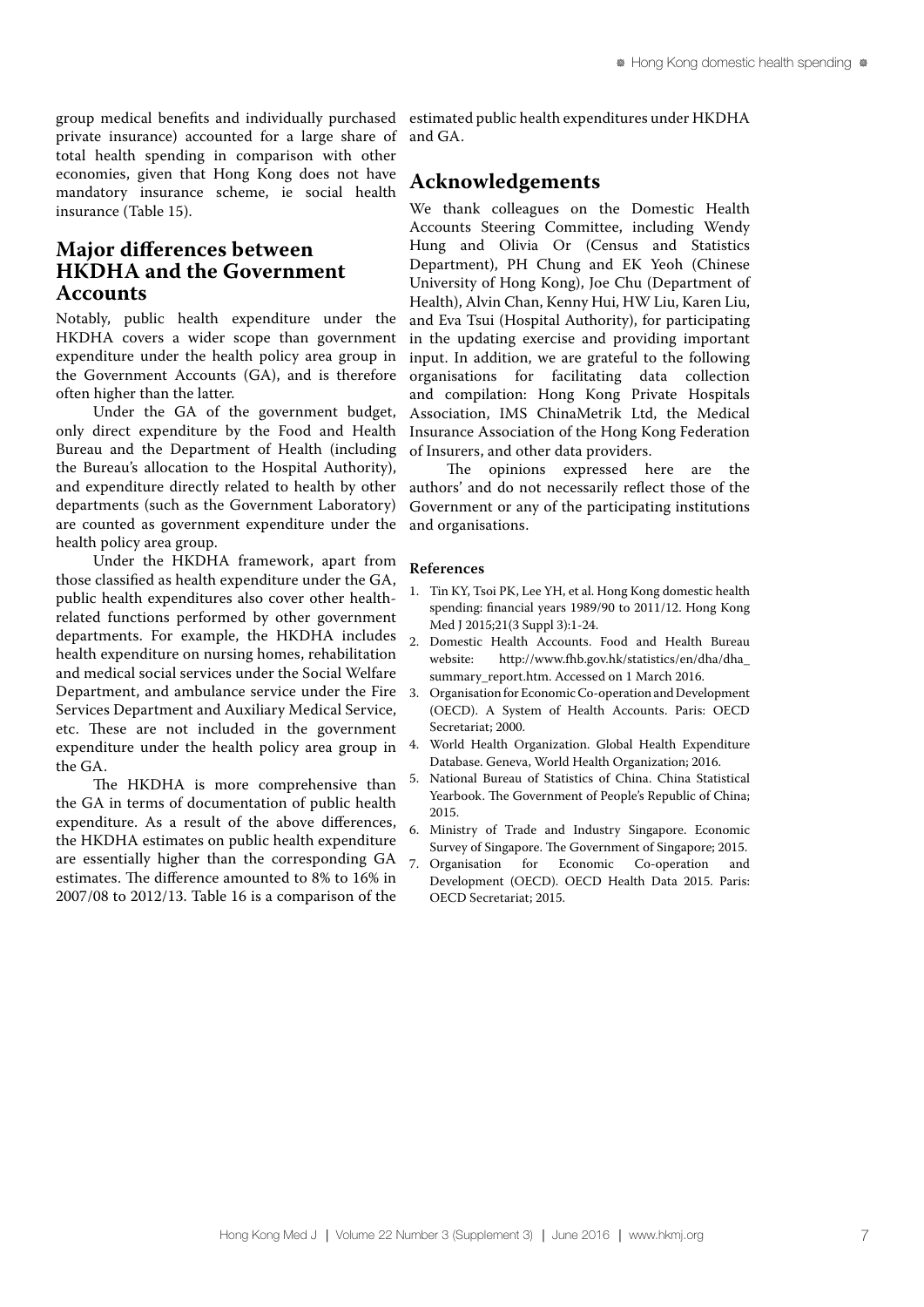





FIG 2. Per capita total expenditure on health (TEH) and gross domestic product (GDP) at constant 2013 prices, 1989/90 to 2012/13



FIG 3. Public and private expenditure on health, 1989/90 to 2012/13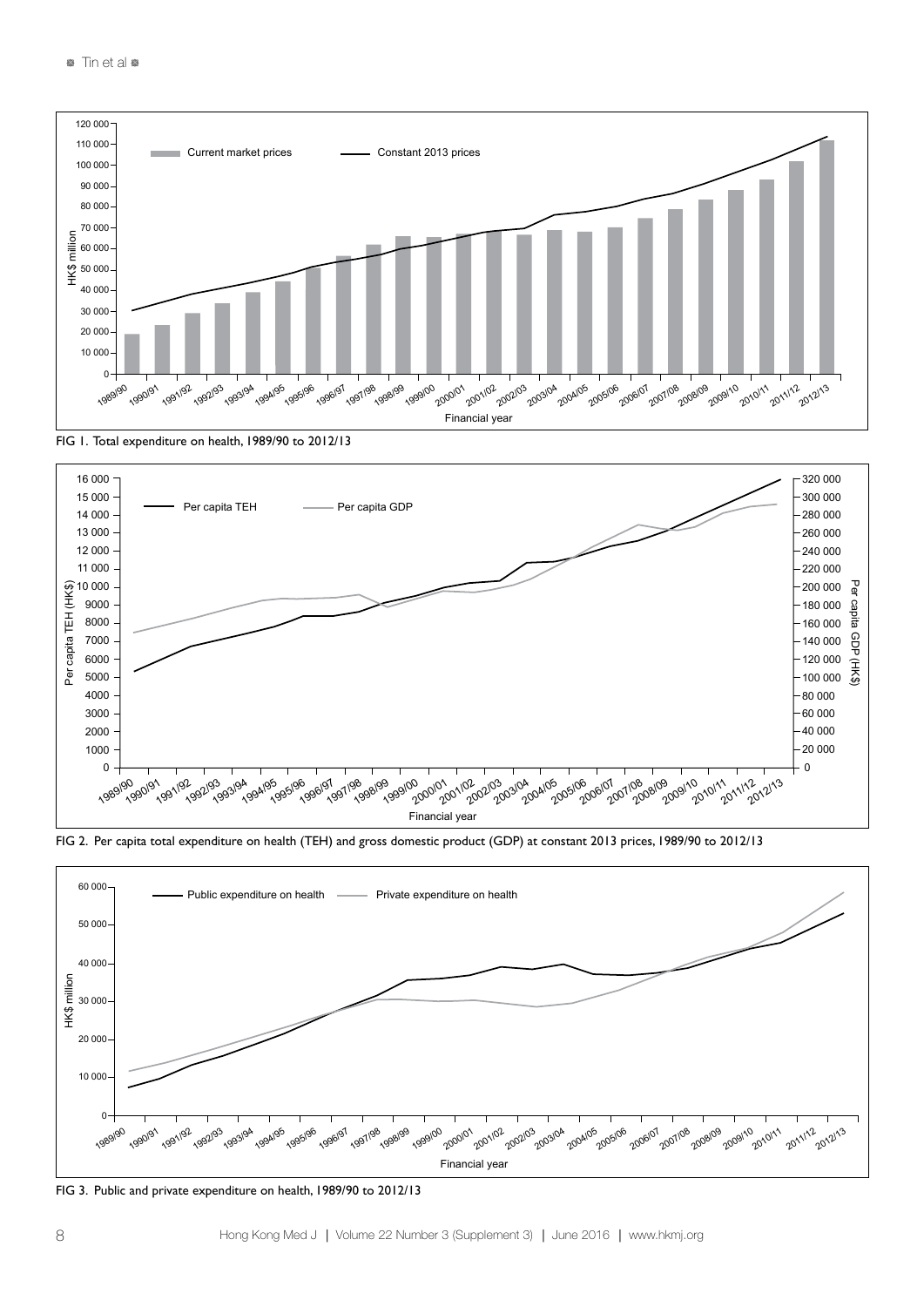

FIG 4. Private expenditure on health by financing source, 1989/90 to 2012/13



FIG 5. Total expenditure on health by function, 2012/13



FIG 6. Total expenditure on health by provider, 1989/90 to 2012/13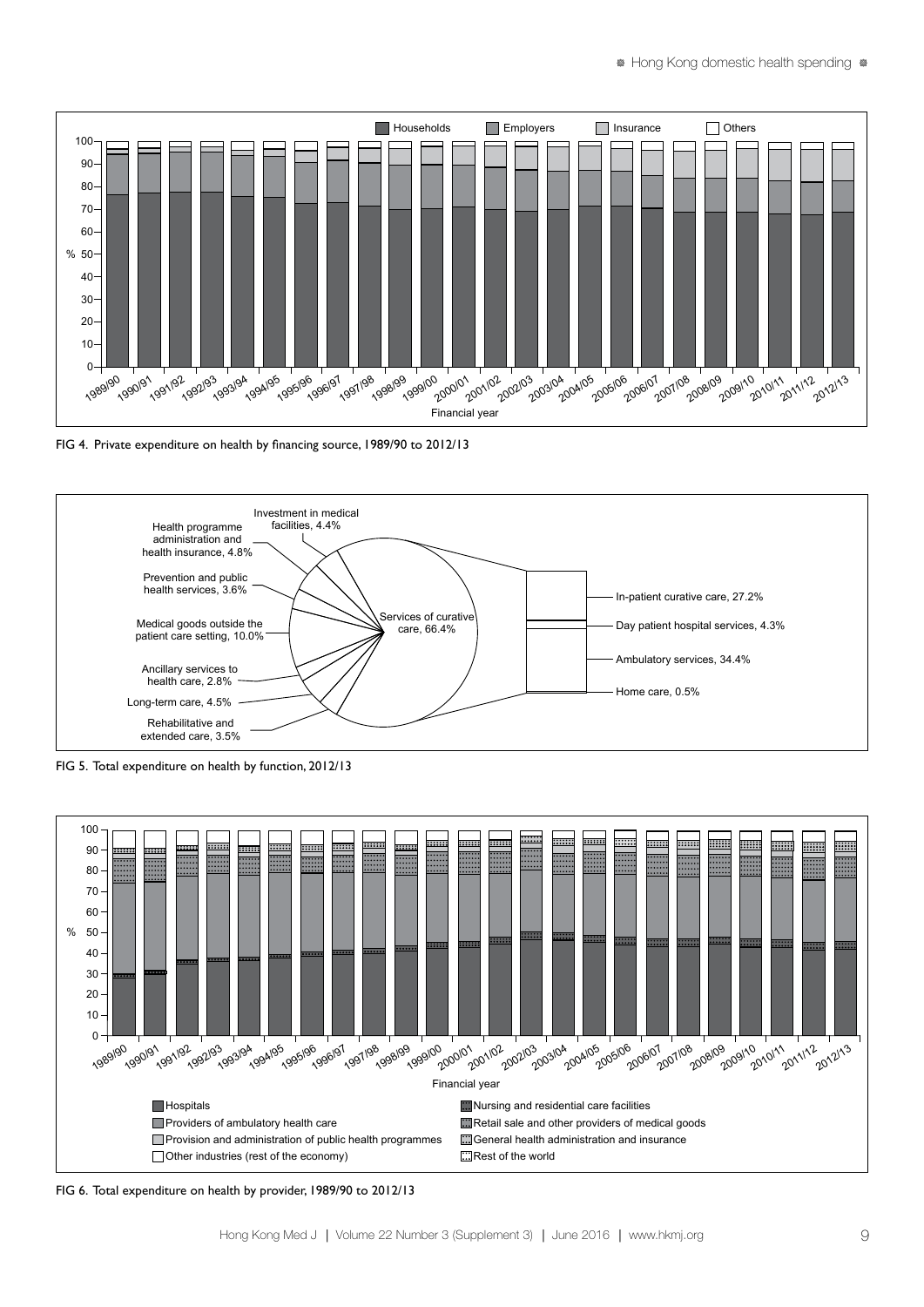

FIG 7. Public expenditure on health and public revenue per capita\* in Hong Kong and selected economies, 2012

 $*$  Public revenue per capita data are obtained from the World Health Organization,<sup>4</sup> the National Bureau of Statistics of China,<sup>5</sup> the Ministry of Trade and Industry Singapore,<sup>6</sup> and the Organisation for Economic Co-operation and Development<sup>7</sup>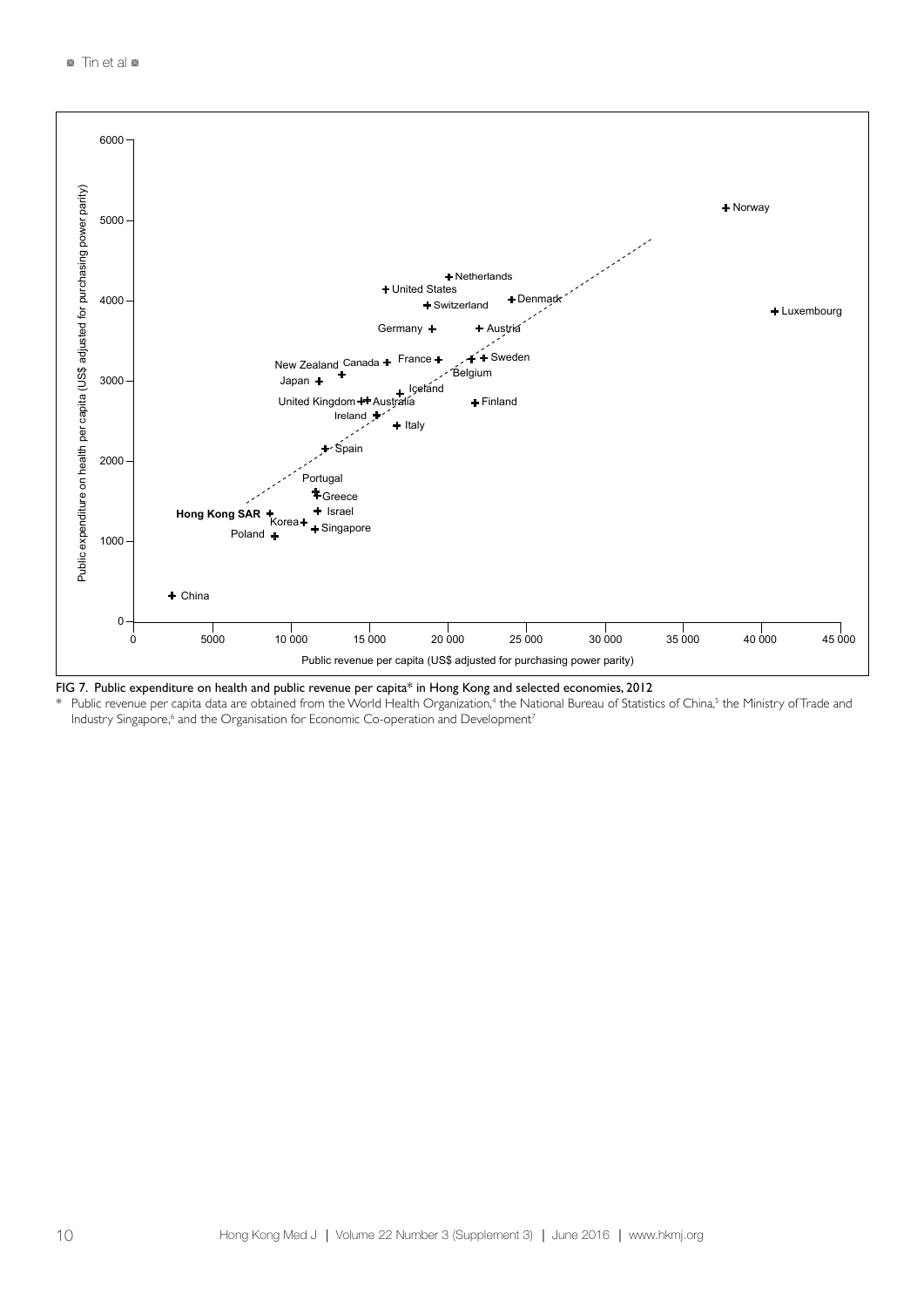#### TABLE 1. Total expenditure on health (TEH) versus gross domestic product (GDP), 1989/90 to 2012/13

| Financial year |           | At current market prices |           |            |           | At constant 2013 prices |           |            | TEH as % of |
|----------------|-----------|--------------------------|-----------|------------|-----------|-------------------------|-----------|------------|-------------|
|                | TEH (HK\$ | Annual                   | GDP (HK\$ | Annual     | TEH (HK\$ | Annual                  | GDP (HK\$ | Annual     | <b>GDP</b>  |
|                | million)  | change (%)               | million)  | change (%) | million)  | change (%)              | million)  | change (%) |             |
| 1989/90        | 19 645    |                          | 549 666   |            | 30 576    |                         | 855 484   |            | 3.6         |
| 1990/91        | 23 769    | 21.0                     | 617918    | 12.4       | 34 569    | 13.1                    | 898 710   | 5.1        | 3.8         |
| 1991/92        | 29 368    | 23.6                     | 719 477   | 16.4       | 38796     | 12.2                    | 950 433   | 5.8        | 4.1         |
| 1992/93        | 34 181    | 16.4                     | 836 467   | 16.3       | 41 269    | 6.4                     | 1009926   | 6.3        | 4.1         |
| 1993/94        | 39 4 82   | 15.5                     | 962 337   | 15.0       | 44 158    | 7.0                     | 1076314   | 6.6        | 4.1         |
| 1994/95        | 44 808    | 13.5                     | 1 067 386 | 10.9       | 47 480    | 7.5                     | 1 131 053 | 5.1        | 4.2         |
| 1995/96        | 51 257    | 14.4                     | 1 139 319 | 6.7        | 51 927    | 9.4                     | 1 154 218 | 2.0        | 4.5         |
| 1996/97        | 56 825    | 10.9                     | 1 270 280 | 11.5       | 54 250    | 4.5                     | 1 212 713 | 5.1        | 4.5         |
| 1997/98        | 62 238    | 9.5                      | 1 375 859 | 8.3        | 56 517    | 4.2                     | 1 249 407 | 3.0        | 4.5         |
| 1998/99        | 66 357    | 6.6                      | 1 291 361 | $-6.1$     | 60 356    | 6.8                     | 1 174 576 | $-6.0$     | 5.1         |
| 1999/00        | 66 060    | $-0.4$                   | 1 306 811 | 1.2        | 62 829    | 4.1                     | 1 242 898 | 5.8        | 5.1         |
| 2000/01        | 67 439    | 2.1                      | 1 335 305 | 2.2        | 66 279    | 5.5                     | 1 312 331 | 5.6        | 5.1         |
| 2001/02        | 68 835    | 2.1                      | 1 310 612 | $-1.8$     | 68 881    | 3.9                     | 1 311 472 | $-0.1$     | 5.3         |
| 2002/03        | 67 038    | $-2.6$                   | 1 293 484 | $-1.3$     | 69 823    | 1.4                     | 1 347 233 | 2.7        | 5.2         |
| 2003/04        | 69 102    | 3.1                      | 1 266 023 | $-2.1$     | 76 506    | 9.6                     | 1401674   | 4.0        | 5.5         |
| 2004/05        | 68 142    | $-1.4$                   | 1 330 921 | 5.1        | 77 722    | 1.6                     | 1518023   | 8.3        | 5.1         |
| 2005/06        | 70 573    | 3.6                      | 1 439 689 | 8.2        | 80 382    | 3.4                     | 1639788   | 8.0        | 4.9         |
| 2006/07        | 74 095    | 5.0                      | 1 529 844 | 6.3        | 84 419    | 5.0                     | 1742996   | 6.3        | 4.8         |
| 2007/08        | 78 926    | 6.5                      | 1 687 679 | 10.3       | 87 011    | 3.1                     | 1860556   | 6.7        | 4.7         |
| 2008/09        | 83 714    | 6.1                      | 1 677 759 | $-0.6$     | 91 468    | 5.1                     | 1833164   | $-1.5$     | 5.0         |
| 2009/10        | 88 070    | 5.2                      | 1 692 995 | 0.9        | 96 599    | 5.6                     | 1856960   | 1.3        | 5.2         |
| 2010/11        | 93 417    | 6.1                      | 1817016   | 7.3        | 101 875   | 5.5                     | 1981535   | 6.7        | 5.1         |
| 2011/12        | 102 476   | 9.7                      | 1954 617  | 7.6        | 107 174   | 5.2                     | 2044236   | 3.2        | 5.2         |
| 2012/13        | 112 144   | 9.4                      | 2 063 082 | 5.5        | 113 702   | 6.1                     | 2 091 756 | 2.3        | 5.4         |

TABLE 2. Total expenditure on health (TEH) per capita versus gross domestic product (GDP) per capita, 1989/90 to 2012/13

| Financial year |                          |                      | At current market prices |                      |                          |                          | At constant 2013 prices  |                      |
|----------------|--------------------------|----------------------|--------------------------|----------------------|--------------------------|--------------------------|--------------------------|----------------------|
|                | TEH per capita<br>(HK\$) | Annual change<br>(%) | GDP per capita<br>(HK\$) | Annual change<br>(%) | TEH per capita<br>(HK\$) | Annual change<br>(% )    | GDP per capita<br>(HK\$) | Annual change<br>(%) |
| 1989/90        | 3455                     | ٠                    | 96 667                   |                      | 5377                     | $\overline{\phantom{a}}$ | 150 449                  | $\sim$               |
| 1990/91        | 4167                     | 20.6                 | 108 321                  | 12.1                 | 6060                     | 12.7                     | 157 544                  | 4.7                  |
| 1991/92        | 5106                     | 22.5                 | 125 083                  | 15.5                 | 6745                     | 11.3                     | 165 235                  | 4.9                  |
| 1992/93        | 5893                     | 15.4                 | 144 206                  | 15.3                 | 7115                     | 5.5                      | 174 110                  | 5.4                  |
| 1993/94        | 6691                     | 13.5                 | 163 080                  | 13.1                 | 7483                     | 5.2                      | 182 395                  | 4.8                  |
| 1994/95        | 7424                     | 11.0                 | 176 854                  | 8.4                  | 7867                     | 5.1                      | 187 403                  | 2.7                  |
| 1995/96        | 8326                     | 12.1                 | 185 072                  | 4.6                  | 8435                     | 7.2                      | 187 492                  | $< \pm 0.05$         |
| 1996/97        | 8830                     | 6.1                  | 197 386                  | 6.7                  | 8430                     | $-0.1$                   | 188 441                  | 0.5                  |
| 1997/98        | 9591                     | 8.6                  | 212 020                  | 7.4                  | 8709                     | 3.3                      | 192 533                  | 2.2                  |
| 1998/99        | 10 141                   | 5.7                  | 197 344                  | $-6.9$               | 9224                     | 5.9                      | 179 497                  | $-6.8$               |
| 1999/00        | 9999                     | $-1.4$               | 197 807                  | 0.2                  | 9510                     | 3.1                      | 188 133                  | 4.8                  |
| 2000/01        | 10 118                   | 1.2                  | 200 346                  | 1.3                  | 9944                     | 4.6                      | 196 899                  | 4.7                  |
| 2001/02        | 10 252                   | 1.3                  | 195 197                  | $-2.6$               | 10 259                   | 3.2                      | 195 325                  | $-0.8$               |
| 2002/03        | 9940                     | $-3.0$               | 191 795                  | $-1.7$               | 10 353                   | 0.9                      | 199 765                  | 2.3                  |
| 2003/04        | 10 267                   | 3.3                  | 188 094                  | $-1.9$               | 11 367                   | 9.8                      | 208 248                  | 4.2                  |
| 2004/05        | 10 045                   | $-2.2$               | 196 200                  | 4.3                  | 11 458                   | 0.8                      | 223 782                  | 7.5                  |
| 2005/06        | 10 358                   | 3.1                  | 211 309                  | 7.7                  | 11 798                   | 3.0                      | 240 678                  | 7.6                  |
| 2006/07        | 10 806                   | 4.3                  | 223 104                  | 5.6                  | 12 3 11                  | 4.3                      | 254 189                  | 5.6                  |
| 2007/08        | 11 412                   | 5.6                  | 244 015                  | 9.4                  | 12 581                   | 2.2                      | 269 010                  | 5.8                  |
| 2008/09        | 12 0 32                  | 5.4                  | 241 134                  | $-1.2$               | 13 146                   | 4.5                      | 263 469                  | $-2.1$               |
| 2009/10        | 12 630                   | 5.0                  | 242 800                  | 0.7                  | 13 854                   | 5.4                      | 266 315                  | 1.1                  |
| 2010/11        | 13 299                   | 5.3                  | 258 679                  | 6.5                  | 14 503                   | 4.7                      | 282 101                  | 5.9                  |
| 2011/12        | 14 4 91                  | 9.0                  | 276 404                  | 6.9                  | 15 156                   | 4.5                      | 289 077                  | 2.5                  |
| 2012/13        | 15 674                   | 8.2                  | 288 357                  | 4.3                  | 15 892                   | 4.9                      | 292 365                  | 1.1                  |

TABLE 3. Public versus private expenditure on health, 1989/90 to 2012/13

| Financial year |                                         |                      | At current market prices                 |                      |                                         |                      | At constant 2013 prices                  |                      | Public share |
|----------------|-----------------------------------------|----------------------|------------------------------------------|----------------------|-----------------------------------------|----------------------|------------------------------------------|----------------------|--------------|
|                | Public<br>expenditure<br>(HK\$ million) | Annual<br>change (%) | Private<br>expenditure<br>(HK\$ million) | Annual<br>change (%) | Public<br>expenditure<br>(HK\$ million) | Annual<br>change (%) | Private<br>expenditure<br>(HK\$ million) | Annual<br>change (%) | (% )         |
| 1989/90        | 7748                                    |                      | 11 897                                   |                      | 12 059                                  |                      | 18516                                    | $\sim$               | 39.4         |
| 1990/91        | 10 016                                  | 29.3                 | 13753                                    | 15.6                 | 14 5 67                                 | 20.8                 | 20 002                                   | 8.0                  | 42.1         |
| 1991/92        | 13 393                                  | 33.7                 | 15 975                                   | 16.2                 | 17 692                                  | 21.5                 | 21 103                                   | 5.5                  | 45.6         |
| 1992/93        | 15 843                                  | 18.3                 | 18 3 37                                  | 14.8                 | 19 129                                  | 8.1                  | 22 140                                   | 4.9                  | 46.4         |
| 1993/94        | 18 657                                  | 17.8                 | 20 825                                   | 13.6                 | 20 867                                  | 9.1                  | 23 291                                   | 5.2                  | 47.3         |
| 1994/95        | 21 581                                  | 15.7                 | 23 227                                   | 11.5                 | 22 868                                  | 9.6                  | 24 612                                   | 5.7                  | 48.2         |
| 1995/96        | 25 315                                  | 17.3                 | 25 941                                   | 11.7                 | 25 646                                  | 12.1                 | 26 281                                   | 6.8                  | 49.4         |
| 1996/97        | 28 652                                  | 13.2                 | 28 173                                   | 8.6                  | 27 354                                  | 6.7                  | 26 896                                   | 2.3                  | 50.4         |
| 1997/98        | 31 670                                  | 10.5                 | 30 568                                   | 8.5                  | 28759                                   | 5.1                  | 27 758                                   | 3.2                  | 50.9         |
| 1998/99        | 35 7 93                                 | 13.0                 | 30 564                                   | $< \pm 0.05$         | 32 556                                  | 13.2                 | 27 800                                   | 0.2                  | 53.9         |
| 1999/00        | 35 996                                  | 0.6                  | 30 064                                   | $-1.6$               | 34 236                                  | 5.2                  | 28 594                                   | 2.9                  | 54.5         |
| 2000/01        | 37 0 27                                 | 2.9                  | 30 412                                   | 1.2                  | 36 390                                  | 6.3                  | 29 8 89                                  | 4.5                  | 54.9         |
| 2001/02        | 39 150                                  | 5.7                  | 29 686                                   | $-2.4$               | 39 175                                  | 7.7                  | 29 705                                   | $-0.6$               | 56.9         |
| 2002/03        | 38 5 23                                 | $-1.6$               | 28 514                                   | $-3.9$               | 40 124                                  | 2.4                  | 29 699                                   | $< \pm 0.05$         | 57.5         |
| 2003/04        | 39 886                                  | 3.5                  | 29 216                                   | 2.5                  | 44 160                                  | 10.1                 | 32 346                                   | 8.9                  | 57.7         |
| 2004/05        | 37 088                                  | $-7.0$               | 31 055                                   | 6.3                  | 42 301                                  | $-4.2$               | 35 4 21                                  | 9.5                  | 54.4         |
| 2005/06        | 36 931                                  | $-0.4$               | 33 642                                   | 8.3                  | 42 064                                  | $-0.6$               | 38 318                                   | 8.2                  | 52.3         |
| 2006/07        | 37 419                                  | 1.3                  | 36 676                                   | 9.0                  | 42 633                                  | 1.4                  | 41786                                    | 9.1                  | 50.5         |
| 2007/08        | 38 824                                  | 3.8                  | 40 102                                   | 9.3                  | 42 801                                  | 0.4                  | 44 210                                   | 5.8                  | 49.2         |
| 2008/09        | 41 253                                  | 6.3                  | 42 461                                   | 5.9                  | 45 0 74                                 | 5.3                  | 46 394                                   | 4.9                  | 49.3         |
| 2009/10        | 43 866                                  | 6.3                  | 44 203                                   | 4.1                  | 48 115                                  | 6.7                  | 48 4 84                                  | 4.5                  | 49.8         |
| 2010/11        | 45 490                                  | 3.7                  | 47 927                                   | 8.4                  | 49 609                                  | 3.1                  | 52 266                                   | 7.8                  | 48.7         |
| 2011/12        | 49 265                                  | 8.3                  | 53 211                                   | 11.0                 | 51 524                                  | 3.9                  | 55 650                                   | 6.5                  | 48.1         |
| 2012/13        | 53 354                                  | 8.3                  | 58 790                                   | 10.5                 | 54 096                                  | 5.0                  | 59 607                                   | 7.1                  | 47.6         |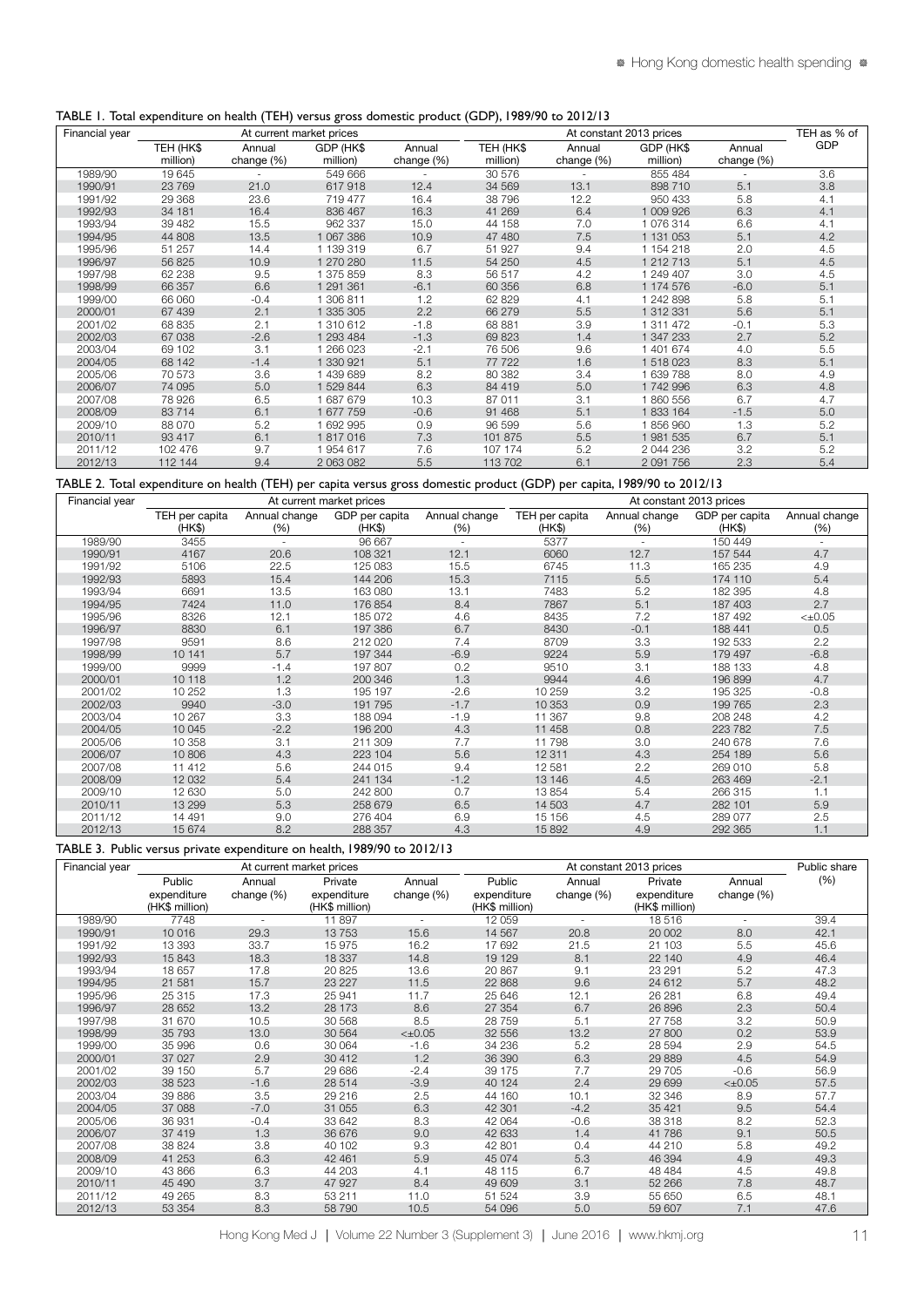### TABLE 4. Total expenditure on health by financing source, 1989/90 to 2012/13

| Financial year |                    |                                             | Financing source (HK\$ million) [%] |                                                 |                                               |  |
|----------------|--------------------|---------------------------------------------|-------------------------------------|-------------------------------------------------|-----------------------------------------------|--|
|                | General government | Employer-provided group<br>medical benefits | Private insurance                   | Private household out-of-<br>pocket expenditure | Non-profit institutions<br>serving households |  |
| 1989/90        | 7748 (39.4)        | 2052 (10.4)                                 | 263(1.3)                            | 9212 (46.9)                                     | $6$ ( $<$ 0.05)                               |  |
| 1990/91        | 10 016 (42.1)      | 2349 (9.9)                                  | 306(1.3)                            | 10 724 (45.1)                                   | $7$ ( $<$ 0.05)                               |  |
| 1991/92        | 13 393 (45.6)      | 2727 (9.3)                                  | 361 (1.2)                           | 12 553 (42.7)                                   | $9$ ( $<$ 0.05)                               |  |
| 1992/93        | 15 843 (46.4)      | 3170 (9.3)                                  | 418(1.2)                            | 14 375 (42.1)                                   | 29(0.1)                                       |  |
| 1993/94        | 18 657 (47.3)      | 3652 (9.3)                                  | 480 (1.2)                           | 15 949 (40.4)                                   | 68 (0.2)                                      |  |
| 1994/95        | 21 581 (48.2)      | 4123 (9.2)                                  | 716(1.6)                            | 17 657 (39.4)                                   | 189(0.4)                                      |  |
| 1995/96        | 25 315 (49.4)      | 4624 (9.0)                                  | 1336 (2.6)                          | 18 989 (37.0)                                   | 487 (0.9)                                     |  |
| 1996/97        | 28 652 (50.4)      | 5278 (9.3)                                  | 1641 (2.9)                          | 20 590 (36.2)                                   | 246(0.4)                                      |  |
| 1997/98        | 31 670 (50.9)      | 5784 (9.3)                                  | 1961 (3.2)                          | 21 953 (35.3)                                   | 324(0.5)                                      |  |
| 1998/99        | 35 793 (53.9)      | 5977 (9.0)                                  | 2188(3.3)                           | 21 474 (32.4)                                   | 456(0.7)                                      |  |
| 1999/00        | 35 996 (54.5)      | 5734 (8.7)                                  | 2374 (3.6)                          | 21 359 (32.3)                                   | 216(0.3)                                      |  |
| 2000/01        | 37 027 (54.9)      | 5546 (8.2)                                  | 2541 (3.8)                          | 21 773 (32.3)                                   | 309(0.5)                                      |  |
| 2001/02        | 39 150 (56.9)      | 5388 (7.8)                                  | 2721 (4.0)                          | 21 008 (30.5)                                   | 243(0.4)                                      |  |
| 2002/03        | 38 523 (57.5)      | 5171(7.7)                                   | 2935 (4.4)                          | 19 810 (29.6)                                   | 261(0.4)                                      |  |
| 2003/04        | 39 886 (57.7)      | 5073 (7.3)                                  | 3079 (4.5)                          | 20 370 (29.5)                                   | 359(0.5)                                      |  |
| 2004/05        | 37 088 (54.4)      | 5110(7.5)                                   | 3284 (4.8)                          | 22 042 (32.3)                                   | 300(0.4)                                      |  |
| 2005/06        | 36 931 (52.3)      | 5359 (7.6)                                  | 3663 (5.2)                          | 23 717 (33.6)                                   | 350(0.5)                                      |  |
| 2006/07        | 37 419 (50.5)      | 5711(7.7)                                   | 4213 (5.7)                          | 25 350 (34.2)                                   | 306(0.4)                                      |  |
| 2007/08        | 38 824 (49.2)      | 6162 (7.8)                                  | 4721 (6.0)                          | 27 468 (34.8)                                   | 370 (0.5)                                     |  |
| 2008/09        | 41 253 (49.3)      | 6430 (7.7)                                  | 5417 (6.5)                          | 29 056 (34.7)                                   | 383(0.5)                                      |  |
| 2009/10        | 43 866 (49.8)      | 6595 (7.5)                                  | 6041 (6.9)                          | 30 267 (34.4)                                   | 493 (0.6)                                     |  |
| 2010/11        | 45 490 (48.7)      | 6945 (7.4)                                  | 6682 (7.2)                          | 32 669 (35.0)                                   | 529(0.6)                                      |  |
| 2011/12        | 49 265 (48.1)      | 7615 (7.4)                                  | 7713 (7.5)                          | 35 947 (35.1)                                   | 621 (0.6)                                     |  |
| 2012/13        | 53 354 (47.6)      | 8099 (7.2)                                  | 8139 (7.3)                          | 40 437 (36.1)                                   | 795 (0.7)                                     |  |

TABLE 5. Total expenditure on health by function (including health-related functions), 1989/90 to 2012/13

| Financial |                                     |               |                           |                         |                  |                |            | Function (HK\$ million) [%] |                     |                |
|-----------|-------------------------------------|---------------|---------------------------|-------------------------|------------------|----------------|------------|-----------------------------|---------------------|----------------|
| year      | Services of                         |               | Services of curative care |                         |                  | Rehabilitative | Long-term  | Ancillary                   | Medical goods       | Prevention and |
|           | curative care                       | In-patient    | Day patient               | Ambulatory              | Home care        | and extended   | care       | services to                 | outside the patient | public health  |
|           |                                     | curative care | hospital services         | services                |                  | care           |            | health care                 | care setting        | services       |
|           |                                     |               |                           |                         |                  |                |            |                             |                     |                |
| 1989/90   | 12 863 (65.5)                       | 4141 (21.1)   | 483 (2.5)                 | 8238 (41.9)             | O(0)             | 444 (2.3)      | 545 (2.8)  | 559 (2.8)                   | 2455 (12.5)         | 575 (2.9)      |
| 1990/91   | 15 604 (65.6)                       | 5281 (22.2)   | 622(2.6)                  | 9700 (40.8)             | O(0)             | 581(2.4)       | 678 (2.9)  | 693 (2.9)                   | 2816 (11.8)         | 713 (3.0)      |
| 1991/92   | 20 076 (68.4)                       | 7150 (24.3)   | 856 (2.9)                 | 12 069 (41.1)           | O(0)             | 802 (2.7       | 859 (2.9)  | 794 (2.7                    | 3156 (10.7)         | 844 (2.9)      |
| 1992/93   | 23 634 (69.1)                       | 8435 (24.7)   | 1005 (2.9                 | 14 177 (41.5)           | 18(0.1)          | 954(2.8)       | 1018 (3.0) | 913(2.7)                    | 3485 (10.2)         | 948(2.8)       |
| 1993/94   | 26 944 (68.2)                       | 9665 (24.5)   | 1145 (2.9)                | 16 115 (40.8)           | $20$ ( $<$ 0.05) | 138 (2.9)      | 1222 (3.1  | 1106 (2.8)                  | 3847 (9.7)          | 1069 (2.7)     |
| 1994/95   | 30 953 (69.1)                       | 11 247 (25.1) | 1346 (3.0)                | 18 335 (40.9)           | 25(0.1)          | 1342 (3.0)     | 1488 (3.3) | 1270 (2.8)                  | 4240 (9.5)          | 1203(2.7)      |
| 1995/96   | 34 987 (68.3)                       | 12 937 (25.2) | 1556 (3.0)                | 20 458 (39.9)           | 35 (0.1          | 643 (3.2)      | 1790 (3.5) | 1430 (2.8)                  | 4702 (9.2)          | 1407 (2.7)     |
| 1996/97   | 38 844 (68.4)                       | 14 546 (25.6) | 1706 (3.0)                | 22 465 (39.5) 127 (0.2) |                  | 1831(3.2)      | 2123(3.7)  | 1568 (2.8)                  | 5465 (9.6)          | 1583 (2.8)     |
| 1997/98   | 42 606 (68.5)                       | 16 223 (26.1) | 1734 (2.8)                | 24 479 (39.3)           | 170 (0.3)        | 2036 (3.3)     | 2422 (3.9) | 1730 (2.8)                  | 6301 (10.1)         | 1782 (2.9)     |
| 1998/99   | 44 460 (67.0)                       | 17 450 (26.3) | 1918 (2.9)                | 24 887 (37.5) 206 (0.3) |                  | 2312(3.5)      | 2756 (4.2) | 1797 (2.7)                  | 6685 (10.1)         | 1968 (3.0)     |
| 1999/00   | 44 554 (67.4)                       | 17 602 (26.6) | 2009(3.0)                 | 24 724 (37.4) 219 (0.3) |                  | 2474 (3.7)     | 3142 (4.8) | 1755 (2.7)                  | 7050 (10.7)         | 1978 (3.0)     |
| 2000/01   | 45 280 (67.1)                       | 17 993 (26.7) | 2236 (3.3)                | 24 748 (36.7) 303 (0.4) |                  | 2495(3.7)      | 3326 (4.9) | 1745 (2.6)                  | 7507 (11.1)         | 2019(3.0)      |
| 2001/02   | 46 167 (67.1)                       | 18 780 (27.3) | 2459 (3.6)                | 24 607 (35.7) 321 (0.5) |                  | 2798 (4.1)     | 3455 (5.0) | 1807 (2.6)                  | 7323 (10.6)         | 2104(3.1)      |
| 2002/03   | 45 605 (68.0)                       | 18 881 (28.2) | 2566 (3.8)                | 23 799 (35.5) 358 (0.5) |                  | 2822 (4.2)     | 3675 (5.5) | 1832 (2.7)                  | 6901 (10.3)         | 2231(3.3)      |
| 2003/04   | 45 845 (66.3)                       | 19 218 (27.8) | 2383 (3.4)                | 23 885 (34.6) 358 (0.5) |                  | 2900 (4.2)     | 3712 (5.4) | 1742 (2.5)                  | 6815 (9.9)          | 3120 (4.5)     |
| 2004/05   | 45 756 (67.1)                       | 19 002 (27.9) | 2329(3.4)                 | 24 047 (35.3) 379 (0.6) |                  | 2728(4.0)      | 3526 (5.2) | 1722 (2.5)                  | 7324 (10.7)         | 2500(3.7)      |
| 2005/06   | 47 240 (66.9)                       | 19 574 (27.7) | 2410 (3.4)                | 24 862 (35.2) 394 (0.6) |                  | 2671 (3.8)     | 3620 (5.1  | 1750 (2.5)                  | 7630 (10.8)         | 2511 (3.6)     |
| 2006/07   | 49 289 (66.5)                       | 20 788 (28.1) | 2562 (3.5)                | 25 541 (34.5) 397 (0.5) |                  | 2756(3.7)      | 3662 (4.9) | 1855 (2.5)                  | 7782 (10.5)         | 2762 (3.7)     |
| 2007/08   | 52 236 (66.2)                       | 22 280 (28.2) | 2888 (3.7                 | 26 661 (33.8) 408 (0.5) |                  | 2914 (3.7)     | 3789 (4.8) | 2013 (2.6)                  | 8355 (10.6)         | 2768 (3.5)     |
| 2008/09   | 55 826 (66.7)                       | 24 261 (29.0) | 3331 (4.0)                | 27 781 (33.2) 452 (0.5) |                  | 3144(3.8)      | 3893 (4.6) | 2227 (2.7)                  | 8713 (10.4)         | 2830 (3.4)     |
| 2009/10   | 58 035 (65.9)                       | 24 190 (27.5) | 3701 (4.2)                | 29 669 (33.7) 474 (0.5) |                  | 3210 (3.6)     | 4141 (4.7  | 2390 (2.7                   | 8826 (10.0)         | 3566 (4.0)     |
| 2010/11   | 61 544 (65.9)                       | 25 205 (27.0) | 3953 (4.2)                | 31 885 (34.1) 501 (0.5) |                  | 3325(3.6)      | 4276 (4.6) | 2589 (2.8)                  | 9557 (10.2)         | 3194(3.4)      |
| 2011/12   | 66 829 (65.2)                       | 27 426 (26.8) | 4191 (4.1)                | 34 660 (33.8) 552 (0.5) |                  | 3557(3.5)      | 4579 (4.5) | 2892 (2.8)                  | 10 498 (10.2)       | 3478 (3.4)     |
|           | 2012/13 74 439 (66.4) 30 483 (27.2) |               | 4845 (4.3)                | 38 539 (34.4) 571 (0.5) |                  | 3965(3.5)      | 5031(4.5)  | 3105 (2.8)                  | 11 239 (10.0)       | 4023 (3.6)     |

TABLE 6. Total expenditure on health by provider, 1989/90 to 2012/13

| Financial |               |                                         | Provider (HK\$ million) [%]         |                                                     |
|-----------|---------------|-----------------------------------------|-------------------------------------|-----------------------------------------------------|
| year      | Hospitals     | Nursing and residential care facilities | Providers of ambulatory health care | Retail sale and other providers of<br>medical goods |
| 1989/90   | 5531 (28.2)   | 347(1.8)                                | 8715 (44.4)                         | 2309 (11.8)                                         |
| 1990/91   | 7111 (29.9)   | 422(1.8)                                | 10 246 (43.1)                       | 2638 (11.1)                                         |
| 1991/92   | 10 259 (34.9) | 479 (1.6)                               | 12 099 (41.2)                       | 2918 (9.9)                                          |
| 1992/93   | 12 318 (36.0) | 582(1.7)                                | 14 001 (41.0)                       | 3177 (9.3)                                          |
| 1993/94   | 14 361 (36.4) | 632 (1.6)                               | 15 875 (40.2)                       | 3460 (8.8)                                          |
| 1994/95   | 16 909 (37.7) | 797 (1.8)                               | 17 900 (39.9)                       | 3762 (8.4)                                          |
| 1995/96   | 19 805 (38.6) | 988 (1.9)                               | 19 681 (38.4)                       | 4160(8.1)                                           |
| 1996/97   | 22 334 (39.3) | 1198(2.1)                               | 21 448 (37.7)                       | 4931 (8.7)                                          |
| 1997/98   | 24 857 (39.9) | 1445 (2.3)                              | 23 025 (37.0)                       | 5823 (9.4)                                          |
| 1998/99   | 27 270 (41.1) | 1641(2.5)                               | 22 793 (34.3)                       | 6345 (9.6)                                          |
| 1999/00   | 28 100 (42.5) | 1960 (3.0)                              | 22 030 (33.3)                       | 6862 (10.4)                                         |
| 2000/01   | 28 962 (42.9) | 2141(3.2)                               | 21 772 (32.3)                       | 7441 (11.0)                                         |
| 2001/02   | 30 808 (44.8) | 2256 (3.3)                              | 21 190 (30.8)                       | 7257 (10.5)                                         |
| 2002/03   | 31 373 (46.8) | 2426 (3.6)                              | 20 168 (30.1)                       | 6836 (10.2)                                         |
| 2003/04   | 32 091 (46.4) | 2504 (3.6)                              | 19 649 (28.4)                       | 6751 (9.8)                                          |
| 2004/05   | 30 738 (45.1) | 2566 (3.8)                              | 20 454 (30.0)                       | 7254 (10.6)                                         |
| 2005/06   | 31 060 (44.0) | 2633 (3.7)                              | 21 602 (30.6)                       | 7555 (10.7)                                         |
| 2006/07   | 32 201 (43.5) | 2733 (3.7)                              | 22 618 (30.5)                       | 7699 (10.4)                                         |
| 2007/08   | 34 204 (43.3) | 2909 (3.7)                              | 23 810 (30.2)                       | 8261 (10.5)                                         |
| 2008/09   | 37 134 (44.4) | 3111(3.7)                               | 24 827 (29.7)                       | 8614 (10.3)                                         |
| 2009/10   | 37 979 (43.1) | 3402 (3.9)                              | 26 747 (30.4)                       | 8724 (9.9)                                          |
| 2010/11   | 39 934 (42.7) | 3434 (3.7)                              | 28 343 (30.3)                       | 9444 (10.1)                                         |
| 2011/12   | 42 600 (41.6) | 3721 (3.6)                              | 31 430 (30.7)                       | 10 373 (10.1)                                       |
| 2012/13   | 46 979 (41.9) | 4152 (3.7)                              | 35 042 (31.2)                       | 11 105 (9.9)                                        |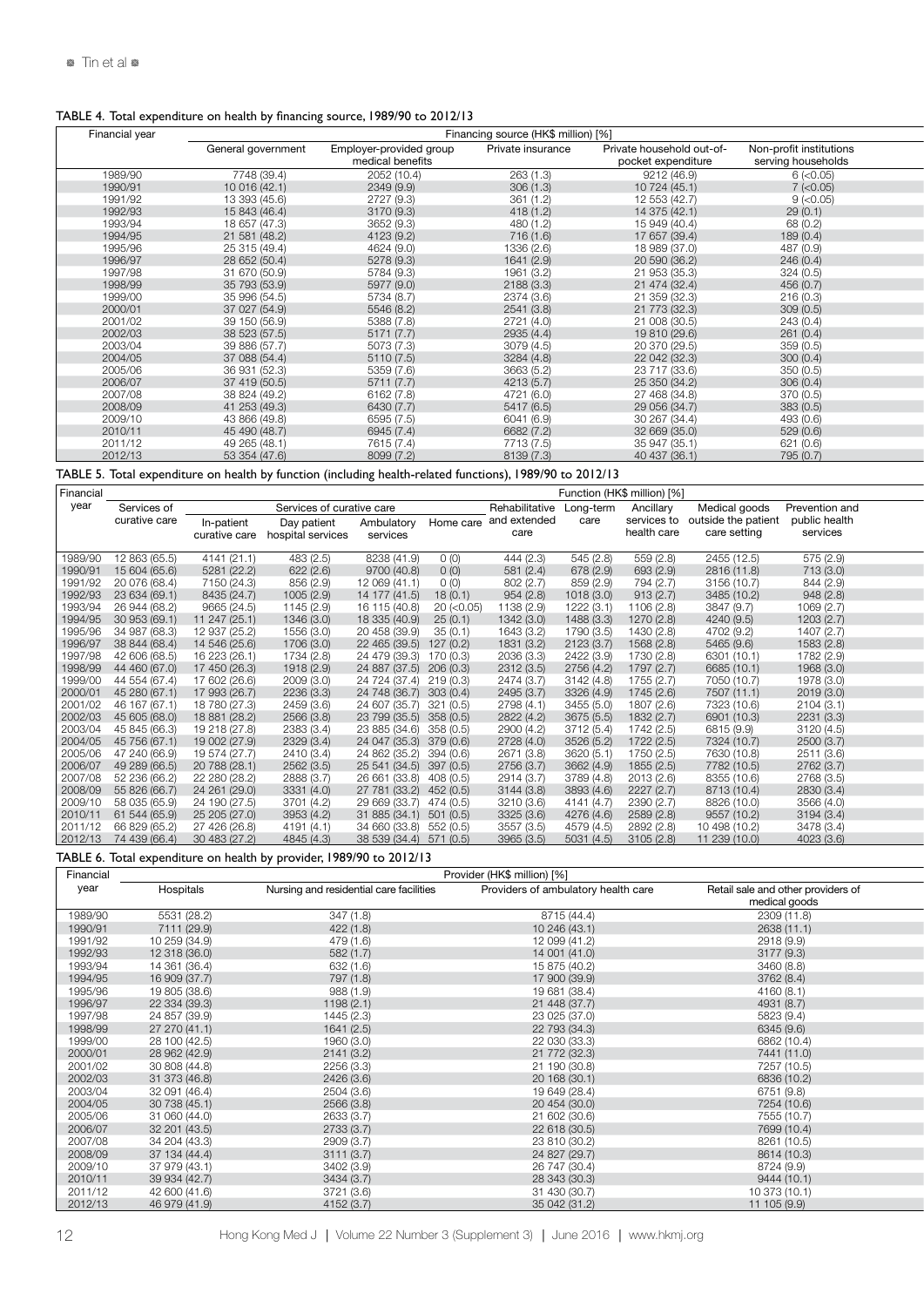|                          |                                     | Financing source (HK\$ million) [%] |                     | Total (HK\$ million) [%] |
|--------------------------|-------------------------------------|-------------------------------------|---------------------|--------------------------|
| Corporations (other than | Non-patient care related<br>revenue | Provider own funds                  | Rest of the world   |                          |
|                          | 11(0.1)                             | 347(1.8)                            | $1$ (<0.05)         | 19 645 (100)             |
|                          | 16(0.1)                             | 345(1.5)                            | $<$ 0.5 ( $<$ 0.05) | 23 769 (100)             |
|                          | 17(0.1)                             | 303(1.0)                            | $1$ (<0.05)         | 29 368 (100)             |
|                          | 18(0.1)                             | 321(0.9)                            | $1$ (<0.05)         | 34 181 (100)             |
|                          | $20$ ( $<$ 0.05)                    | 648 (1.6)                           | $2 (-0.05)$         | 39 482 (100)             |
|                          | 29(0.1)                             | 502(1.1)                            | 0(0.0)              | 44 808 (100)             |
|                          | 36(0.1)                             | 456 (0.9)                           | 0(0.0)              | 51 257 (100)             |
|                          | 41(0.1)                             | 363(0.6)                            | $<$ 0.5 ( $<$ 0.05) | 56 825 (100)             |
|                          | 53(0.1)                             | 478 (0.8)                           | $<$ 0.5 ( $<$ 0.05) | 62 238 (100)             |
|                          | 57(0.1)                             | 395(0.6)                            | $<$ 0.5 ( $<$ 0.05) | 66 357 (100)             |
|                          | 58(0.1)                             | 307(0.5)                            | 0(0.0)              | 66 060 (100)             |
|                          | $23 (-0.05)$                        | 204(0.3)                            | 0(0.0)              | 67 439 (100)             |
|                          | 52(0.1)                             | 257(0.4)                            | $<$ 0.5 ( $<$ 0.05) | 68 835 (100)             |
|                          | 53(0.1)                             | 269(0.4)                            | 0(0.0)              | 67 038 (100)             |
|                          | $34 (-0.05)$                        | 284(0.4)                            | O(0.0)              | 69 102 (100)             |
|                          | $21 (-0.05)$                        | 282(0.4)                            | 0(0.0)              | 68 142 (100)             |
|                          | $8$ ( $<$ 0.05)                     | 527 (0.7)                           | $<$ 0.5 ( $<$ 0.05) | 70 573 (100)             |
|                          | $13 (-0.05)$                        | 1064(1.4)                           | 0(0.0)              | 74 095 (100)             |
|                          | $14 (-0.05)$                        | 1347(1.7)                           | $1$ (<0.05)         | 78 926 (100)             |
|                          | $16$ ( $<$ 0.05)                    | 1137(1.4)                           | $1$ ( $<$ 0.05)     | 83 714 (100)             |
|                          | $22$ (<0.05)                        | 765 (0.9)                           | 0(0.0)              | 88 070 (100)             |
|                          | $23 (-0.05)$                        | 1058(1.1)                           | $<$ 0.5 ( $<$ 0.05) | 93 417 (100)             |
|                          | $38 (-0.05)$                        | 1256 (1.2)                          | O(0.0)              | 102 476 (100)            |
|                          | $49$ ( $< 0.05$ )                   | 1251(1.1)                           | 0(0.0)              | 112 144 (100)            |

|                    |            | Total                               |              |             |               |               | Health-related function (HK\$ million) [%]    |                     | Total expenditure |
|--------------------|------------|-------------------------------------|--------------|-------------|---------------|---------------|-----------------------------------------------|---------------------|-------------------|
| Health             | Investment | expenditure                         | Education    | Research    | Food,         | Environmental | Administration and                            | Administration      | on health and     |
| programme          | in medical | on health                           | and training | and         | hygiene and   | health        | provision of social services and provision of |                     | ealth-related     |
| administration and | facilities | (HK\$ million)                      | of health    | development | drinking      |               | in kind to assist living with                 | health-related      | unctions (HK\$    |
| health insurance   |            | [%]                                 | personne     | in health   | water control |               | disease and impairment                        | cash-benefits       | million) [%]      |
| 585 (3.0)          | 1620 (8.2) | 19 645 (100)                        | 560 (2.7)    | 187 (0.9)   | 61 (0.3)      | 309(1.5)      | O(0)                                          | 0(0)                | 20 763 (100)      |
| 662 (2.8)          | 2022(8.5)  | 23 769 (100)                        | 684 (2.7)    | 223(0.9)    | 98(0.4)       | 355(1.4)      | O(0)                                          | $<$ 0.5 ( $<$ 0.05) | 25 129 (100)      |
| 749 (2.5)          | 2088 (7.   | 29 368 (100)                        | 835 (2.7)    | 258(0.8)    | 113 (0.4)     | 473 (1.5)     | O(0)                                          | $<$ 0.5 ( $<$ 0.05) | 31 048 (100)      |
| 1112 (3.3)         | 2116 (6.2) | 34 181 (100)                        | 871(2.4)     | 294(0.8)    | 118(0.3)      | 640(1.8)      | O(0)                                          | $<$ 0.5 ( $<$ 0.05) | 36 104 (100)      |
| 1168 (3.0)         | 2988 (7.6) | 39 482 (100)                        | 1082 (2.6)   | 365 (0.9)   | 140(0.3)      | 999 (2.4)     | O(0)                                          | $<$ 0.5 ( $<$ 0.05) | 42 067 (100)      |
| 1427 (3.2)         | 2885 (6.4) | 44 808 (100)                        | 1291 (2.7)   | 453 (0.9)   | 157(0.3)      | 1458 (3.0)    | O(0)                                          | $<$ 0.5 ( $<$ 0.05) | 48 167 (100)      |
| 1700 (3.3)         | 3598 (7.0) | 51 257 (100)                        | 1594 (2.9)   | 562(1.0)    | 175 (0.3)     | 1820 (3.3)    | O(0)                                          | $<$ 0.5 ( $<$ 0.05) | 55 408 (100)      |
| 1863 (3.3)         | 3548 (6.2) | 56 825 (100)                        | 1828 (3.0)   | 615(1.0)    | 198(0.3)      | 1979 (3.2)    | 0(0)                                          | $<$ 0.5 ( $<$ 0.05) | 61 445 (100)      |
| 1937 (3.1)         | 3424 (5.5) | 62 238 (100)                        | 2119(3.1)    | 847 (1.3)   | 228(0.3)      | 2241 (3.3)    | O(0)                                          | $<$ 0.5 ( $<$ 0.05) | 67 673 (100)      |
| 1996 (3.0)         | 4382 (6.6) | 66 357 (100)                        | 2111 (2.9)   | 1043(1.4)   | 272(0.4)      | 2353 (3.3)    | O(0)                                          | $<$ 0.5 ( $<$ 0.05) | 72 136 (100)      |
| 2026(3.1)          | 3083 (4.7) | 66 060 (100)                        | 2293 (3.2)   | 1123 (1.6)  | 252(0.4)      | 2325 (3.2)    | O(0)                                          | $<$ 0.5 ( $<$ 0.05) | 72 054 (100)      |
| 1976 (2.9)         | 3091 (4.6) | 67 439 (100)                        | 2355 (3.2)   | 1161(1.6)   | 228(0.3)      | 2681 (3.6)    | O(0)                                          | $<$ 0.5 ( $<$ 0.05) | 73 864 (100)      |
| 2217 (3.2)         | 2964 (4.3) | 68 835 (100)                        | 2090(2.8)    | 1188 (1.6)  | 227(0.3)      | 2727 (3.6)    | O(0)                                          | $<$ 0.5 ( $<$ 0.05) | 75 068 (100)      |
| 2472 (3.7)         | 1499 (2.2) | 67 038 (100)                        | 1640 (2.3)   | 1277 (1.8)  | 228(0.3)      | 2599 (3.6)    | O(0)                                          | $<$ 0.5 ( $<$ 0.05) | 72 781 (100)      |
| 2545 (3.7)         | 2422 (3.5) | 69 102 (100)                        | 1464 (2.0)   | 1368 (1.8)  | 196 (0.3)     | 2535 (3.4)    | O(0)                                          | $29$ ( $< 0.05$ )   | 74 694 (100)      |
| 2218(3.3)          | 2369(3.5)  | 68 142 (100)                        | 1414 (1.9)   | 1388 (1.9)  | 183(0.2)      | 2386 (3.2)    | O(0)                                          | $6$ ( $<$ 0.05)     | 73 519 (100)      |
| 2404 (3.4)         | 2748 (3.9) | 70 573 (100)                        | 1441 (1.9)   | 1434 (1.9)  | 192 (0.3)     | 2303 (3.0)    | 0(0)                                          | $23 (-0.05)$        | 75 965 (100)      |
| 2819 (3.8)         | 3170(4.3)  | 74 095 (100)                        | 1538 (1.9)   | 1583 (2.0)  | 184(0.2)      | 2239(2.8)     | O(0)                                          | $33 (-0.05)$        | 79 672 (100)      |
| 3299 (4.2)         | 3551 (4.5) | 78 926 (100)                        | 1634 (1.9)   | 1815 (2.1   | 229(0.3)      | 2490 (2.9)    | O(0)                                          | $12 (-0.05)$        | 85 106 (100)      |
| 3851 (4.6)         | 3231 (3.9) | 83 714 (100)                        | 1776 (2.0)   | 2008(2.2)   | 256(0.3)      | 2783(3.1)     | 0(0)                                          | $<$ 0.5 ( $<$ 0.05) | 90 537 (100)      |
| 4056 (4.6)         | 3847 (4.4) | 88 070 (100)                        | 1749 (1.8)   | 2088 (2.2)  | 266(0.3)      | 2526 (2.7)    | O(0)                                          | $<$ 0.5 ( $<$ 0.05) | 94 700 (100)      |
| 4485 (4.8)         | 4446 (4.8) | 93 417 (100)                        | 1791 (1.8)   | 2209(2.2)   | 269(0.3)      | 2570 (2.6)    | 0(0)                                          | $<$ 0.5 ( $<$ 0.05) | 100 257 (100)     |
| 5227(5.1)          | 5417 (5.3) | 102 476 (100)                       | 1866 (1.7)   | 2215 (2.0)  | 291(0.3)      | 2739 (2.5)    | 0(0)                                          | $<$ 0.5 ( $<$ 0.05) | 109 586 (100)     |
| 5392 (4.8)         |            | 4949 (4.4) 112 144 (100) 2046 (1.7) |              | 2423 (2.0)  | 321(0.3)      | 3017(2.5)     | O(0)                                          | $<$ 0.5 ( $<$ 0.05) | 119 950 (100)     |

|                                        | Provider (HK\$ million) [%]       |                                        |                   | Total (HK\$   |
|----------------------------------------|-----------------------------------|----------------------------------------|-------------------|---------------|
| Provision and administration of public | General health administration and | Other industries (rest of the economy) | Rest of the world | million) [%]  |
| health programmes                      | insurance                         |                                        |                   |               |
| 463 (2.4)                              | 585 (3.0)                         | 1620 (8.2)                             | 75 (0.4)          | 19 645 (100)  |
| 577(2.4)                               | 662 (2.8)                         | 2022 (8.5)                             | 91(0.4)           | 23 769 (100)  |
| 666 (2.3)                              | 749 (2.5)                         | 2088 (7.1)                             | 111(0.4)          | 29 368 (100)  |
| 742 (2.2)                              | 1112(3.3)                         | 2116(6.2)                              | 132(0.4)          | 34 181 (100)  |
| 845 (2.1)                              | 1168 (3.0)                        | 2988 (7.6)                             | 153(0.4)          | 39 482 (100)  |
| 951(2.1)                               | 1427 (3.2)                        | 2885 (6.4)                             | 176 (0.4)         | 44 808 (100)  |
| 1121 (2.2)                             | 1700 (3.3)                        | 3598 (7.0)                             | 203(0.4)          | 51 257 (100)  |
| 1269 (2.2)                             | 1863 (3.3)                        | 3548 (6.2)                             | 235(0.4)          | 56 825 (100)  |
| 1448 (2.3)                             | 1937 (3.1)                        | 3424(5.5)                              | 278 (0.4)         | 62 238 (100)  |
| 1612(2.4)                              | 1996 (3.0)                        | 4382 (6.6)                             | 319(0.5)          | 66 357 (100)  |
| 1659 (2.5)                             | 2026 (3.1)                        | 3083 (4.7)                             | 341(0.5)          | 66 060 (100)  |
| 1696 (2.5)                             | 1976 (2.9)                        | 3091 (4.6)                             | 360(0.5)          | 67 439 (100)  |
| 1776 (2.6)                             | 2217 (3.2)                        | 2964 (4.3)                             | 368 (0.5)         | 68 835 (100)  |
| 1896 (2.8)                             | 2472 (3.7)                        | 1499 (2.2)                             | 367(0.5)          | 67 038 (100)  |
| 2785 (4.0)                             | 2545 (3.7)                        | 2422 (3.5)                             | 355 (0.5)         | 69 102 (100)  |
| 2150(3.2)                              | 2218 (3.3)                        | 2369(3.5)                              | 394(0.6)          | 68 142 (100)  |
| 2154(3.1)                              | 2404 (3.4)                        | 2748 (3.9)                             | 418(0.6)          | 70 573 (100)  |
| 2407 (3.2)                             | 2819 (3.8)                        | 3170 (4.3)                             | 449 (0.6)         | 74 095 (100)  |
| 2407 (3.1)                             | 3299 (4.2)                        | 3551 (4.5)                             | 484 (0.6)         | 78 926 (100)  |
| 2427 (2.9)                             | 3851 (4.6)                        | 3231 (3.9)                             | 519(0.6)          | 83 714 (100)  |
| 2742 (3.1)                             | 4056 (4.6)                        | 3847 (4.4)                             | 573 (0.7)         | 88 070 (100)  |
| 2705 (2.9)                             | 4485 (4.8)                        | 4446 (4.8)                             | 624(0.7)          | 93 417 (100)  |
| 2951 (2.9)                             | 5227(5.1)                         | 5417 (5.3)                             | 757 (0.7)         | 102 476 (100) |
| 3398 (3.0)                             | 5392(4.8)                         | 4949 (4.4)                             | 1127(1.0)         | 112 144 (100) |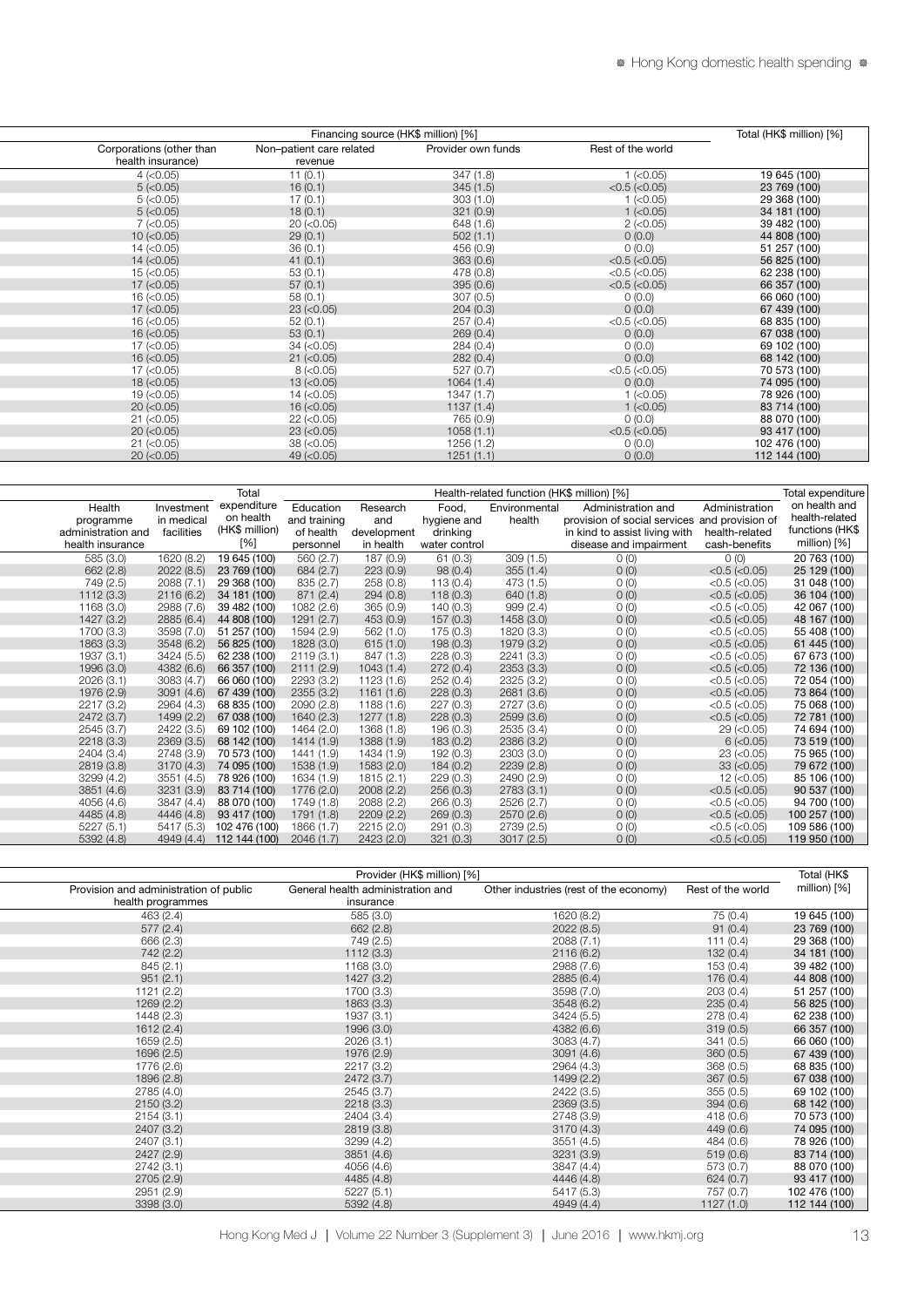### TABLE 7. Current expenditure on health by function and provider, 2012/13 (HK\$ million)

| Health care function                                       | Hong Kong                     | Total                 |               |                         |                                    | Health care provider (HCP) [HK\$ million] |                                     |                      |                        |                                              |  |
|------------------------------------------------------------|-------------------------------|-----------------------|---------------|-------------------------|------------------------------------|-------------------------------------------|-------------------------------------|----------------------|------------------------|----------------------------------------------|--|
|                                                            | Domestic<br>Health            | curren<br>expenditure | HCP.1         | HCP <sub>2</sub>        | HCP <sub>3</sub>                   |                                           |                                     |                      |                        | HCP <sub>3</sub>                             |  |
|                                                            | Account<br><b>Health Care</b> | (HK\$ million)        |               |                         |                                    | <b>HCP.3.1</b>                            |                                     |                      |                        | HCP.3.2 HCP.3.3 HCP.3.4 HCP.3.5              |  |
|                                                            | Function<br>(HCF) code        |                       |               | sing and<br>idential ca | $\circ$ $\rightarrow$ $\circ$<br>1 |                                           | ৯<br>ices c<br><sub>1</sub><br>ists | es of<br>other<br>္တ | r out-<br>nt facilitie | ೯<br>۹itie<br>oratorie<br>gnostic<br>ging fa |  |
| In-patient care                                            |                               | 37 7 7 7 7            | 29 0 46       | 3136                    | 4947                               | 4947                                      |                                     |                      |                        | $\cap$                                       |  |
| Curative and rehabilitative care                           | HCF.1.1; 2.1                  | 33 232                | 27 5 28       | 110                     | 4947                               | 4947                                      |                                     |                      |                        | $\Omega$                                     |  |
| Long-term care                                             | <b>HCF.3.1</b>                | 4544                  | 1518          | 3026                    | $\circ$                            | $\Omega$                                  | $\Omega$                            | $\Omega$             | $\Omega$               | $\cap$                                       |  |
| Services of day care                                       |                               | 5645                  | 4649          | 800                     | 196                                | 146                                       | $\sqrt{ }$                          |                      | 50                     | $\cap$                                       |  |
| Curative and rehabilitative care                           | HCF.1.2; 2.2                  | 5405                  | 4649          | 560                     | 196                                | 146                                       | $\Omega$                            |                      | 50                     |                                              |  |
| Long-term care                                             | <b>HCF.3.2</b>                | 240                   | $\cap$        | 240                     | $\cap$                             |                                           | $\cap$                              |                      | $\cap$                 |                                              |  |
| Out-patient care                                           |                               | 38 539                | 13 2 8 4      | $\overline{0}$          | 24 7 7 5                           | 19 171                                    | 4099                                | 1434                 | 72                     | $\cap$                                       |  |
| Out-patient curative and rehabilitative care               | HCF.1.3; 2.3                  | 38 539                | 13 2 8 4      | $\Omega$                | 24 7 7 5                           | 19 171                                    | 4099                                | 1434                 | 72                     |                                              |  |
| Primary ambulatory services                                | HCF.1.3.1                     | 2677                  | 1806          | $\overline{0}$          | 856                                | 856                                       | $\Omega$                            |                      | $\Omega$               | $\cap$                                       |  |
| Dental care                                                | HCF.1.3.2                     | 4384                  | $\cap$        | $\Omega$                | 4099                               | $\Omega$                                  | 4099                                | $\cap$               | $\Omega$               | $\cap$                                       |  |
| Specialised ambulatory services                            | HCF.1.3.3                     | 11 247                | 10319         | $\Omega$                | 928                                | 856                                       | $\Omega$                            |                      | 72                     | $\cap$                                       |  |
| Allied health and other ambulatory services                | HCF.1.3.9                     | 2591                  | 1157          | $\Omega$                | 1434                               | $\Omega$                                  | $\Omega$                            | 1434                 | $\Omega$               |                                              |  |
| Unallocated                                                |                               | 17641                 | $\mathcal{R}$ | $\Omega$                | 17 459                             | 17 459                                    | $\Omega$                            | $\cap$               | $\cap$                 |                                              |  |
| Home care                                                  |                               | 1475                  | $\Omega$      | 216                     | 1259                               |                                           | $\sqrt{ }$                          |                      |                        |                                              |  |
| Curative and rehabilitative care                           | HCF.1.4; 2.4                  | 1227                  | $\cap$        |                         | 1227                               |                                           |                                     |                      |                        |                                              |  |
| Long-term care                                             | <b>HCF.3.3</b>                | 247                   | $\Omega$      | 216                     | 31                                 | $\cap$                                    | $\Omega$                            |                      |                        | $\cap$                                       |  |
| Ancillary services to health care                          | HCF.4                         | 3105                  |               |                         | 3105                               | $\cap$                                    |                                     |                      |                        | 1323                                         |  |
| Medical goods outside the patient care setting             | HCF.5                         | 11 239                |               |                         | 134                                | 134                                       |                                     |                      |                        |                                              |  |
| Pharmaceuticals and other medical non-durables             | <b>HCF.5.1</b>                | 9085                  | $\cap$        |                         | 134                                | 134                                       | ∩                                   |                      |                        | $\Omega$                                     |  |
| Therapeutic appliances and other medical durables          | <b>HCF.5.2</b>                | 2154                  |               |                         | $\cap$                             |                                           | $\cap$                              |                      | $\cap$                 | $\cap$                                       |  |
| Total expenditure on personal health care                  |                               | 97 779                | 46979         | 4152                    | 34 4 16                            | 24 3 98                                   | 4099                                | 1434                 | 122                    | 1323                                         |  |
| Prevention and public health services                      | HCF.6                         | 4023                  |               |                         | 625                                | 267                                       |                                     |                      | 115                    | $\Omega$                                     |  |
| Health programme administration and health insurance HCF.7 |                               | 5392                  |               |                         | $\cap$                             |                                           | C                                   |                      | $\cap$                 | $\cap$                                       |  |
| Total current expenditure on health                        |                               | 107 195               | 46 979        | 4152                    | 35 042                             | 24 6 65                                   | 4099                                | 1434                 | 238                    | 1323                                         |  |

### TABLE 8. Current expenditure on health by function and provider, 2012/13 (% of function category / % of provider category)

| Health care function                                                 | Hong Kong              | Total                                      |                        |                   |                  | Health care provider (HCP) [% of function category / % of provider category] |               |                |                                 |                                                |  |
|----------------------------------------------------------------------|------------------------|--------------------------------------------|------------------------|-------------------|------------------|------------------------------------------------------------------------------|---------------|----------------|---------------------------------|------------------------------------------------|--|
|                                                                      | Domestic<br>Health     | curren<br>expenditure                      | HCP.1                  | HCP <sub>2</sub>  | HCP <sub>3</sub> |                                                                              |               |                |                                 | HCP <sub>3</sub>                               |  |
|                                                                      | Account                | (% of                                      |                        |                   |                  | HCP.3.                                                                       | <b>HCP3.2</b> | <b>HCP.3.3</b> | <b>HCP.3.4</b>                  | <b>HCP3.5</b>                                  |  |
|                                                                      | <b>Health Care</b>     | function                                   |                        |                   |                  |                                                                              |               |                |                                 |                                                |  |
|                                                                      | Function<br>(HCF) code | category<br>/ % of<br>provider<br>category |                        | 70 Ö<br>ಹ ಕ<br>つだ |                  | ५ ≔                                                                          | ರ ಕಿ          | ∈ ರ            | rout<br>ពt ខែ                   | Laboratories<br>and diagnost<br>imaging facili |  |
| In-patient care                                                      |                        |                                            | 100 / 35.2 76.9 / 61.8 | 8.3 / 75.5        | 13.1 / 14.1      | 13.1 / 20.1                                                                  | 0/0           | 0/0            | 0/0                             | 0/0                                            |  |
| Curative and rehabilitative care                                     | HCF.1.1; 2.1           | 100 / 31.0                                 | 82.8 / 58.6            | 0.3 / 2.6         | 14.9/14.1        | 14.9 / 20.                                                                   | 0/0           | 0/0            | 0/0                             | 0/0                                            |  |
| Long-term care                                                       | <b>HCF.3.1</b>         | 100/4.2                                    | 33.4 / 3.2             | 66.6 / 72.9       | 0/0              | 0/0                                                                          | 0/0           | 0/0            | 0/0                             | 0/0                                            |  |
| Services of day care                                                 |                        | 100/5.3                                    | 82.4/9.9               | 14.2/19.3         | 3.5/0.6          | 2.6/0.6                                                                      | 0/0           | 0/0            | 0.9/21.2                        | 0/0                                            |  |
| Curative and rehabilitative care                                     | HCF.1.2; 2.2 100 / 5.0 |                                            | 86.0/9.9               | 10.4 / 13.5       | 3.6/0.6          | 2.7/0.6                                                                      | 0/0           | 0/0            | 0.9 / 21.2                      | 0/0                                            |  |
| Long-term care                                                       | <b>HCF.3.2</b>         | 100/0.2                                    | 0/0                    | 100/5.8           | 0/0              | 0/0                                                                          | 0/0           | 0/0            | 0/0                             | 0/0                                            |  |
| Out-patient care                                                     |                        |                                            | 100 / 36.0 34.5 / 28.3 | 0/0               | 64.3/70.7        | 49.7/77.7                                                                    | 10.6 / 100    | 3.7/100        | 0.2 / 30.3                      | 0/0                                            |  |
| Out-patient curative and rehabilitative care HCF.1.3; 2.3 100 / 36.0 |                        |                                            | 34.5 / 28.3            | 0/0               | 64.3/70.7        | 49.7 / 77.7                                                                  | 10.6 / 100    | 3.7/100        | 0.2 / 30.3                      | 0/0                                            |  |
| Primary ambulatory services                                          | HCF.1.3.1              | 100 / 2.5                                  | 67.5 / 3.8             | 0/0               | 32.0 / 2.4       | 32.0 / 3.5                                                                   | 0/0           | 0/0            | 0/0                             | 0/0                                            |  |
| Dental care                                                          | HCF.1.3.2              | 100/4.1                                    | 0/0                    | 0/0               | 93.5 / 11.7      | 0/0                                                                          | 93.5 / 100    | 0/0            | 0/0                             | 0/0                                            |  |
| Specialised ambulatory care                                          | HCF.1.3.3              | 100/10.5                                   | 91.7 / 22.0            | 0/0               | 8.3 / 2.6        | 7.6/3.5                                                                      | 0/0           | 0/0            | 0.6 / 30.3                      | 0/0                                            |  |
| Allied health and other ambulatory services HCF.1.3.9                |                        | 100 / 2.4                                  | 44.7 / 2.5             | 0/0               | 55.3 / 4.1       | 0/0                                                                          | 0/0           | 55.3 / 100     | 0/0                             | 0/0                                            |  |
| Unallocated                                                          |                        | 100/16.5                                   | $<$ 0.05 / $<$ 0.05    | 0/0               | 99.0 / 49.8      | 99.0 / 70.8                                                                  | 0/0           | 0/0            | 0/0                             | 0/0                                            |  |
| Home care                                                            |                        | 100/1.4                                    | 0/0                    | 14.7/5.2          | 85.3/3.6         | 0/0                                                                          | 0/0           | 0/0            | 0/0                             | 0/0                                            |  |
| Curative and rehabilitative care                                     | HCF.1.4; 2.4 100 / 1.  |                                            | 0/0                    | 0/0               | 100/3.5          | 0/0                                                                          | 0/0           | 0/0            | 0/0                             | 0/0                                            |  |
| Long-term care                                                       | <b>HCF.3.3</b>         | 100/0.2                                    | 0/0                    | 87.4 / 5.2        | 12.6 / 0.7       | 0/0                                                                          | 0/0           | 0/0            | 0/0                             | 0/0                                            |  |
| Ancillary services to health care                                    | HCF.4                  | 100 / 2.9                                  | 0/0                    | 0/0               | 100/8.9          | 0/0                                                                          | 0/0           | 0/0            | 0/0                             | 42.6 / 100                                     |  |
| Medical goods outside the patient care setting HCF.5                 |                        | 100/10.5                                   | 0/0                    | 0/0               | 1.2 / 0.4        | 1.2 / 0.5                                                                    | 0/0           | 0/0            | 0/0                             | 0/0                                            |  |
| Pharmaceuticals and other medical non-<br>durables                   | HCF.5.                 | 100/8.5                                    | 0/0                    | 0/0               | 1.5/0.4          | 1.5/0.5                                                                      | 0/0           | 0/0            | 0/0                             | 0/0                                            |  |
| Therapeutic appliances and other medical HCF.5.2<br>durables         |                        | 100 / 2.0                                  | 0/0                    | 0/0               | 0/0              | 0/0                                                                          | 0/0           | 0/0            | 0/0                             | 0/0                                            |  |
| Total expenditure on personal health care                            |                        | 100/91.2                                   | 48.0 / 100             | 4.2/100           | 35.2 / 98.2      | 25.0/98.9                                                                    | 4.2/100       | 1.5/100        | 0.1 / 51.5                      | 1.4 / 100                                      |  |
| Prevention and public health services                                | HCF.6                  | 100/3.8                                    | 0/0                    | 0/0               | 15.5 / 1.8       | 6.6/1.1                                                                      | 0/0           | 0/0            | 2.9 / 48.5                      | 0/0                                            |  |
| Health programme administration and health HCF.7<br>insurance        |                        | 100/5.0                                    | 0/0                    | 0/0               | 0/0              | 0/0                                                                          | 0/0           | 0/0            | 0/0                             | 0/0                                            |  |
| Total current expenditure on health                                  |                        | 100/100                                    | 43.8 / 100             | 3.9 / 100         |                  | 32.7 / 100 23.0 / 100                                                        | 3.8 / 100     |                | $1.3 / 100$ 0.2 / 100 1.2 / 100 |                                                |  |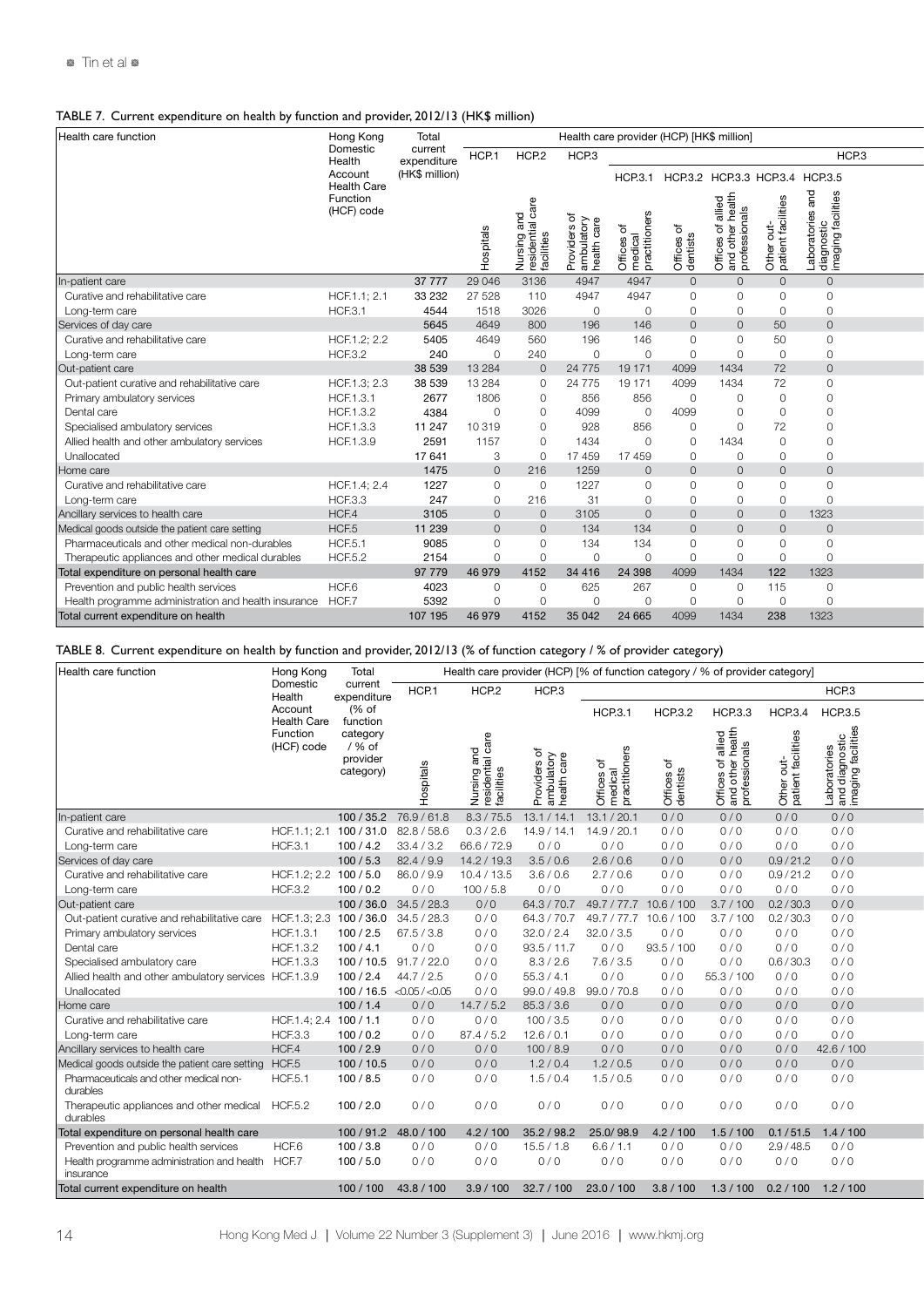|                                                                                                             | Health care provider (HCP) [HK\$ million]                              |                                                                                                                             |                                     |  |  |  |  |  |  |  |  |  |
|-------------------------------------------------------------------------------------------------------------|------------------------------------------------------------------------|-----------------------------------------------------------------------------------------------------------------------------|-------------------------------------|--|--|--|--|--|--|--|--|--|
|                                                                                                             | HCP.7                                                                  | HCP.6                                                                                                                       | HCP.9                               |  |  |  |  |  |  |  |  |  |
| HCP.3.6 HCP.3.9                                                                                             | <b>HCP.6.9</b>                                                         | <b>HCP.6.3</b><br><b>HCP.6.4</b><br><b>HCP.6.2</b>                                                                          |                                     |  |  |  |  |  |  |  |  |  |
| Other providers<br>of ambulatory<br>Providers of<br>home health<br>care services<br>care<br>$\frac{4}{100}$ | health<br>ation<br>All other h<br>administra<br>All other<br>industrie | ₽<br>ਨ<br>ployer<br>Invided<br>Inn me<br>provided<br>group m<br>benefits<br>Private<br>insurano<br>Social <sub>s</sub><br>面 | $\Rightarrow$<br>Rest of 1<br>world |  |  |  |  |  |  |  |  |  |
| $\overline{O}$<br>$\Omega$                                                                                  | $\overline{0}$<br>$\circ$                                              | $\mathbf{0}$<br>$\overline{0}$<br>$\circ$                                                                                   | 647                                 |  |  |  |  |  |  |  |  |  |
|                                                                                                             | $\circ$<br>$\mathbf{0}$                                                | $\circ$                                                                                                                     | 647                                 |  |  |  |  |  |  |  |  |  |
|                                                                                                             | $\Omega$<br>$\Omega$                                                   | 0                                                                                                                           |                                     |  |  |  |  |  |  |  |  |  |
| $\cap$                                                                                                      | $\Omega$<br>$\Omega$                                                   | $\Omega$<br>$\cap$                                                                                                          | $\circ$                             |  |  |  |  |  |  |  |  |  |
|                                                                                                             | $\mathbf 0$                                                            | $\Omega$                                                                                                                    |                                     |  |  |  |  |  |  |  |  |  |
|                                                                                                             | $\Omega$<br>$\cap$                                                     |                                                                                                                             |                                     |  |  |  |  |  |  |  |  |  |
|                                                                                                             | $\Omega$<br>$\Omega$                                                   | $\Omega$<br>$\cap$                                                                                                          | 480                                 |  |  |  |  |  |  |  |  |  |
| $\Omega$                                                                                                    | $\mathsf{O}\xspace$<br>$\mathbf 0$                                     | $\circ$                                                                                                                     | 480                                 |  |  |  |  |  |  |  |  |  |
|                                                                                                             | $\circ$<br>$\Omega$                                                    |                                                                                                                             | $15\,$                              |  |  |  |  |  |  |  |  |  |
| $\cap$                                                                                                      | $\mathsf{O}\xspace$<br>$\mathbf{0}$                                    | $\cap$                                                                                                                      | 285                                 |  |  |  |  |  |  |  |  |  |
|                                                                                                             | $\overline{O}$                                                         |                                                                                                                             | $\circ$                             |  |  |  |  |  |  |  |  |  |
|                                                                                                             | $\mathbf 0$                                                            |                                                                                                                             | $\circ$                             |  |  |  |  |  |  |  |  |  |
|                                                                                                             | $\Omega$<br>$\Omega$                                                   |                                                                                                                             | 180                                 |  |  |  |  |  |  |  |  |  |
| 1259                                                                                                        | $\Omega$<br>$\Omega$                                                   | $\overline{O}$<br>$\cap$                                                                                                    | $\circ$                             |  |  |  |  |  |  |  |  |  |
| 1227<br>$\circ$                                                                                             | $\circ$                                                                | $\mathbf 0$                                                                                                                 | 0                                   |  |  |  |  |  |  |  |  |  |
| 31<br>$\cap$                                                                                                | $\circ$<br>$\Omega$                                                    | $\Omega$                                                                                                                    | $\circ$                             |  |  |  |  |  |  |  |  |  |
| 1782<br>$\overline{O}$                                                                                      |                                                                        | $\Omega$                                                                                                                    | $\circ$                             |  |  |  |  |  |  |  |  |  |
| $\overline{O}$                                                                                              | $\Omega$<br>$\Omega$                                                   | $\Omega$<br>$\Omega$                                                                                                        | $\circ$                             |  |  |  |  |  |  |  |  |  |
|                                                                                                             | $\mathbf 0$<br>$\Omega$                                                | 0                                                                                                                           |                                     |  |  |  |  |  |  |  |  |  |
|                                                                                                             | $\overline{0}$<br>$\Omega$                                             | $\Omega$<br>$\cap$                                                                                                          | $\circ$                             |  |  |  |  |  |  |  |  |  |
| 1259<br>1782                                                                                                | $\Omega$<br>$\Omega$                                                   | $\Omega$<br>$\Omega$<br>$\Omega$                                                                                            | 1127                                |  |  |  |  |  |  |  |  |  |
| 243                                                                                                         | $\circ$<br>$\Omega$                                                    | $\circ$<br>$\cap$                                                                                                           | $\circ$                             |  |  |  |  |  |  |  |  |  |
| $\cap$                                                                                                      | $\Omega$<br>$\Omega$                                                   | 4624<br>$\Omega$<br>$\cap$                                                                                                  | $\Omega$                            |  |  |  |  |  |  |  |  |  |
| 1259<br>2025                                                                                                | $\Omega$<br>$\Omega$                                                   | 4624<br>$\Omega$<br>$\Omega$                                                                                                | 1127                                |  |  |  |  |  |  |  |  |  |
|                                                                                                             |                                                                        |                                                                                                                             |                                     |  |  |  |  |  |  |  |  |  |

| Health care provider (HCP) [% of function category / % of provider category]                                                                                                                                                                                                                                                                                                                                                             |                                                                                     |                         |  |  |  |  |  |  |  |  |
|------------------------------------------------------------------------------------------------------------------------------------------------------------------------------------------------------------------------------------------------------------------------------------------------------------------------------------------------------------------------------------------------------------------------------------------|-------------------------------------------------------------------------------------|-------------------------|--|--|--|--|--|--|--|--|
| HCP.4<br>HCP.4<br>HCP.6<br>HCP <sub>5</sub><br>HCP.6                                                                                                                                                                                                                                                                                                                                                                                     | HCP.7                                                                               | HCP.9                   |  |  |  |  |  |  |  |  |
| <b>HCP.4.2-</b><br><b>HCP.4.1</b><br>HCP.3.9<br><b>HCP.6.1</b><br><b>HCP.6.2</b><br><b>HCP.6.3</b><br>4.9                                                                                                                                                                                                                                                                                                                                | <b>HCP.6.4</b><br><b>HCP.6.9</b>                                                    |                         |  |  |  |  |  |  |  |  |
| and<br>ders<br>and<br>ation<br>health<br>urity<br>dical<br>sales of<br>al goods<br>ation<br>ance<br>Other provider<br>of ambulatory<br>health care<br>Government<br>administratior<br>of health<br>provi<br>dical<br>ogramr<br>rrovision<br>administra<br>of public H<br>General<br>health<br>administra<br>and insur<br>တ္တ<br>es<br>Pe⊝<br>Social<br>funds<br>Empio<br>Provide<br>Senefit<br>Denefit<br>Other<br>medic<br>è gö<br>동등 흥 | All other health<br>administration<br>All other<br>industries<br>Private<br>insuran | £<br>Rest of 1<br>world |  |  |  |  |  |  |  |  |
| 0/0<br>0/0<br>0/0<br>0/0<br>0/0<br>0/0<br>0/0<br>0/0<br>0/0                                                                                                                                                                                                                                                                                                                                                                              | 0/0<br>0/0<br>0/0                                                                   | 1.7 / 57.4              |  |  |  |  |  |  |  |  |
| 0/0<br>0/0<br>0/0<br>0/0<br>0/0<br>0/0<br>0/0<br>0/0<br>0/0                                                                                                                                                                                                                                                                                                                                                                              | 0/0<br>0/0<br>0/0                                                                   | 1.9 / 57.4              |  |  |  |  |  |  |  |  |
| 0/0<br>0/0<br>0/0<br>0/0<br>0/0<br>0/0<br>0/0<br>0/0<br>0/0                                                                                                                                                                                                                                                                                                                                                                              | 0/0<br>0/0<br>0/0                                                                   | 0/0                     |  |  |  |  |  |  |  |  |
| 0/0<br>0/0<br>0/0<br>0/0<br>0/0<br>0/0<br>0/0<br>0/0<br>0/0                                                                                                                                                                                                                                                                                                                                                                              | 0/0<br>0/0<br>0/0                                                                   | 0/0                     |  |  |  |  |  |  |  |  |
| 0/0<br>0/0<br>0/0<br>0/0<br>0/0<br>0/0<br>0/0<br>0/0<br>0/0                                                                                                                                                                                                                                                                                                                                                                              | 0/0<br>0/0<br>0/0                                                                   | 0/0                     |  |  |  |  |  |  |  |  |
| 0/0<br>0/0<br>0/0<br>0/0<br>0/0<br>0/0<br>0/0<br>0/0<br>0/0                                                                                                                                                                                                                                                                                                                                                                              | 0/0<br>0/0<br>0/0                                                                   | 0/0                     |  |  |  |  |  |  |  |  |
| 0/0<br>0/0<br>0/0<br>0/0<br>0/0<br>0/0<br>0/0<br>0/0<br>0/0                                                                                                                                                                                                                                                                                                                                                                              | 0/0<br>0/0<br>0/0                                                                   | 1.2 / 42.6              |  |  |  |  |  |  |  |  |
| 0/0<br>0/0<br>0/0<br>0/0<br>0/0<br>0/0<br>0/0<br>0/0<br>0/0                                                                                                                                                                                                                                                                                                                                                                              | 0/0<br>0/0<br>0/0                                                                   | 1.2 / 42.6              |  |  |  |  |  |  |  |  |
| 0/0<br>0/0<br>0/0<br>0/0<br>0/0<br>0/0<br>0/0<br>0/0<br>0/0                                                                                                                                                                                                                                                                                                                                                                              | 0/0<br>0/0<br>0/0                                                                   | 0.6 / 1.4               |  |  |  |  |  |  |  |  |
| 0/0<br>0/0<br>0/0<br>0/0<br>0/0<br>0/0<br>0/0<br>0/0<br>0/0                                                                                                                                                                                                                                                                                                                                                                              | 0/0<br>0/0<br>0/0                                                                   | 6.5 / 25.3              |  |  |  |  |  |  |  |  |
| 0/0<br>0/0<br>0/0<br>0/0<br>0/0<br>0/0<br>0/0<br>0/0<br>0/0                                                                                                                                                                                                                                                                                                                                                                              | 0/0<br>0/0<br>0/0                                                                   | 0/0                     |  |  |  |  |  |  |  |  |
| 0/0<br>0/0<br>0/0<br>0/0<br>0/0<br>0/0<br>0/0<br>0/0<br>0/0                                                                                                                                                                                                                                                                                                                                                                              | 0/0<br>0/0<br>0/0                                                                   | 0/0                     |  |  |  |  |  |  |  |  |
| 0/0<br>0/0<br>0/0<br>0/0<br>0/0<br>0/0<br>0/0<br>0/0<br>0/0                                                                                                                                                                                                                                                                                                                                                                              | 0/0<br>0/0<br>0/0                                                                   | 1.0 / 15.9              |  |  |  |  |  |  |  |  |
| 0/0<br>0/0<br>0/0<br>0/0<br>0/0<br>0/0<br>0/0<br>0/0<br>0/0                                                                                                                                                                                                                                                                                                                                                                              | 0/0<br>0/0<br>0/0                                                                   | 0/0                     |  |  |  |  |  |  |  |  |
| 0/0<br>0/0<br>0/0<br>0/0<br>0/0<br>0/0<br>0/0<br>0/0<br>0/0                                                                                                                                                                                                                                                                                                                                                                              | 0/0<br>0/0<br>0/0                                                                   | 0/0                     |  |  |  |  |  |  |  |  |
| 0/0<br>0/0<br>0/0<br>0/0<br>0/0<br>0/0<br>0/0<br>0/0<br>0/0                                                                                                                                                                                                                                                                                                                                                                              | 0/0<br>0/0<br>0/0                                                                   | 0/0                     |  |  |  |  |  |  |  |  |
| 0/0<br>57.4 / 88.0<br>0/0<br>0/0<br>0/0<br>0/0<br>0/0<br>0/0<br>0/0                                                                                                                                                                                                                                                                                                                                                                      | 0/0<br>0/0<br>0/0                                                                   | 0/0                     |  |  |  |  |  |  |  |  |
| 52.3 / 100<br>98.8 / 100<br>46.5 / 100<br>0/0<br>0/0<br>0/0<br>0/0<br>0/0<br>0/0                                                                                                                                                                                                                                                                                                                                                         | 0/0<br>0/0<br>0/0                                                                   | 0/0                     |  |  |  |  |  |  |  |  |
| 98.5 / 80.6 56.5 / 98.1 42.1 / 65.0<br>0/0<br>0/0<br>0/0<br>0/0<br>0/0<br>0/0                                                                                                                                                                                                                                                                                                                                                            | 0/0<br>0/0<br>0/0                                                                   | 0/0                     |  |  |  |  |  |  |  |  |
| 100 / 19.4<br>0/0<br>4.6/1.9<br>95.4 / 35.0<br>0/0<br>0/0<br>0/0<br>0/0<br>0/0                                                                                                                                                                                                                                                                                                                                                           | 0/0<br>0/0<br>0/0                                                                   | 0/0                     |  |  |  |  |  |  |  |  |
| $1.8 / 88.0$ 11.4 / 100<br>5.3 / 100<br>6.0 / 100<br>0/0<br>0/0<br>0/0<br>0/0<br>0/0                                                                                                                                                                                                                                                                                                                                                     | 0/0<br>0/0<br>0/0                                                                   | 1.2 / 100               |  |  |  |  |  |  |  |  |
| 6.0 / 12.0<br>84.5 / 100<br>0/0<br>0/0<br>0/0<br>0/0<br>0/0<br>0/0<br>0/0                                                                                                                                                                                                                                                                                                                                                                | 0/0<br>0/0<br>0/0                                                                   | 0/0                     |  |  |  |  |  |  |  |  |
| 0/0<br>0/0<br>0/0<br>0/0<br>0/0<br>0/0<br>100 / 100<br>14.2 / 100<br>0/0                                                                                                                                                                                                                                                                                                                                                                 | 85.8 / 100<br>0/0<br>0/0                                                            | 0/0                     |  |  |  |  |  |  |  |  |
| 1.9/100 10.4/100<br>4.9 / 100<br>5.5/100<br>3.2 / 100<br>5.0/100 0.7/100<br>0/0<br>0/0                                                                                                                                                                                                                                                                                                                                                   | 4.3 / 100<br>0/0<br>0/0                                                             | 1.1 / 100               |  |  |  |  |  |  |  |  |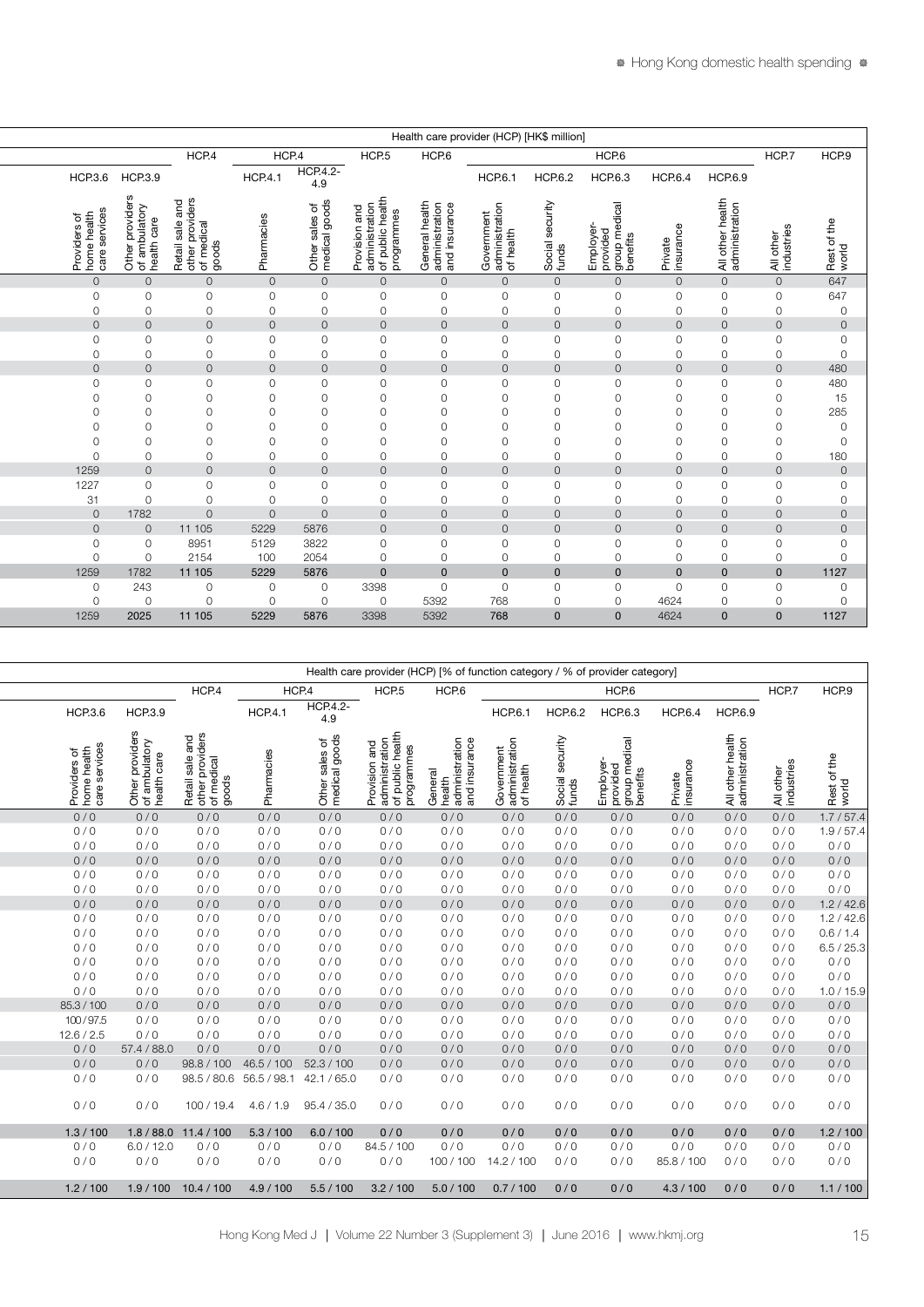### TABLE 9. Current expenditure on health by provider and financing source, 2012/13 (HK\$ million)

| Health care goods and services by provider               | Hong Kong                                | Total                  |               |                                        | Health financing source (HFS) [HK\$ million] |                   |  |
|----------------------------------------------------------|------------------------------------------|------------------------|---------------|----------------------------------------|----------------------------------------------|-------------------|--|
|                                                          | Domestic Health<br><b>Account Health</b> | current<br>expenditure | HFS.1         |                                        | HFS.1.                                       | HFS.2             |  |
|                                                          | Care Provider<br>(HCP) code              | (HK\$ million)         | Public sector | <b>HFS.1.1</b><br>Genera<br>government | <b>HFS.1.2</b><br>Social security<br>funds   | Private<br>sector |  |
| Hospitals                                                | HCP.1                                    | 46 979                 | 36711         | 36711                                  | $\cap$                                       | 10 268            |  |
| Nursing and residential care facilities                  | HCP.2                                    | 4152                   | 3313          | 3313                                   | $\Omega$                                     | 839               |  |
| Providers of ambulatory health care                      | HCP.3                                    | 35 042                 | 5541          | 5541                                   | $\Omega$                                     | 29 501            |  |
| Offices of medical practitioners                         | <b>HCP.3.1</b>                           | 24 665                 | 1382          | 1382                                   | $\Omega$                                     | 23 28 3           |  |
| Offices of dentists                                      | <b>HCP.3.2</b>                           | 4099                   | 670           | 670                                    | $\cap$                                       | 3428              |  |
| Offices of allied and other health professionals         | <b>HCP.3.3</b>                           | 1434                   | 52            | 52                                     |                                              | 1382              |  |
| Other out-patient facilities                             | <b>HCP.3.4</b>                           | 238                    | 114           | 114                                    |                                              | 124               |  |
| Laboratories and diagnostic imaging facilities           | <b>HCP.3.5</b>                           | 1323                   | 101           | 101                                    |                                              | 1221              |  |
| Providers of home health care services                   | <b>HCP.3.6</b>                           | 1259                   | 1208          | 1208                                   |                                              | 50                |  |
| Other providers of ambulatory health care                | <b>HCP.3.9</b>                           | 2025                   | 2013          | 2013                                   |                                              | 13                |  |
| Retail sale and other providers of medical goods         | HCP.4                                    | 11 105                 | 326           | 326                                    | $\Omega$                                     | 10779             |  |
| Pharmacies                                               | <b>HCP.4.1</b>                           | 5229                   | $\cap$        | $\Omega$                               |                                              | 5229              |  |
| Other sales of medical goods                             | HCP.4.2-4.9                              | 5876                   | 326           | 326                                    |                                              | 5550              |  |
| Provision and administration of public health programmes | HCP <sub>5</sub>                         | 3398                   | 3337          | 3337                                   |                                              | 61                |  |
| General health administration and insurance              | HCP.6                                    | 5392                   | 715           | 715                                    |                                              | 4677              |  |
| Government administration of health                      | <b>HCP.6.1</b>                           | 768                    | 715           | 715                                    |                                              | 53                |  |
| Social security funds                                    | <b>HCP.6.2</b>                           |                        |               |                                        |                                              |                   |  |
| Employer-provided group medical benefits                 | <b>HCP.6.3</b>                           |                        |               |                                        |                                              |                   |  |
| Private insurance                                        | <b>HCP.6.4</b>                           | 4624                   |               |                                        |                                              | 4624              |  |
| All other providers of health administration             | <b>HCP.6.9</b>                           |                        |               |                                        |                                              |                   |  |
| Other industries (rest of the economy)                   | HCP.7                                    | $\Omega$               |               | $\cap$                                 | $\cap$                                       | $\Omega$          |  |
| Occupational health care                                 | <b>HCP.7.1</b>                           |                        |               |                                        |                                              |                   |  |
| Private households                                       | <b>HCP.7.2</b>                           |                        |               |                                        |                                              |                   |  |
| All other secondary producers                            | <b>HCP.7.9</b>                           |                        |               |                                        |                                              |                   |  |
| Rest of the world                                        | HCP.9                                    | 1127                   |               |                                        |                                              | 1127              |  |
| Total current expenditure on health                      |                                          | 107 195                | 49 942        | 49 942                                 |                                              | 57 253            |  |

# TABLE 10. Current expenditure on health by provider and financing source, 2012/13 (% of provider category / % of financing source category)

| Health care goods and services by provider               | Hong Kong                                    | <b>Total current</b>                             | % of provider category / % of financing source category |                                        |                                            |                |  |
|----------------------------------------------------------|----------------------------------------------|--------------------------------------------------|---------------------------------------------------------|----------------------------------------|--------------------------------------------|----------------|--|
|                                                          | Domestic<br><b>Health Account</b>            | expenditure<br>(% of provider                    | HFS.1                                                   |                                        | HFS.1                                      | HFS.2          |  |
|                                                          | <b>Health Care</b><br>Provider (HCP)<br>code | category / % of<br>financing source<br>category) | Public sector                                           | <b>HFS.1.1</b><br>Genera<br>government | <b>HFS.1.2</b><br>Social security<br>funds | Private sector |  |
| Hospitals                                                | HCP.1                                        | 100/43.8                                         | 78.1 / 73.5                                             | 78.1/73.5                              | 0/0                                        | 21.9 / 17.9    |  |
| Nursing and residential care facilities                  | HCP <sub>2</sub>                             | 100/3.9                                          | 79.8/6.6                                                | 79.8/6.6                               | 0/0                                        | 20.2 / 1.5     |  |
| Providers of ambulatory health care                      | HCP.3                                        | 100/32.7                                         | 15.8 / 11.1                                             | 15.8 / 11.1                            | 0/0                                        | 84.2/51.5      |  |
| Offices of medical practitioners                         | <b>HCP.3.1</b>                               | 100 / 23.0                                       | 5.6 / 2.8                                               | 5.6 / 2.8                              | 0/0                                        | 94.4 / 40.7    |  |
| Offices of dentists                                      | <b>HCP.3.2</b>                               | 100/3.8                                          | 16.4 / 1.3                                              | 16.4 / 1.3                             | 0/0                                        | 83.6/6.0       |  |
| Offices of allied and other health professionals         | <b>HCP.3.3</b>                               | 100/1.3                                          | 3.6 / 0.1                                               | 3.6/0.1                                | 0/0                                        | 96.4 / 2.4     |  |
| Other out-patient facilities                             | <b>HCP.3.4</b>                               | 100/0.2                                          | 47.9 / 0.2                                              | 47.9 / 0.2                             | 0/0                                        | 52.1 / 0.2     |  |
| Laboratories and diagnostic imaging facilities           | <b>HCP.3.5</b>                               | 100/1.2                                          | 7.7/0.2                                                 | 7.7/0.2                                | 0/0                                        | 92.3 / 2.1     |  |
| Providers of home health care services                   | <b>HCP.3.6</b>                               | 100/1.2                                          | 96.0 / 2.4                                              | 96.0 / 2.4                             | 0/0                                        | 4.0 / 0.1      |  |
| Other providers of ambulatory health care                | <b>HCP.3.9</b>                               | 100/1.9                                          | 99.4 / 4.0                                              | 99.4 / 4.0                             | 0/0                                        | 0.6 / < 0.05   |  |
| Retail sale and other providers of medical goods         | HCP.4                                        | 100/10.4                                         | 2.9 / 0.7                                               | 2.9/0.7                                | 0/0                                        | 97.1 / 18.8    |  |
| Pharmacies                                               | <b>HCP.4.1</b>                               | 100/4.9                                          | 0/0                                                     | 0/0                                    | 0/0                                        | 100/9.1        |  |
| Other sales of medical goods                             | HCP.4.2-4.9                                  | 100/5.5                                          | 5.5/0.7                                                 | 5.5/0.7                                | 0/0                                        | 94.5 / 9.7     |  |
| Provision and administration of public health programmes | HCP.5                                        | 100/3.2                                          | 98.2 / 6.7                                              | 98.2 / 6.7                             | 0/0                                        | 1.8/0.1        |  |
| General health administration and insurance              | HCP.6                                        | 100/5.0                                          | 13.3 / 1.4                                              | 13.3 / 1.4                             | 0/0                                        | 86.7 / 8.2     |  |
| Government administration of health                      | <b>HCP.6.1</b>                               | 100/0.7                                          | 93.1 / 1.4                                              | 93.1 / 1.4                             | 0/0                                        | 6.9 / 0.1      |  |
| Social security funds                                    | <b>HCP.6.2</b>                               | 0/0                                              | 0/0                                                     | 0/0                                    | 0/0                                        | 0/0            |  |
| Employer-provided group medical benefits                 | <b>HCP.6.3</b>                               | 0/0                                              | 0/0                                                     | 0/0                                    | 0/0                                        | 0/0            |  |
| Private insurance                                        | <b>HCP.6.4</b>                               | 100/4.3                                          | 0/0                                                     | 0/0                                    | 0/0                                        | 100/8.1        |  |
| All other providers of health administration             | <b>HCP.6.9</b>                               | 0/0                                              | 0/0                                                     | 0/0                                    | 0/0                                        | 0/0            |  |
| Other industries (rest of the economy)                   | HCP.7                                        | 0/0                                              | 0/0                                                     | 0/0                                    | 0/0                                        | 0/0            |  |
| Occupational health care                                 | <b>HCP.7.1</b>                               | 0/0                                              | 0/0                                                     | 0/0                                    | 0/0                                        | 0/0            |  |
| Private households                                       | <b>HCP.7.2</b>                               | 0/0                                              | 0/0                                                     | 0/0                                    | 0/0                                        | 0/0            |  |
| All other secondary producers                            | <b>HCP.7.9</b>                               | 0/0                                              | 0/0                                                     | 0/0                                    | 0/0                                        | 0/0            |  |
| Rest of the world                                        | HCP.9                                        | 100/1.1                                          | 0/0                                                     | 0/0                                    | 0/0                                        | 100 / 2.0      |  |
| Total current expenditure on health                      |                                              | 100/100                                          | 46.6 / 100                                              | 46.6 / 100                             | 0/0                                        | 53.4 / 100     |  |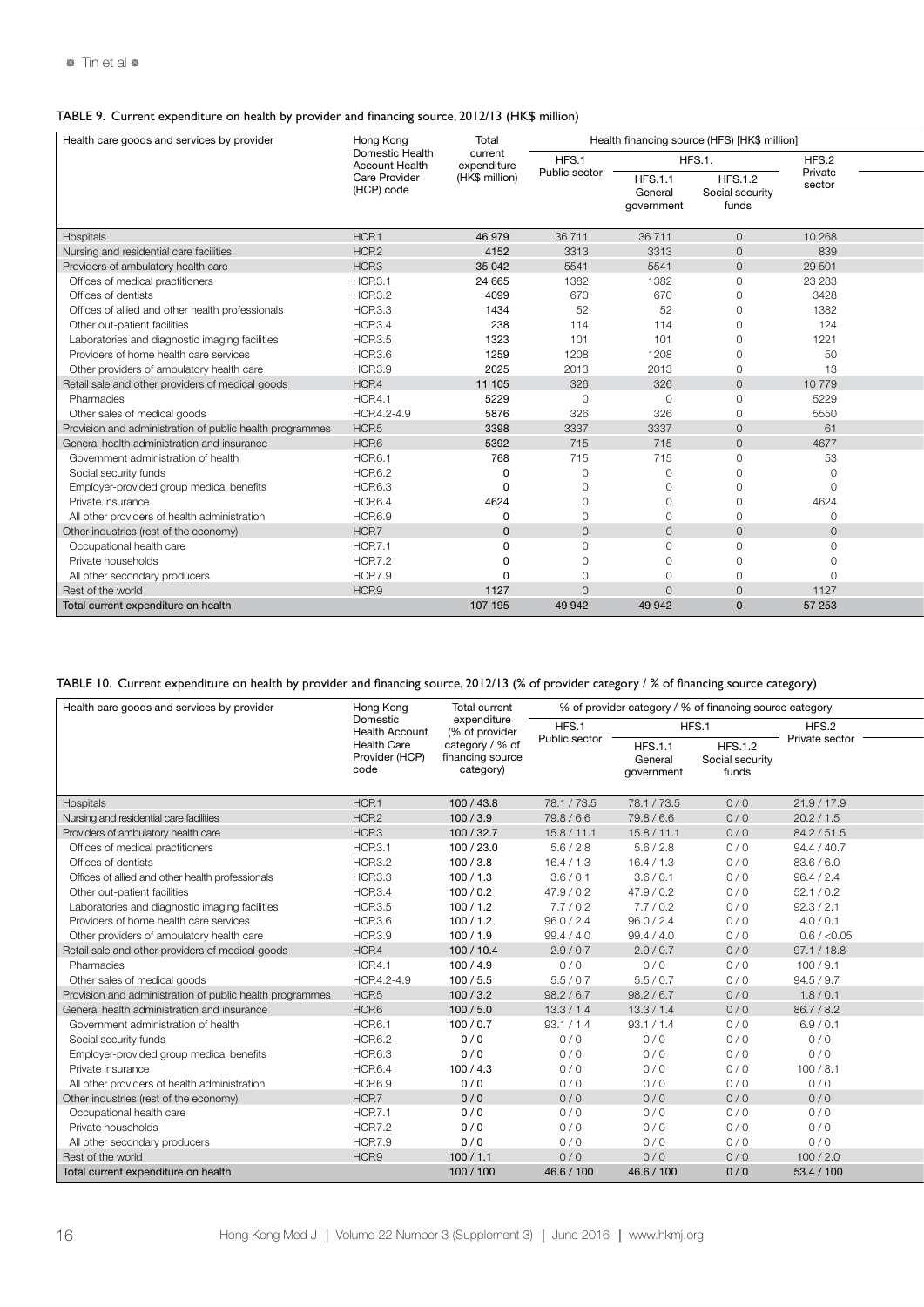| Health financing source (HFS) [HK\$ million]                      |  |                                     |                                                                     |                                                                    |                                                                    |                                                       |                                      |                      |  |  |  |
|-------------------------------------------------------------------|--|-------------------------------------|---------------------------------------------------------------------|--------------------------------------------------------------------|--------------------------------------------------------------------|-------------------------------------------------------|--------------------------------------|----------------------|--|--|--|
|                                                                   |  |                                     |                                                                     | HFS.2                                                              |                                                                    |                                                       |                                      | HFS.3                |  |  |  |
| <b>HFS.2.1</b><br>Employer-<br>provided group<br>medical benefits |  | <b>HFS.2.2</b><br>Private insurance | <b>HFS.2.3</b><br>Private household<br>out-of-pocket<br>expenditure | <b>HFS.2.4</b><br>Non-profit<br>institutions serving<br>households | <b>HFS.2.5</b><br>Corporations<br>(other than health<br>insurance) | <b>HFS 2.6</b><br>Non-patient care<br>related revenue | <b>HFS.2.7</b><br>Provider own funds | Rest of the<br>world |  |  |  |
| 2082                                                              |  | 1644                                | 6517                                                                | $\circ$                                                            | $\Omega$                                                           | 19                                                    | $\overline{7}$                       | $\cap$               |  |  |  |
| $\mathbf{0}$                                                      |  | $\Omega$                            | 759                                                                 | 25                                                                 | $\cap$                                                             | 14                                                    | 41                                   |                      |  |  |  |
| 4542                                                              |  | 3346                                | 21 459                                                              | 121                                                                |                                                                    | 14                                                    | 19                                   |                      |  |  |  |
| 3948                                                              |  | 2924                                | 16 294                                                              | 94                                                                 |                                                                    | 12                                                    | 12                                   |                      |  |  |  |
| 145                                                               |  | 118                                 | 3149                                                                | 17                                                                 |                                                                    | < 0.5                                                 | $<0.5$                               |                      |  |  |  |
| 132                                                               |  | 66                                  | 1184                                                                |                                                                    |                                                                    |                                                       |                                      |                      |  |  |  |
| $\Omega$                                                          |  | $\cap$                              | 113                                                                 |                                                                    |                                                                    |                                                       |                                      |                      |  |  |  |
| 317                                                               |  | 238                                 | 666                                                                 |                                                                    |                                                                    |                                                       |                                      |                      |  |  |  |
|                                                                   |  |                                     | 50                                                                  |                                                                    |                                                                    |                                                       |                                      |                      |  |  |  |
|                                                                   |  |                                     | 3                                                                   | $\sqrt{2}$                                                         |                                                                    | < 0.5                                                 |                                      |                      |  |  |  |
| $\cap$                                                            |  | $\cap$                              | 10 487                                                              | 292                                                                | $\cap$                                                             | $\circ$                                               | $\Omega$                             |                      |  |  |  |
|                                                                   |  |                                     | 5229                                                                | $\circ$                                                            |                                                                    | $\Omega$                                              |                                      |                      |  |  |  |
|                                                                   |  |                                     | 5258                                                                | 292                                                                |                                                                    |                                                       |                                      |                      |  |  |  |
|                                                                   |  |                                     | 44                                                                  | $\mathbf{3}$                                                       | 10                                                                 |                                                       |                                      |                      |  |  |  |
| 1475                                                              |  | 3149                                | 44                                                                  | $\circ$                                                            | $\Omega$                                                           | $\circ$                                               | $\Omega$                             |                      |  |  |  |
|                                                                   |  |                                     | 44                                                                  |                                                                    |                                                                    |                                                       |                                      |                      |  |  |  |
|                                                                   |  |                                     |                                                                     |                                                                    |                                                                    |                                                       |                                      |                      |  |  |  |
|                                                                   |  |                                     |                                                                     |                                                                    |                                                                    |                                                       |                                      |                      |  |  |  |
| 1475                                                              |  | 3149                                |                                                                     |                                                                    |                                                                    |                                                       |                                      |                      |  |  |  |
|                                                                   |  |                                     |                                                                     |                                                                    |                                                                    |                                                       |                                      |                      |  |  |  |
|                                                                   |  | $\cap$                              | $\Omega$                                                            | $\Omega$                                                           | $\cap$                                                             | $\Omega$                                              | $\cap$                               |                      |  |  |  |
|                                                                   |  |                                     | $\cap$                                                              | $\cap$                                                             |                                                                    | $\cap$                                                |                                      |                      |  |  |  |
|                                                                   |  |                                     |                                                                     |                                                                    |                                                                    |                                                       |                                      |                      |  |  |  |
|                                                                   |  |                                     |                                                                     |                                                                    |                                                                    |                                                       |                                      |                      |  |  |  |
|                                                                   |  |                                     | 1127                                                                | $\cap$                                                             | $\cap$                                                             | $\cap$                                                |                                      |                      |  |  |  |
| 8099                                                              |  | 8139                                | 40 436                                                              | 440                                                                | 20                                                                 | 49                                                    | 69                                   |                      |  |  |  |

| % of provider category / % of financing source category      |                                                       |                                                                    |                                                                    |                                                                     |                                     |                                                                   |  |  |  |  |
|--------------------------------------------------------------|-------------------------------------------------------|--------------------------------------------------------------------|--------------------------------------------------------------------|---------------------------------------------------------------------|-------------------------------------|-------------------------------------------------------------------|--|--|--|--|
| HFS.3                                                        | HFS.2                                                 |                                                                    |                                                                    |                                                                     |                                     |                                                                   |  |  |  |  |
| Rest of the<br><b>HFS.2.7</b><br>world<br>Provider own funds | <b>HFS 2.6</b><br>Non-patient care<br>related revenue | <b>HFS.2.5</b><br>Corporations<br>(other than health<br>insurance) | <b>HFS.2.4</b><br>Non-profit<br>institutions serving<br>households | <b>HFS.2.3</b><br>Private household<br>out-of-pocket<br>expenditure | <b>HFS.2.2</b><br>Private insurance | <b>HFS.2.1</b><br>Employer-<br>provided group<br>medical benefits |  |  |  |  |
| 0/0<br>$<$ 0.05 / 9.8                                        | $<$ 0.05 / 39.3                                       | 0/0                                                                | 0/0                                                                | 13.9 / 16.1                                                         | 3.5 / 20.2                          | 4.4 / 25.7                                                        |  |  |  |  |
| 0/0<br>1.0 / 59.4                                            | 0.3 / 29.7                                            | 0/0                                                                | 0.6/5.6                                                            | 18.3 / 1.9                                                          | 0/0                                 | 0/0                                                               |  |  |  |  |
| 0.1 / 27.7<br>0/0                                            | $<$ 0.05 / 28.0                                       | $<$ 0.05 / 5.6                                                     | 0.3 / 27.4                                                         | 61.2 / 53.1                                                         | 9.5 / 41.1                          | 13.0 / 56.1                                                       |  |  |  |  |
| $<$ 0.05 / 16.8<br>0/0                                       | $<$ 0.05 / 23.7                                       | 0/0                                                                | 0.4 / 21.3                                                         | 66.1 / 40.3                                                         | 11.9 / 35.9                         | 16.0 / 48.7                                                       |  |  |  |  |
| 0/0<br>$<$ 0.05 / $<$ 0.05                                   | $<$ 0.05 / $<$ 0.05                                   | 0/0                                                                | 0.4 / 3.9                                                          | 76.8/7.8                                                            | 2.9/1.4                             | 3.5/1.8                                                           |  |  |  |  |
| 0/0<br>0/0                                                   | 0/0                                                   | 0/0                                                                | 0/0                                                                | 82.6 / 2.9                                                          | 4.6 / 0.8                           | 9.2 / 1.6                                                         |  |  |  |  |
| 0.6 / 1.9<br>0/0                                             | 0.9 / 4.3                                             | 0/0                                                                | 3.2 / 1.7                                                          | 47.5 / 0.3                                                          | 0/0                                 | 0/0                                                               |  |  |  |  |
| 0/0<br>0/0                                                   | 0/0                                                   | 0/0                                                                | 0/0                                                                | 50.3 / 1.6                                                          | 18.0 / 2.9                          | 24.0 / 3.9                                                        |  |  |  |  |
| 0/0<br>0/0                                                   | 0/0                                                   | 0/0                                                                | 0/0                                                                | 4.0 / 0.1                                                           | 0/0                                 | 0/0                                                               |  |  |  |  |
| 0/0<br>0.3 / 9.0                                             | $<$ 0.05 / $<$ 0.05                                   | 0.1 / 5.6                                                          | 0.1 / 0.6                                                          | 0.1 / < 0.05                                                        | 0/0                                 | 0/0                                                               |  |  |  |  |
| 0/0<br>0/0                                                   | 0/0                                                   | 0/0                                                                | 2.6/66.3                                                           | 94.4 / 25.9                                                         | 0/0                                 | 0/0                                                               |  |  |  |  |
| 0/0<br>0/0                                                   | 0/0                                                   | 0/0                                                                | 0/0                                                                | 100/12.9                                                            | 0/0                                 | 0/0                                                               |  |  |  |  |
| 0/0<br>0/0                                                   | 0/0                                                   | 0/0                                                                | 5.0 / 66.3                                                         | 89.5 / 13.0                                                         | 0/0                                 | 0/0                                                               |  |  |  |  |
| 0/0<br>0.1 / 3.1                                             | $<$ 0.05 / 3.0                                        | 0.3 / 50.0                                                         | 0.1 / 0.7                                                          | 1.3 / 0.1                                                           | 0/0                                 | 0/0                                                               |  |  |  |  |
| 0/0<br>0/0                                                   | 0/0                                                   | 0.2 / 44.4                                                         | 0/0                                                                | 0.8 / 0.1                                                           | 58.4 / 38.7                         | 27.4 / 18.2                                                       |  |  |  |  |
| 0/0<br>0/0                                                   | 0/0                                                   | 1.2 / 44.4                                                         | 0/0                                                                | 5.7/0.1                                                             | 0/0                                 | 0/0                                                               |  |  |  |  |
| 0/0<br>0/0                                                   | 0/0                                                   | 0/0                                                                | 0/0                                                                | 0/0                                                                 | 0/0                                 | 0/0                                                               |  |  |  |  |
| 0/0<br>0/0                                                   | 0/0                                                   | 0/0                                                                | 0/0                                                                | 0/0                                                                 | 0/0                                 | 0/0                                                               |  |  |  |  |
| 0/0<br>0/0                                                   | 0/0                                                   | 0/0                                                                | 0/0                                                                | 0/0                                                                 | 68.1 / 38.7                         | 31.9 / 18.2                                                       |  |  |  |  |
| 0/0<br>0/0                                                   | 0/0                                                   | 0/0                                                                | 0/0                                                                | 0/0                                                                 | 0/0                                 | 0/0                                                               |  |  |  |  |
| 0/0<br>0/0                                                   | 0/0                                                   | 0/0                                                                | 0/0                                                                | 0/0                                                                 | 0/0                                 | 0/0                                                               |  |  |  |  |
| 0/0<br>0/0                                                   | 0/0                                                   | 0/0                                                                | 0/0                                                                | 0/0                                                                 | 0/0                                 | 0/0                                                               |  |  |  |  |
| 0/0<br>0/0                                                   | 0/0                                                   | 0/0                                                                | 0/0                                                                | 0/0                                                                 | 0/0                                 | 0/0                                                               |  |  |  |  |
| 0/0<br>0/0                                                   | 0/0                                                   | 0/0                                                                | 0/0                                                                | 0/0                                                                 | 0/0                                 | 0/0                                                               |  |  |  |  |
| 0/0<br>0/0                                                   | 0/0                                                   | 0/0                                                                | 0/0                                                                | 100 / 2.8                                                           | 0/0                                 | 0/0                                                               |  |  |  |  |
| 0/0<br>0.1 / 100                                             | $<$ 0.05 / 100                                        | $<$ 0.05 / 100                                                     | 0.4 / 100                                                          | 37.7 / 100                                                          | 7.6 / 100                           | 7.6 / 100                                                         |  |  |  |  |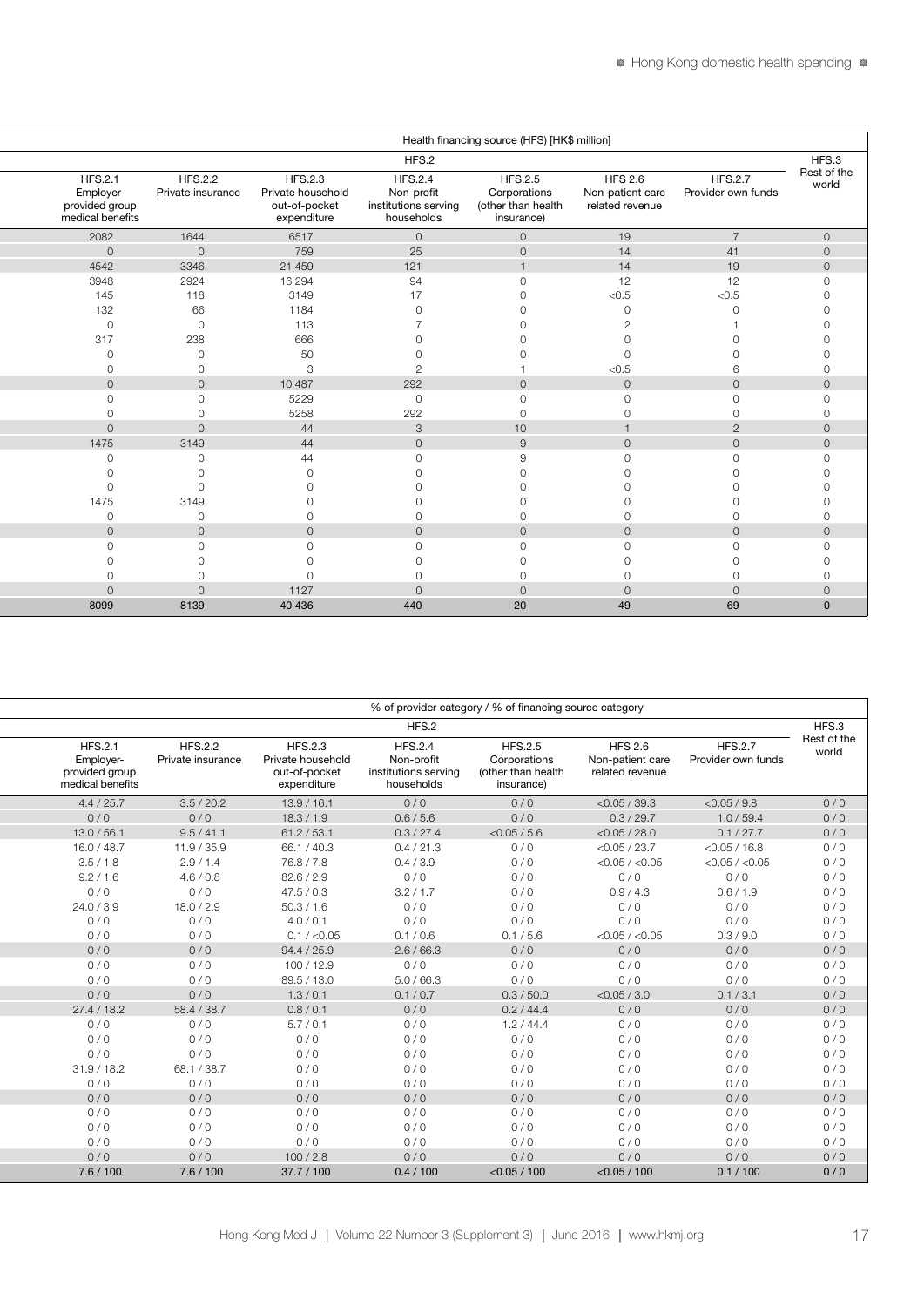| Health care by function                                       | Hong Kong                                    | Total current expenditure                                               | Health financing source (HFS) [all / public / private providers] (HK\$ million) |                                      |                                            |                        |  |  |  |
|---------------------------------------------------------------|----------------------------------------------|-------------------------------------------------------------------------|---------------------------------------------------------------------------------|--------------------------------------|--------------------------------------------|------------------------|--|--|--|
|                                                               | Domestic<br><b>Health Account</b>            | (all / public / private<br>providers) [HK\$ million]                    | HFS.1                                                                           | HFS.1                                |                                            | HFS.2                  |  |  |  |
|                                                               | <b>Health Care</b><br>Function (HCF)<br>code |                                                                         | Public sector                                                                   | <b>HFS.1.1</b><br>General government | <b>HFS.1.2</b><br>Social security<br>funds | Private sector         |  |  |  |
| Personal health care services                                 | <b>HCF.1-3</b>                               | 83 435 / 42 894 / 40 541                                                | 43 370 / 40 266 / 3104                                                          | 43 370 / 40 266 / 3104               | 0/0/0                                      | 40 065 / 2629 / 37 437 |  |  |  |
| In-patient care                                               |                                              | 37 777 / 21 684 / 16 093                                                | 23 182 / 20 828 / 2354                                                          | 23 182 / 20 828 / 2354               | 0/0/0                                      | 14 595 / 856 / 13 739  |  |  |  |
| Services of day care                                          |                                              | 5645 / 4836 / 808                                                       | 4974 / 4766 / 208                                                               | 4974 / 4766 / 208                    | 0/0/0                                      | 671/70/600             |  |  |  |
| Out-patient care                                              |                                              | 38 539 / 15 116 / 23 423                                                | 13 801 / 13 464 / 338                                                           | 13 801 / 13 464 / 338                | 0/0/0                                      | 24 738 / 1652 / 23 086 |  |  |  |
| Home care                                                     |                                              | 1475 / 1259 / 216                                                       | 1413 / 1208 / 205                                                               | 1413 / 1208 / 205                    | 0/0/0                                      | 62/50/12               |  |  |  |
| Ancillary services to health care                             | HCF.4                                        | 3105 / 1885 / 1220                                                      | 1871 / 1870 / 1                                                                 | 1871 / 1870 / 1                      | 0/0/0                                      | 1234 / 15 / 1219       |  |  |  |
| Medical goods outside the patient HCF.5<br>care setting       |                                              | 11 239 / 0 / 11 239                                                     | 326/0/326                                                                       | 326/0/326                            | 0/0/0                                      | 10 913 / 0 / 10 913    |  |  |  |
| Pharmaceuticals and other<br>medical non-durables             | <b>HCF.5.1</b>                               | 9085 / 0 / 9085                                                         | 295 / 0 / 295                                                                   | 295 / 0 / 295                        | 0/0/0                                      | 8791/0/8791            |  |  |  |
| Therapeutic appliances and<br>other medical durables          | <b>HCF.5.2</b>                               | 2154 / 0 / 2154                                                         | 32/0/32                                                                         | 32/0/32                              | 0/0/0                                      | 2122 / 0 / 2122        |  |  |  |
| Personal health care services and<br>goods                    | <b>HCF.1-5</b>                               | 97 779 / 44 779 / 53 000                                                | 45 567 / 42 136 / 3431                                                          | 45 567 / 42 136 / 3431               | 0/0/0                                      | 52 212 / 2643 / 49 569 |  |  |  |
| Prevention and public health<br>services                      | HCF.6                                        | 4023 / 3398 / 625                                                       | 3660 / 3337 / 323                                                               | 3660 / 3337 / 323                    | 0/0/0                                      | 363 / 61 / 303         |  |  |  |
| Health programme administration HCF.7<br>and health insurance |                                              | 5392 / 768 / 4624                                                       | 715/715/0                                                                       | 715/715/0                            | 0/0/0                                      | 4677 / 53 / 4624       |  |  |  |
| Total current expenditure on health                           |                                              | 107 195 / 48 945 / 58 250 49 942 / 46 188 / 3754 49 942 / 46 188 / 3754 |                                                                                 |                                      | 0/0/0                                      | 57 253 / 2757 / 54 496 |  |  |  |

### TABLE 11. Current expenditure on health by function and financing source, 2012/13 (all / public / private providers) [HK\$ million]

TABLE 12. Current expenditure on health by function and financing source, 2012/13 (% of function category by financing source for all / public / private providers)

| Health care by function                              | Hong Kong                             | <b>Total current</b>           | % of function category by financing source for all / public / private providers |                                      |                                               |                    |  |  |
|------------------------------------------------------|---------------------------------------|--------------------------------|---------------------------------------------------------------------------------|--------------------------------------|-----------------------------------------------|--------------------|--|--|
|                                                      | Domestic<br>Health Account            | expenditure<br>(all / public / | HFS.1                                                                           | HFS.1                                |                                               | HFS.2              |  |  |
|                                                      | Health Care<br>Function (HCF)<br>code | private providers)<br>[%]      | Public sector                                                                   | <b>HFS.1.1</b><br>General government | <b>HFS.1.2</b><br>Social<br>security<br>funds | Private sector     |  |  |
| Personal health care services                        | <b>HCF.1-3</b>                        | 100 / 100 / 100                | 52.0 / 93.9 / 7.7                                                               | 52.0 / 93.9 / 7.7                    | 0/0/0                                         | 48.0 / 6.1 / 92.3  |  |  |
| In-patient care                                      |                                       | 100 / 100 / 100                | 61.4 / 96.1 / 14.6                                                              | 61.4 / 96.1 / 14.6                   | 0/0/0                                         | 38.6 / 3.9 / 85.4  |  |  |
| Services of day care                                 |                                       | 100 / 100 / 100                | /98.5/25.7<br>88.1                                                              | 88.1 / 98.5 / 25.7                   | 0/0/0                                         | 11.9 / 1.5 / 74.3  |  |  |
| Out-patient care                                     |                                       | 100 / 100 / 100                | /89.1 / 1.4<br>35.8.                                                            | 35.8 / 89.1 / 1.4                    | 0/0/0                                         | 64.2 / 10.9 / 98.6 |  |  |
| Home care                                            |                                       | 100 / 100 / 100                | 95.8 / 96.0 / 94.6                                                              | 95.8 / 96.0 / 94.6                   | 0/0/0                                         | 4.2 / 4.0 / 5.4    |  |  |
| Ancillary services to health care                    | HCF.4                                 | 100 / 100 / 100                | 60.3 / 99.2 / 0.1                                                               | 60.3 / 99.2 / 0.1                    | 0/0/0                                         | 39.7 / 0.8 / 99.9  |  |  |
| Medical goods outside the patient care setting       | HCF.5                                 | 100/0/100                      | 2.9/0/2.9                                                                       | 2.9/0/2.9                            | 0/0/0                                         | 97.1 / 0 / 97.1    |  |  |
| Pharmaceuticals and other medical non-durables       | <b>HCF.5.1</b>                        | 100/0/100                      | 3.2 / 0 / 3.2                                                                   | 3.2 / 0 / 3.2                        | 0/0/0                                         | 96.8/0/96.8        |  |  |
| Therapeutic appliances and other medical durables    | <b>HCF.5.2</b>                        | 100/0/100                      | 1.5/0/1.5                                                                       | 1.5/0/1.5                            | 0/0/0                                         | 98.5 / 0 / 98.5    |  |  |
| Personal health care services and goods              | <b>HCF.1-5</b>                        | 100 / 100 / 100                | 46.6 / 94.1 / 6.5                                                               | 46.6 / 94.1 / 6.5                    | 0/0/0                                         | 53.4 / 5.9 / 93.5  |  |  |
| Prevention and public health services                | HCF.6                                 | 100 / 100 / 100                | 91.0 / 98.2 / 51.6                                                              | 91.0 / 98.2 / 51.6                   | 0/0/0                                         | 9.0 / 1.8 / 48.4   |  |  |
| Health programme administration and health insurance | HCF.7                                 | 100 / 100 / 100                | 13.3 / 93.1 / 0                                                                 | 13.3 / 93.1 / 0                      | 0/0/0                                         | 86.7/6.9/100       |  |  |
| Total current expenditure on health                  |                                       | 100 / 100 / 100                | 46.6 / 94.4 / 6.4                                                               | 46.6 / 94.4 / 6.4                    | 0/0/0                                         | 53.4 / 5.6 / 93.6  |  |  |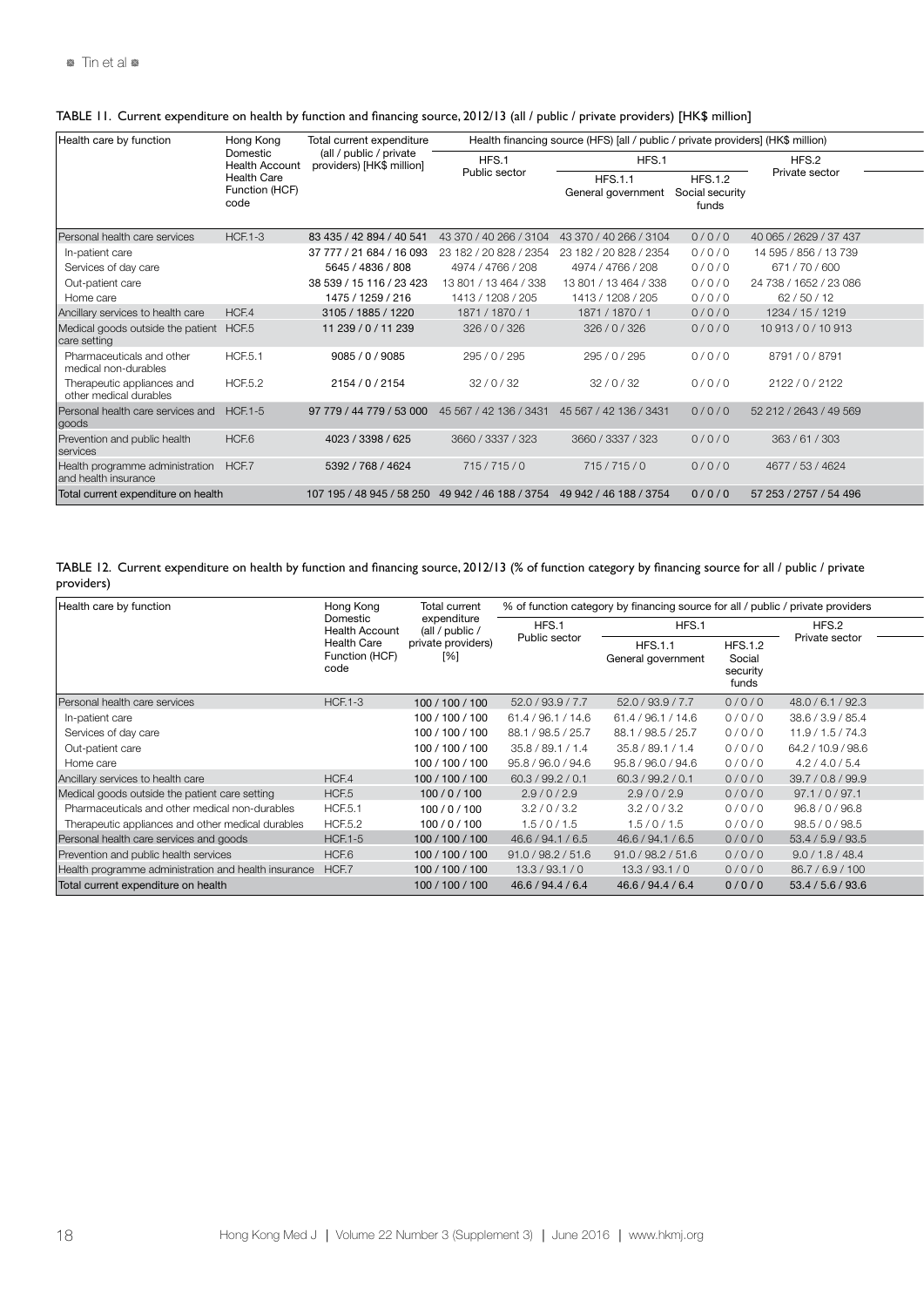| Health financing source (HFS) [all / public / private providers] (HK\$ million)                                          |                                                                    |                                                                 |                                                                   |                                     |                                                                  |  |  |  |  |  |  |
|--------------------------------------------------------------------------------------------------------------------------|--------------------------------------------------------------------|-----------------------------------------------------------------|-------------------------------------------------------------------|-------------------------------------|------------------------------------------------------------------|--|--|--|--|--|--|
| HFS.3                                                                                                                    | HFS.2                                                              |                                                                 |                                                                   |                                     |                                                                  |  |  |  |  |  |  |
| Rest of the<br><b>HFS.2.7</b><br><b>HFS 2.6</b><br>world<br>Provider own<br>Non-patient care<br>funds<br>related revenue | <b>HFS.2.5</b><br>Corporations<br>(other than health<br>insurance) | <b>HFS.2.4</b><br>Non-profit institutions<br>serving households | <b>HFS.2.3</b><br>Private household out-<br>of-pocket expenditure | <b>HFS.2.2</b><br>Private insurance | <b>HFS.2.1</b><br>Employer-provided<br>group medical<br>benefits |  |  |  |  |  |  |
| 61/0/61<br>0/0/0<br>45/0/45                                                                                              | 0/0/0                                                              | 141/0/141                                                       | 28 760 / 2629 / 26 131                                            | 4752 / 0 / 4752                     | 6306 / 0 / 6306                                                  |  |  |  |  |  |  |
| 0/0/0<br>31/0/31<br>44/0/44                                                                                              | 0/0/0                                                              | 25/0/25                                                         | 8302 / 856 / 7447                                                 | 2716/0/2716                         | 3477 / 0 / 3477                                                  |  |  |  |  |  |  |
| $<$ 0.5 / 0 / $<$ 0.5<br>0/0/0<br>4/0/4                                                                                  | 0/0/0                                                              | 6/0/6                                                           | 660 / 70 / 590                                                    | 0/0/0                               | 0/0/0                                                            |  |  |  |  |  |  |
| 14/0/14<br>12/0/12<br>0/0/0                                                                                              | 0/0/0                                                              | 111/0/111                                                       | 19 736 / 1652 / 18 083                                            | 2037 / 0 / 2037                     | 2829 / 0 / 2829                                                  |  |  |  |  |  |  |
| 0/0/0<br>0/0/0<br>0/0/0                                                                                                  | 0/0/0                                                              | 0/0/0                                                           | 62/50/12                                                          | 0/0/0                               | 0/0/0                                                            |  |  |  |  |  |  |
| <0.5 / <0.5 / 0<br>6/6/0<br>0/0/0                                                                                        | 1/1/0                                                              | 2/2/0                                                           | 669 / 5 / 664                                                     | 238/0/238                           | 317/0/317                                                        |  |  |  |  |  |  |
| 0/0/0<br>0/0/0<br>0/0/0                                                                                                  | 0/0/0                                                              | 292/0/292                                                       | 10 621 / 0 / 10 621                                               | 0/0/0                               | 0/0/0                                                            |  |  |  |  |  |  |
| 0/0/0<br>0/0/0<br>0/0/0                                                                                                  | 0/0/0                                                              | 259 / 0 / 259                                                   | 8532 / 0 / 8532                                                   | 0/0/0                               | 0/0/0                                                            |  |  |  |  |  |  |
| 0/0/0<br>0/0/0<br>0/0/0                                                                                                  | 0/0/0                                                              | 32/0/32                                                         | 2090 / 0 / 2090                                                   | 0/0/0                               | 0/0/0                                                            |  |  |  |  |  |  |
| 45 / < 0.5 / 45<br>67/6/61<br>0/0/0                                                                                      | 1/1/0                                                              | 435 / 2 / 433                                                   | 40 050 / 2634 / 37 416                                            | 4990 / 0 / 4990                     | 6624 / 0 / 6624                                                  |  |  |  |  |  |  |
| 0/0/0<br>4/1/2<br>2/2 / < 0.5                                                                                            | 10/10/0                                                            | 5/3/2                                                           | 343 / 44 / 298                                                    | 0/0/0                               | 0/0/0                                                            |  |  |  |  |  |  |
| 0/0/0<br>0/0/0<br>0/0/0                                                                                                  | 9/9/0                                                              | 0/0/0                                                           | 44/44/0                                                           | 3149/0/3149                         | 1475/0/1475                                                      |  |  |  |  |  |  |
| 69/8/61<br>0/0/0<br>49/1/47                                                                                              | 20/20/0                                                            | 440 / 5 / 435                                                   | 40 436 / 2721 / 37 715                                            | 8139/0/8139                         | 8099 / 0 / 8099                                                  |  |  |  |  |  |  |

| % of function category by financing source for all / public / private providers |                                    |                                        |                                                                   |                                                                 |                                                                 |                                                       |                                      |                      |  |  |  |
|---------------------------------------------------------------------------------|------------------------------------|----------------------------------------|-------------------------------------------------------------------|-----------------------------------------------------------------|-----------------------------------------------------------------|-------------------------------------------------------|--------------------------------------|----------------------|--|--|--|
|                                                                                 |                                    | HFS.2<br>HFS.3                         |                                                                   |                                                                 |                                                                 |                                                       |                                      |                      |  |  |  |
| <b>HFS.2.1</b><br>benefits                                                      | Employer-provided<br>group medical | <b>HFS.2.2</b><br>Private<br>insurance | <b>HFS.2.3</b><br>Private household out-<br>of-pocket expenditure | <b>HFS.2.4</b><br>Non-profit institutions<br>serving households | <b>HFS.2.5</b><br>Corporations (other<br>than health insurance) | <b>HFS 2.6</b><br>Non-patient care<br>related revenue | <b>HFS.2.7</b><br>Provider own funds | Rest of the<br>world |  |  |  |
| 7.6 / 0 / 15.6                                                                  |                                    | 5.7/0/11.7                             | 34.5/6.1/64.5                                                     | 0.2 / 0 / 0.3                                                   | 0/0/0                                                           | 0.1 / 0 / 0.1                                         | 0.1 / 0 / 0.1                        | 0/0/0                |  |  |  |
| 9.2 / 0 / 21.6                                                                  |                                    | 7.2/0/16.9                             | 22.0 / 3.9 / 46.3                                                 | 0.1 / 0 / 0.2                                                   | 0/0/0                                                           | 0.1 / 0 / 0.2                                         | 0.1 / 0 / 0.3                        | 0/0/0                |  |  |  |
| 0/0/0                                                                           |                                    | 0/0/0                                  | 11.7 / 1.5 / 73.0                                                 | 0.1 / 0 / 0.7                                                   | 0/0/0                                                           | $<$ 0.05 / 0 / 0.1                                    | 0.1 / 0 / 0.5                        | 0/0/0                |  |  |  |
| 7.3 / 0 / 12.7                                                                  |                                    | 5.3/0/8.7                              | 51.2 / 10.9 / 77.2                                                | 0.3 / 0 / 0.5                                                   | 0/0/0                                                           | $<$ 0.05 / 0 / 0.1                                    | $<$ 0.05 / 0 / 0.1                   | 0/0/0                |  |  |  |
| 0/0/0                                                                           |                                    | 0/0/0                                  | 4.2 / 4.0 / 5.4                                                   | 0/0/0                                                           | 0/0/0                                                           | 0/0/0                                                 | 0/0/0                                | 0/0/0                |  |  |  |
| 10.2 / 0 / 26.0                                                                 |                                    | 7.7/0/19.5                             | 21.5 / 0.3 / 54.4                                                 | 0.1 / 0.1 / 0                                                   | <0.05/0.1/0                                                     | $<$ 0.05 / $<$ 0.05 / 0                               | 0.2 / 0.3 / 0                        | 0/0/0                |  |  |  |
| 0/0/0                                                                           |                                    | 0/0/0                                  | 94.5 / 0 / 94.5                                                   | 2.6/0/2.6                                                       | 0/0/0                                                           | 0/0/0                                                 | 0/0/0                                | 0/0/0                |  |  |  |
| 0/0/0                                                                           |                                    | 0/0/0                                  | 93.9 / 0 / 93.9                                                   | 2.9/0/2.9                                                       | 0/0/0                                                           | 0/0/0                                                 | 0/0/0                                | 0/0/0                |  |  |  |
| 0/0/0                                                                           |                                    | 0/0/0                                  | 97.0 / 0 / 97.0                                                   | 1.5/0/1.5                                                       | 0/0/0                                                           | 0/0/0                                                 | 0/0/0                                | 0/0/0                |  |  |  |
|                                                                                 | 6.8 / 0 / 12.5                     | 5.1/0/9.4                              | 41.0/5.9/70.6                                                     | 0.4 / < 0.05 / 0.8                                              | $<$ 0.05 / $<$ 0.05 / 0                                         | $<$ 0.05 / $<$ 0.05 / 0.1                             | 0.1 / < 0.05 / 0.1                   | 0/0/0                |  |  |  |
| 0/0/0                                                                           |                                    | 0/0/0                                  | 8.5/1.3/47.7                                                      | 0.1 / 0.1 / 0.3                                                 | 0.3/0.3/0                                                       | 0.1 / < 0.05 / 0.4                                    | 0.1 / 0.1 / < 0.05                   | 0/0/0                |  |  |  |
| 27.4/0/31.9                                                                     |                                    | 58.4 / 0 / 68.1                        | 0.8/5.7/0                                                         | 0/0/0                                                           | 0.2 / 1.2 / 0                                                   | 0/0/0                                                 | 0/0/0                                | 0/0/0                |  |  |  |
| 7.6 / 0 / 13.9                                                                  |                                    | 7.6/0/14.0                             | 37.7 / 5.6 / 64.7                                                 | 0.4 / < 0.05 / 0.7                                              | $<$ 0.05 / $<$ 0.05 / 0                                         | $<$ 0.05 / $<$ 0.05 / 0.1                             | 0.1 / < 0.05 / 0.1                   | 0/0/0                |  |  |  |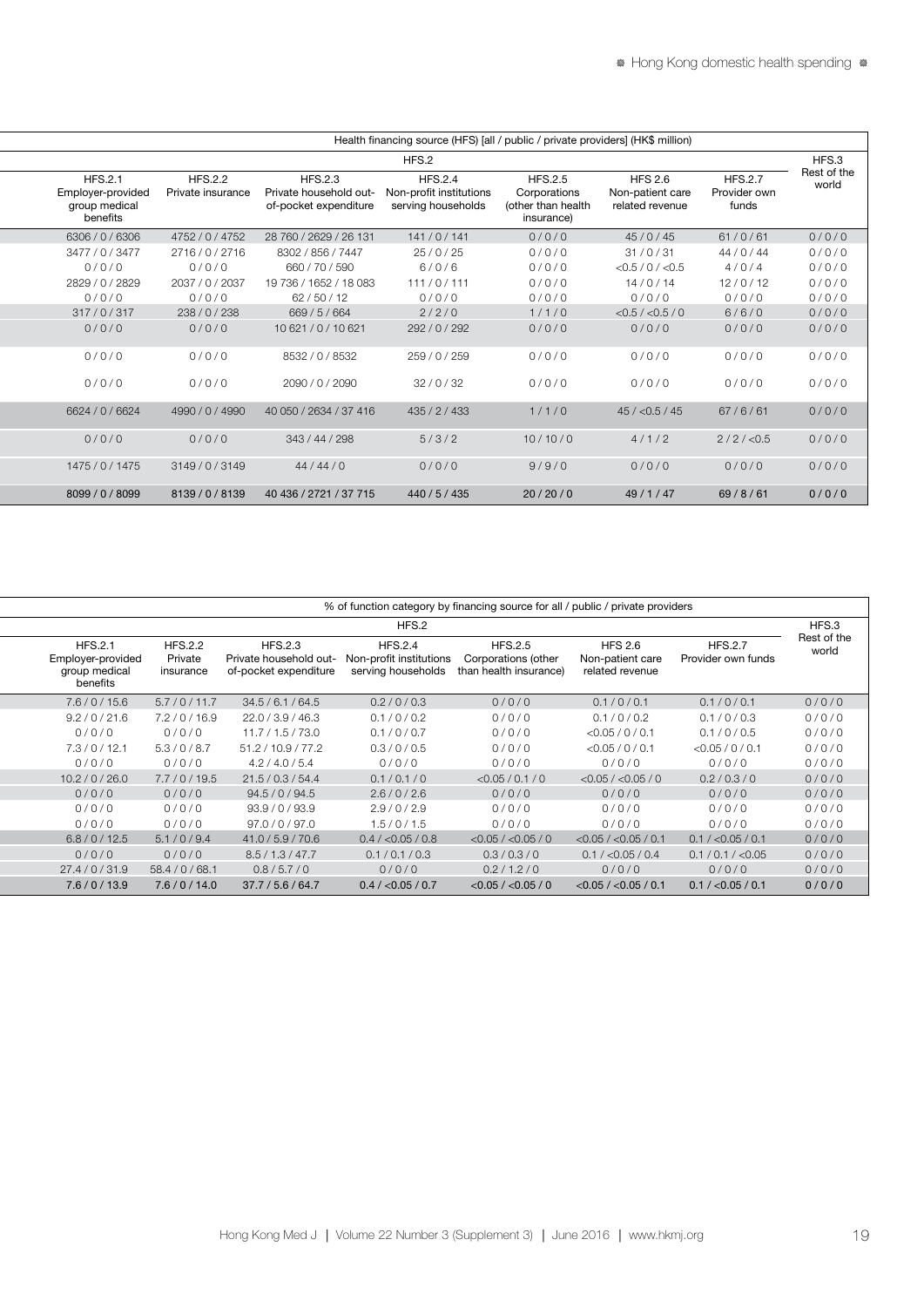|            | TABLE 13. Current expenditure on health by function and financing source, 2012/13 (% of financing source category by function for all / public / private |  |
|------------|----------------------------------------------------------------------------------------------------------------------------------------------------------|--|
| providers) |                                                                                                                                                          |  |

| Health care by function                              | Hong Kong<br>Domestic<br>Health<br>Account<br><b>Health Care</b><br>Function (HCF)<br>code | Total current<br>expenditure (% of<br>financing source<br>category for all<br>public / private<br>providers) | % of financing source category by function for all / public / private providers |                                        |                                            |                    |
|------------------------------------------------------|--------------------------------------------------------------------------------------------|--------------------------------------------------------------------------------------------------------------|---------------------------------------------------------------------------------|----------------------------------------|--------------------------------------------|--------------------|
|                                                      |                                                                                            |                                                                                                              | HFS.1                                                                           | HFS.1                                  |                                            | HFS.2              |
|                                                      |                                                                                            |                                                                                                              | Public sector                                                                   | <b>HFS.1.1</b><br>Genera<br>government | <b>HFS.1.2</b><br>Social security<br>funds | Private sector     |
| Personal health care services                        | <b>HCF.1-3</b>                                                                             | 77.8 / 87.6 / 69.6                                                                                           | / 87.2 / 82.7<br>86.8                                                           | 86.8 / 87.2 / 82.7                     | 0/0/0                                      | 70.0 / 95.3 / 68.7 |
| In-patient care                                      |                                                                                            | 35.2 / 44.3 / 27.6                                                                                           | 46.4 / 45.1 / 62.7                                                              | 46.4 / 45.1 / 62.7                     | 0/0/0                                      | 25.5 / 31.0 / 25.2 |
| Services of day care                                 |                                                                                            | 5.3/9.9/1.4                                                                                                  | 10.0 / 10.3 / 5.5                                                               | 10.0 / 10.3 / 5.5                      | 0/0/0                                      | 1.2 / 2.5 / 1.1    |
| Out-patient care                                     |                                                                                            | 36.0 / 30.9 / 40.2                                                                                           | 27.6/29.1/9.0                                                                   | 27.6 / 29.1 / 9.0                      | 0/0/1                                      | 43.2 / 59.9 / 42.4 |
| Home care                                            |                                                                                            | 1.4 / 2.6 / 0.4                                                                                              | 2.8 / 2.6 / 5.5                                                                 | 2.8 / 2.6 / 5.5                        | 0/0/0                                      | 0.1 / 1.8 / < 0.05 |
| Ancillary services to health care                    | HCF.4                                                                                      | 2.9/3.9/2.1                                                                                                  | 3.7 / 4.0 / < 0.05                                                              | 3.7 / 4.0 / < 0.05                     | 0/0/0                                      | 2.2 / 0.5 / 2.2    |
| Medical goods outside the patient care setting       | HCF.5                                                                                      | 10.5 / 0 / 19.3                                                                                              | 0.7 / 0 / 8.7                                                                   | 0.7/0/8.7                              | 0/0/0                                      | 19.1/0/20.0        |
| Pharmaceuticals and other medical non-durables       | <b>HCF.5.1</b>                                                                             | 8.5/0/15.6                                                                                                   | 0.6/0/7.8                                                                       | 0.6/0/7.8                              | 0/0/0                                      | 15.4 / 0 / 16.1    |
| Therapeutic appliances and other medical durables    | <b>HCF.5.2</b>                                                                             | 2.0 / 0 / 3.7                                                                                                | 0.1 / 0 / 0.8                                                                   | 0.1 / 0 / 0.8                          | 0/0/0                                      | 3.7/0/3.9          |
| Personal health care services and goods              | <b>HCF.1-5</b>                                                                             | 91.2 / 91.5 / 91.0                                                                                           | 91.2 / 91.2 / 91.4                                                              | 91.2 / 91.2 / 91.4                     | 0/0/0                                      | 91.2 / 95.9 / 91.0 |
| Prevention and public health services                | HCF.6                                                                                      | 3.8/6.9/1.1                                                                                                  | 7.3/7.2/8.6                                                                     | 7.3 / 7.2 / 8.6                        | 0/0/0                                      | 0.6 / 2.2 / 0.6    |
| Health programme administration and health insurance | HCF.7                                                                                      | 5.0/1.6/7.9                                                                                                  | 1.4/1.5/0                                                                       | 1.4/1.5/0                              | 0/0/0                                      | 8.2 / 1.9 / 8.5    |
| Total current expenditure on health                  |                                                                                            | 100 / 100 / 100                                                                                              | 100 / 100 / 100                                                                 | 100 / 100 / 100                        | 0/0/0                                      | 100 / 100 / 100    |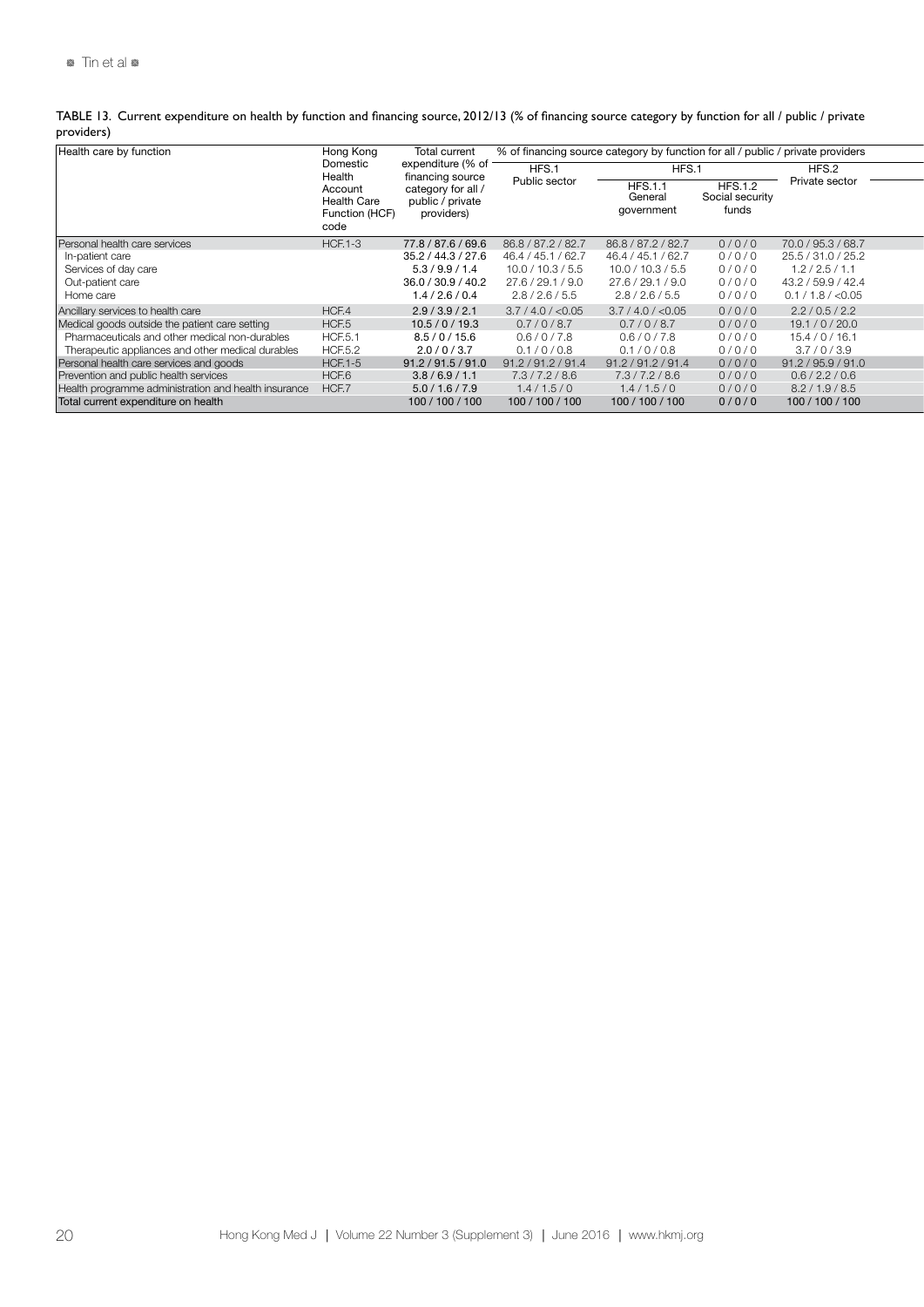| % of financing source category by function for all / public / private providers |                                     |                                                                     |                                                                 |                                                                 |                                                       |                                      |                      |
|---------------------------------------------------------------------------------|-------------------------------------|---------------------------------------------------------------------|-----------------------------------------------------------------|-----------------------------------------------------------------|-------------------------------------------------------|--------------------------------------|----------------------|
|                                                                                 |                                     |                                                                     | HFS.2                                                           |                                                                 |                                                       |                                      | HFS.3                |
| <b>HFS.2.1</b><br>Employer-provided<br>group medical<br>benefits                | <b>HFS.2.2</b><br>Private insurance | <b>HFS.2.3</b><br>Private household<br>out-of-pocket<br>expenditure | <b>HFS.2.4</b><br>Non-profit institutions<br>serving households | <b>HFS.2.5</b><br>Corporations (other<br>than health insurance) | <b>HFS 2.6</b><br>Non-patient care<br>related revenue | <b>HFS.2.7</b><br>Provider own funds | Rest of the<br>world |
| 77.9/0/77.9                                                                     | 58.4 / 0 / 58.4                     | 71.1 / 96.6 / 69.3                                                  | 32.1 / 0 / 32.5                                                 | 0/0/0                                                           | 92.1 / 0 / 95.0                                       | 87.8/0/100                           | 0/0/0                |
| 42.9 / 0 / 42.9                                                                 | 33.4 / 0 / 33.4                     | 20.5 / 31.4 / 19.7                                                  | 5.6/0/5.7                                                       | 0/0/0                                                           | 63.1 / 0 / 65.0                                       | 64.0 / 0 / 72.8                      | 0/0/0                |
| 0/0/0                                                                           | 0/0/0                               | 1.6 / 2.6 / 1.6                                                     | 1.3/0/1.3                                                       | 0/0/0                                                           | 1.0 / 0 / 1.0                                         | 6.0 / 0 / 6.8                        | 0/0/0                |
| 34.9 / 0 / 34.9                                                                 | 25.0 / 0 / 25.0                     | 48.8 / 60.7 / 47.9                                                  | 25.2 / 0 / 25.5                                                 | 0/0/0                                                           | 28.0/0/28.9                                           | 17.8 / 0 / 20.3                      | 0/0/0                |
| 0/0/0                                                                           | 0/0/0                               | 0.2 / 1.8 / < 0.05                                                  | 0/0/0                                                           | 0/0/0                                                           | 0/0/0                                                 | 0/0/0                                | 0/0/0                |
| 3.9/0/3.9                                                                       | 2.9/0/2.9                           | 1.7/0.2/1.8                                                         | 0.6 / 45.5 / 0                                                  | 5.6/5.6/0                                                       | $<$ 0.05 / $<$ 0.05 / 0                               | 9.0 / 74.2 / 0                       | 0/0/0                |
| 0/0/0                                                                           | 0/0/0                               | 26.3 / 0 / 28.2                                                     | 66.3/0/67.1                                                     | 0/0/0                                                           | 0/0/0                                                 | 0/0/0                                | 0/0/0                |
| 0/0/0                                                                           | 0/0/0                               | 21.1 / 0 / 22.6                                                     | 58.9 / 0 / 59.7                                                 | 0/0/0                                                           | 0/0/0                                                 | 0/0/0                                | 0/0/0                |
| 0/0/0                                                                           | 0/0/0                               | 5.2/0/5.5                                                           | 7.4/0/7.4                                                       | 0/0/0                                                           | 0/0/0                                                 | 0/0/0                                | 0/0/0                |
| 81.8/0/81.8                                                                     | 61.3 / 0 / 61.3                     | 99.0 / 96.8 / 99.2                                                  | 98.9 / 45.5 / 99.6                                              | 5.6/5.6/0                                                       | 92.1 / < 0.05 / 95.0                                  | 96.9 / 74.2 / 100                    | 0/0/0                |
| 0/0/0                                                                           | 0/0/0                               | 0.8 / 1.6 / 0.8                                                     | 1.1 / 54.5 / 0.4                                                | 50.0 / 50.0 / 0                                                 | 7.9 / 100 / 5.0                                       | 3.1 / 25.8 / < 0.05                  | 0/0/0                |
| 18.2 / 0 / 18.2                                                                 | 38.7/0/38.7                         | 0.1 / 1.6 / 0                                                       | 0/0/0                                                           | 44.4 / 44.4 / 0                                                 | 0/0/0                                                 | 0/0/0                                | 0/0/0                |
| 100/0/100                                                                       | 100/0/100                           | 100 / 100 / 100                                                     | 100 / 100 / 100                                                 | 100/100/0                                                       | 100 / 100 / 100                                       | 100 / 100 / 100                      | 0/0/0                |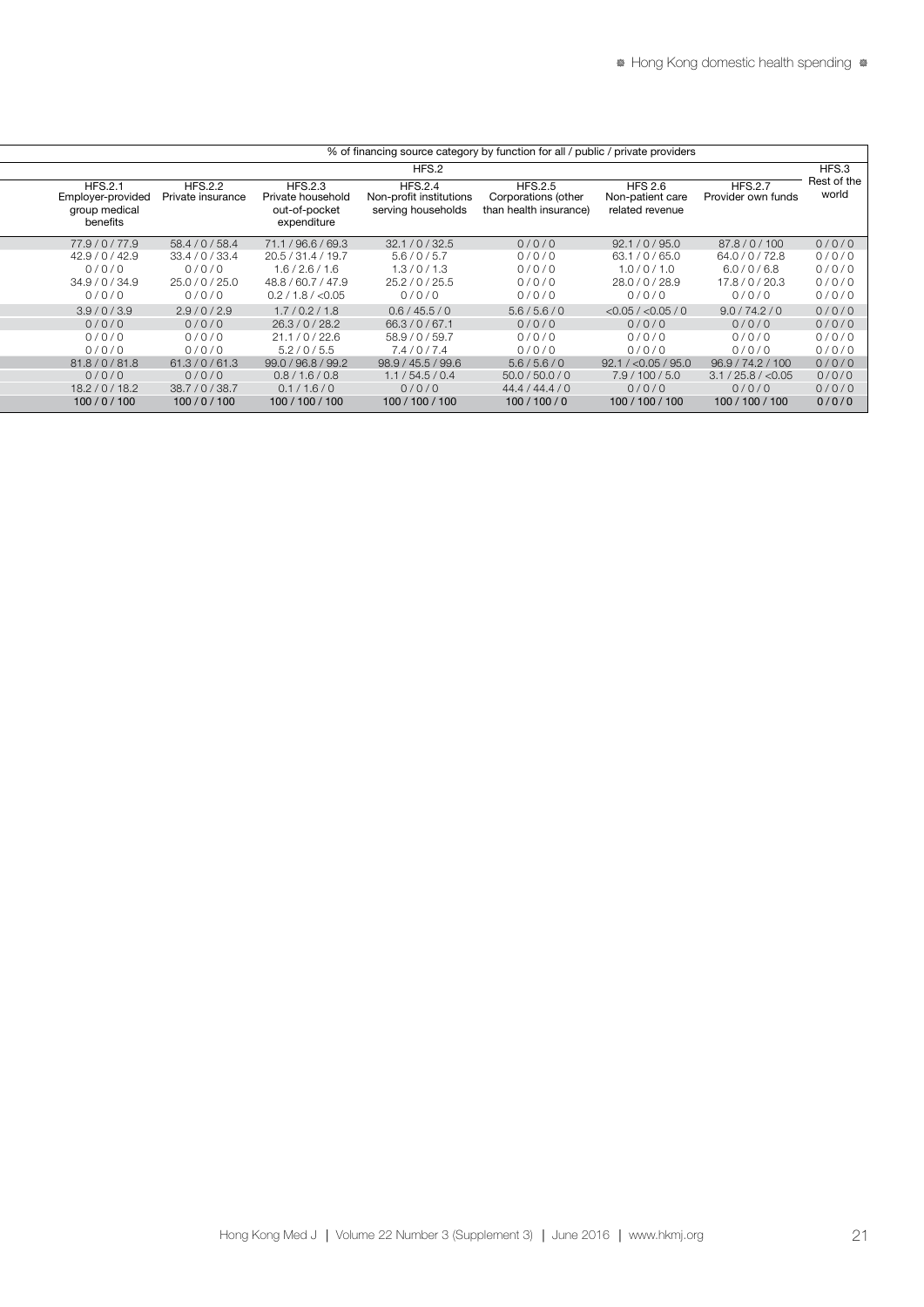|                                 | TABLE 14. Total expenditure on health (TEH) as a percentage of gross domestic product (GDP) and public share of TEH in Hong Kong and selected |  |  |
|---------------------------------|-----------------------------------------------------------------------------------------------------------------------------------------------|--|--|
| economies, 2002, 2007, and 2012 |                                                                                                                                               |  |  |

| Economy              |      | TEH as % of GDP |      |      | Public share of TEH (%) |      |
|----------------------|------|-----------------|------|------|-------------------------|------|
|                      | 2002 | 2007            | 2012 | 2002 | 2007                    | 2012 |
| Australia            | 8.4  | 8.5             | 9.4  | 67.0 | 67.6                    | 67.2 |
| Austria              | 10.1 | 10.3            | 11.1 | 74.8 | 75.8                    | 75.9 |
| Belgium              | 8.5  | 9.6             | 10.9 | 73.8 | 72.5                    | 75.2 |
| Canada               | 9.4  | 9.8             | 10.9 | 69.5 | 70.2                    | 70.1 |
| China                | 4.8  | 4.4             | 5.4  | 35.8 | 46.9                    | 56.0 |
| Denmark              | 9.3  | 10.0            | 11.0 | 84.5 | 84.4                    | 85.8 |
| Finland              | 7.8  | 8.0             | 9.1  | 72.5 | 74.4                    | 75.0 |
| France               | 10.6 | 10.8            | 11.6 | 79.7 | 77.7                    | 77.4 |
| Germany              | 10.7 | 10.5            | 11.3 | 79.0 | 76.4                    | 76.7 |
| Greece               | 9.1  | 9.8             | 9.3  | 58.0 | 60.3                    | 67.1 |
| Hong Kong SAR*       | 5.2  | 4.7             | 5.4  | 57.5 | 49.2                    | 47.6 |
| Iceland              | 10.2 | 9.1             | 9.0  | 81.9 | 82.5                    | 80.5 |
| Ireland              | 7.1  | 7.9             | 8.9  | 75.5 | 75.7                    | 67.6 |
| Israel               | 7.5  | 7.2             | 7.4  | 63.2 | 59.9                    | 59.8 |
| Italy                | 8.2  | 8.5             | 9.2  | 75.9 | 78.3                    | 77.3 |
| Japan                | 7.9  | 8.2             | 10.3 | 81.3 | 80.4                    | 82.1 |
| Korea                | 4.9  | 6.4             | 7.6  | 54.2 | 54.7                    | 54.5 |
| Luxembourg           | 8.3  | 6.7             | 7.2  | 85.5 | 86.7                    | 83.5 |
| Netherlands          | 8.9  | 10.8            | 12.7 | 62.5 | 78.2                    | 79.6 |
| New Zealand          | 8.0  | 8.4             | 10.2 | 77.9 | 82.4                    | 82.9 |
| Norway               | 9.8  | 8.7             | 9.3  | 83.5 | 84.1                    | 85.0 |
| Poland               | 6.3  | 6.3             | 6.8  | 71.2 | 70.4                    | 69.2 |
| Portugal             | 9.3  | 10.0            | 9.9  | 68.6 | 66.7                    | 64.0 |
| Singapore            | 2.8  | 3.4             | 4.2  | 37.2 | 27.8                    | 35.9 |
| Spain                | 7.3  | 8.5             | 9.3  | 71.3 | 71.8                    | 71.7 |
| Sweden               | 9.2  | 8.9             | 9.6  | 81.4 | 81.4                    | 81.3 |
| Switzerland          | 10.6 | 10.2            | 11.4 | 57.7 | 59.1                    | 65.8 |
| United Kingdom       | 7.5  | 8.4             | 9.3  | 79.4 | 80.5                    | 84.0 |
| <b>United States</b> | 14.6 | 15.6            | 17.0 | 43.9 | 45.0                    | 47.0 |

\* Financial year starting April 1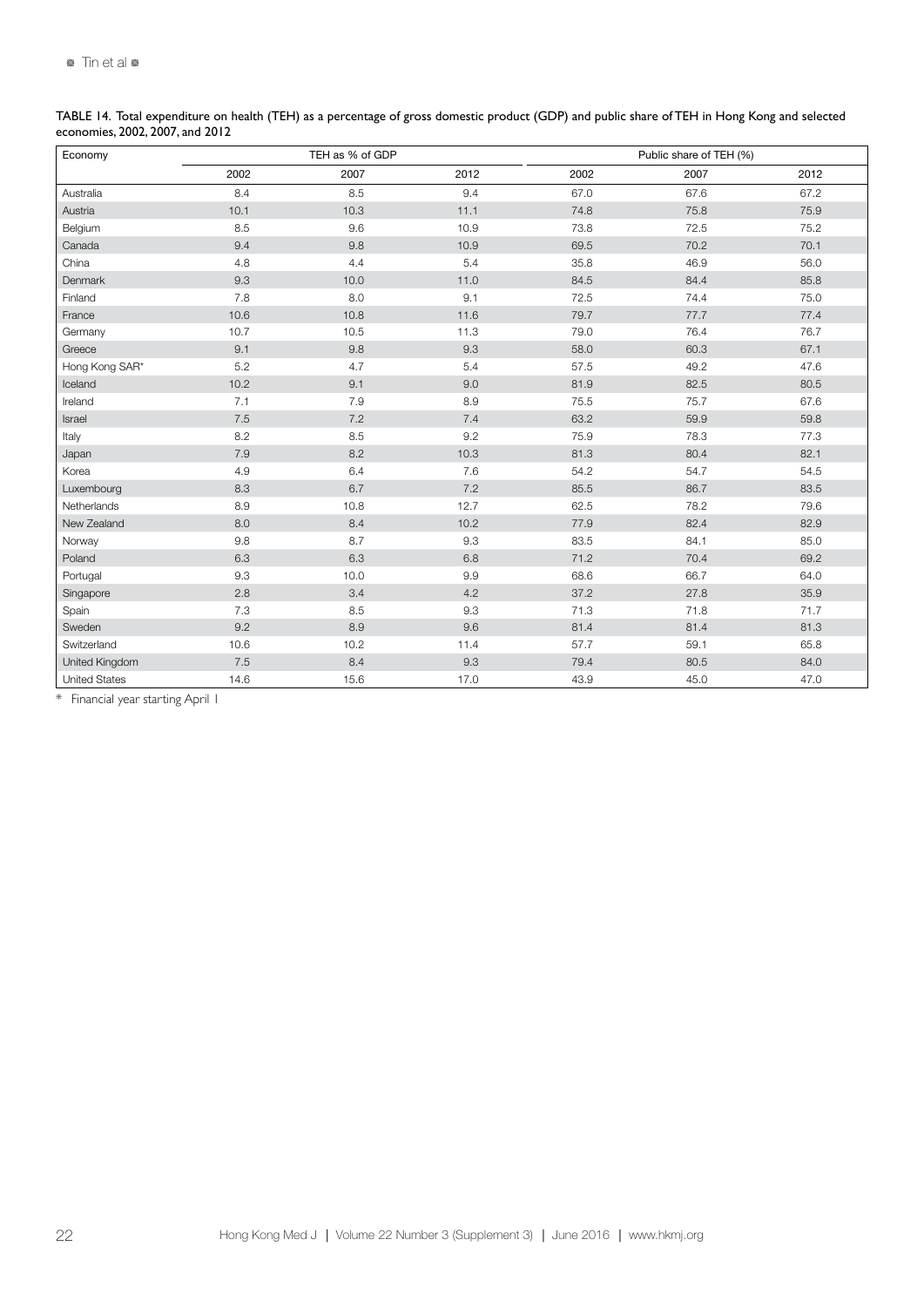#### TABLE 15. Mix of total expenditure on health (TEH) in Hong Kong and selected economies, 2012\*

| Economy              | % of TEH                                         |                            |                                        |                   |                                                          |
|----------------------|--------------------------------------------------|----------------------------|----------------------------------------|-------------------|----------------------------------------------------------|
|                      | General government,<br>excluding social security | Social security<br>schemes | Out-of-pocket<br>payments (households) | Private insurance | All other private funds (including<br>rest of the world) |
| Australia            | 67.2                                             | 0.0                        | 18.7                                   | 8.3               | 5.8                                                      |
| Austria              | 34.1                                             | 41.8                       | 15.7                                   | 4.5               | 3.9                                                      |
| Belgium              | 10.9                                             | 64.3                       | 20.4                                   | 4.2               | 0.2                                                      |
| Canada               | 68.7                                             | 1.3                        | 15.0                                   | 12.3              | 2.7                                                      |
| China                | 18.0                                             | 38.0                       | 34.3                                   | 3.1               | 6.6                                                      |
| Denmark              | 85.8                                             | 0.0                        | 12.4                                   | 1.7               | 0.1                                                      |
| Finland              | 60.7                                             | 14.4                       | 18.7                                   | 2.1               | 4.3                                                      |
| France               | 3.8                                              | 73.6                       | 7.5                                    | 13.3              | 1.9                                                      |
| Germany              | 8.6                                              | 68.1                       | 13.0                                   | 9.3               | 0.9                                                      |
| Greece               | 28.3                                             | 38.8                       | 28.4                                   | 2.9               | 1.5                                                      |
| Hong Kong SAR+       | 47.6                                             | 0.0                        | 36.1                                   | 14.5‡             | 1.9                                                      |
| Iceland              | 51.7                                             | 28.8                       | 18.1                                   | 0.0               | 1.4                                                      |
| Ireland              | 67.4                                             | 0.1                        | 16.9                                   | 13.4              | 2.1                                                      |
| Israel               | 16.9                                             | 42.9                       | 25.9                                   | 10.6              | 3.7                                                      |
| Italy                | 77.0                                             | 0.3                        | 18.8                                   | 1.0               | 2.9                                                      |
| Japan                | 10.7                                             | 71.4                       | 14.3                                   | 2.5               | 1.0                                                      |
| Korea                | 12.1                                             | 42.4                       | 35.9                                   | 5.5               | 4.1                                                      |
| Luxembourg           | 13.7                                             | 69.8                       | 11.0                                   | 4.5               | 1.1                                                      |
| Netherlands          | 7.0                                              | 72.6                       | 5.5                                    | 5.1               | 9.8                                                      |
| New Zealand          | 74.3                                             | 8.7                        | 10.7                                   | 4.9               | 1.5                                                      |
| Norway               | 74.2                                             | 10.9                       | 14.2                                   | 0.0               | 0.8                                                      |
| Poland               | 9.5                                              | 59.6                       | 22.7                                   | 0.7               | 7.4                                                      |
| Portugal             | 62.9                                             | 1.1                        | 27.4                                   | 5.2               | 3.4                                                      |
| Singapore            | 30.8                                             | 5.1                        | 60.1                                   | 2.5               | 1.5                                                      |
| Spain                | 67.0                                             | 4.7                        | 21.8                                   | 5.7               | 0.7                                                      |
| Sweden               | 81.3                                             | 0.0                        | 16.5                                   | 0.3               | 1.9                                                      |
| Switzerland          | 20.3                                             | 45.5                       | 26.0                                   | 7.2               | 1.0                                                      |
| United Kingdom       | 84.0                                             | 0.0                        | 9.0                                    | 2.7               | 4.3                                                      |
| <b>United States</b> | 6.0                                              | 41.0                       | 11.9                                   | 33.8              | 7.4                                                      |

\* Data are extracted from the World Health Organization database except for Hong Kong

† Financial year starting April 1

‡ Including private insurance and employer-provided group medical benefits

#### TABLE 16. Estimates of public health expenditure under Hong Kong Domestic Health Accounts (HKDHA) and Government Accounts (GA)\*, 2007/08 to 2012/13

| Account                        |         | Public health expenditure (HK\$ million) |         |         |         |          |  |  |  |
|--------------------------------|---------|------------------------------------------|---------|---------|---------|----------|--|--|--|
|                                | 2007/08 | 2008/09                                  | 2009/10 | 2010/11 | 2011/12 | 2012/13  |  |  |  |
| <b>HKDHA</b>                   | 38 824  | 41 253                                   | 43 866  | 45 490  | 49 265  | 53 354   |  |  |  |
| GA                             | 33 623  | 36 706                                   | 38 387  | 39 890  | 45 297  | 49 572 + |  |  |  |
| Difference [(HKDHA - GA) / GA] | 15.5%   | 12.4%                                    | 14.3%   | 14.0%   | 8.8%    | 7.6%     |  |  |  |

\* Based on the Financial Services and the Treasury Bureau, Hong Kong SAR Government

† Excluding a one-off injection of \$10 billion from the Government into the Samaritan Fund